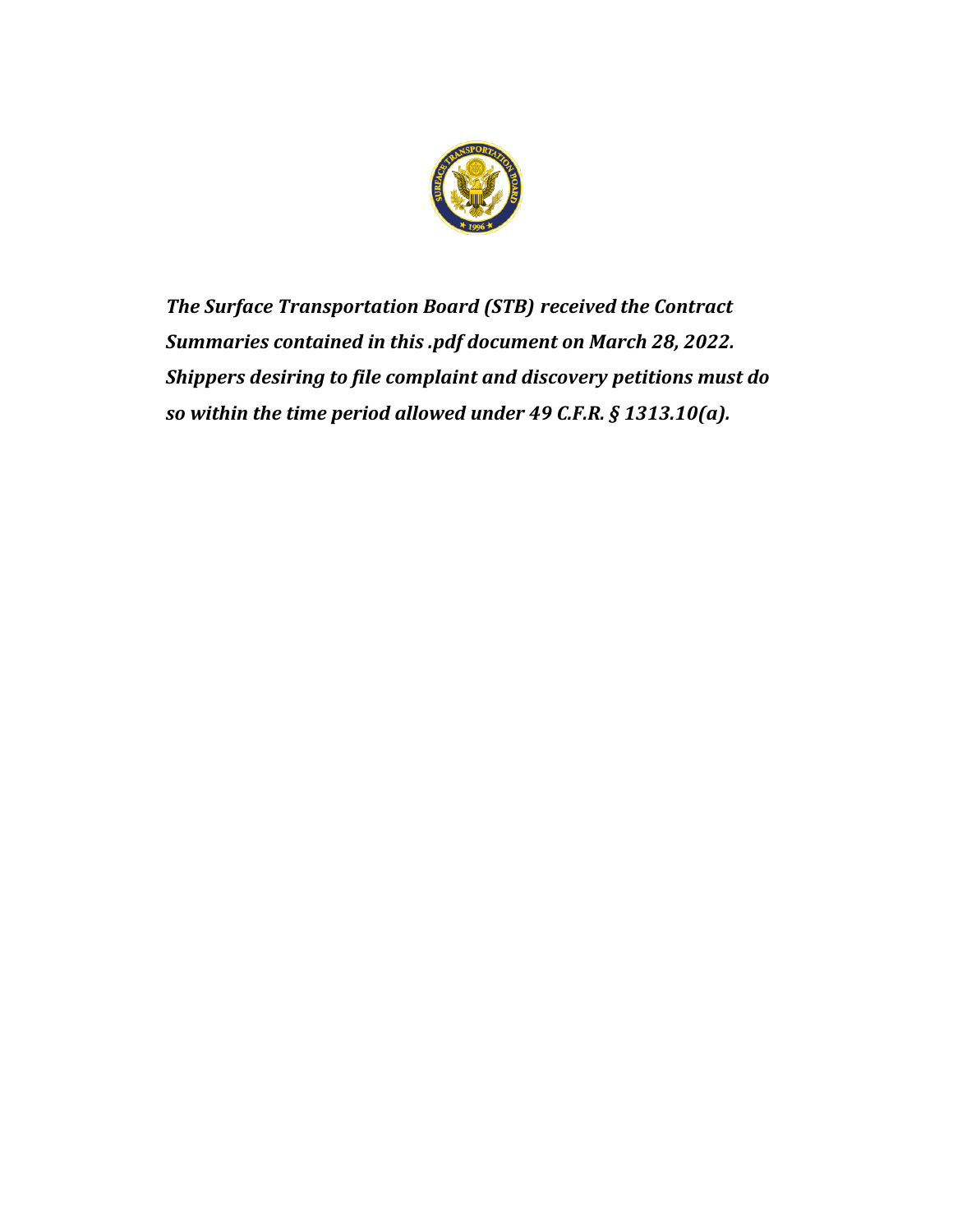

STB-UPOTMQ 161804-C

# **UNION PACIFIC RAILROAD COMPANY**

# **AMENDED CONTRACT SUMMARY**

**Issued:**  March 25, 2022

**Effective:** January 1, 2022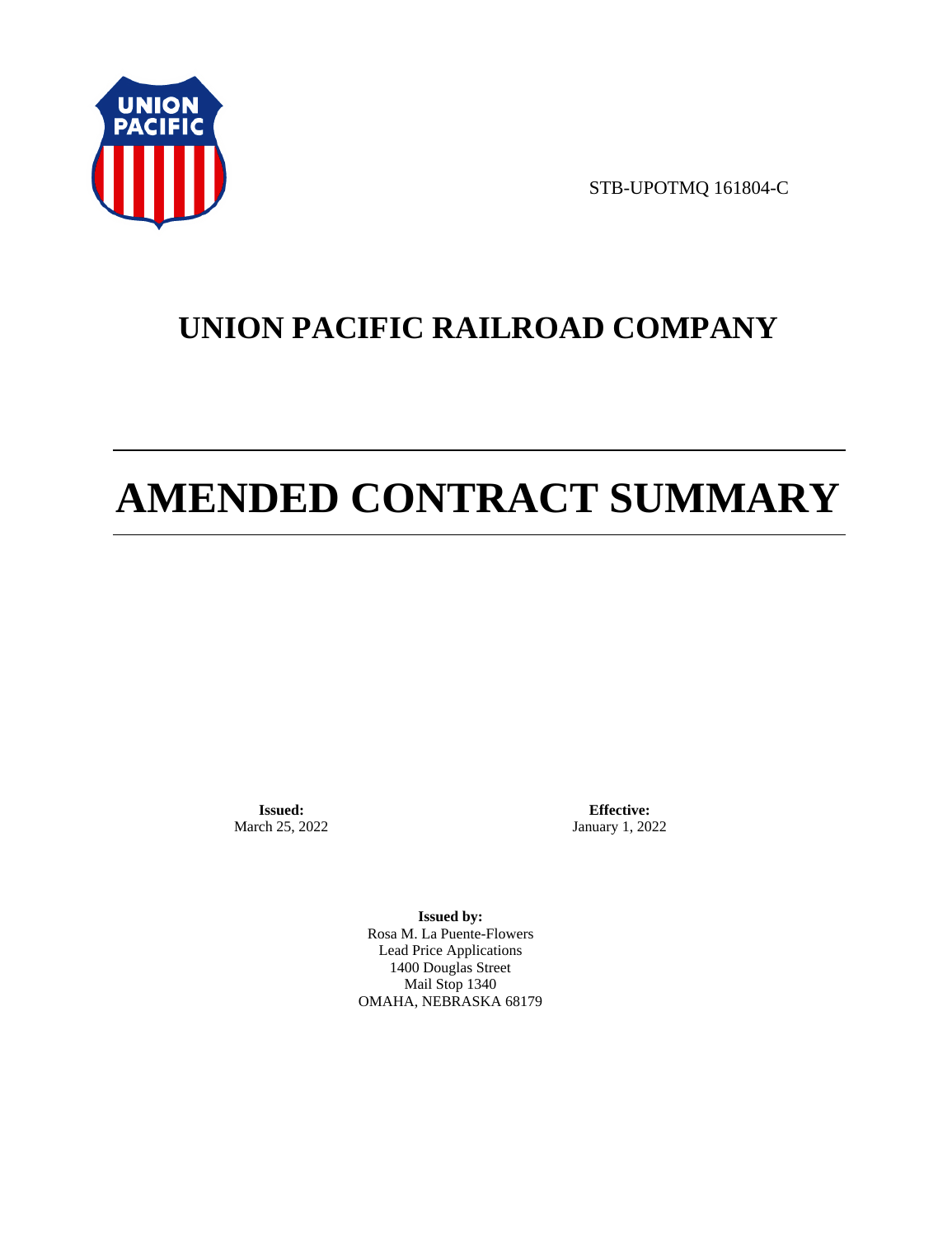UNION PACIFIC RAILROAD COMPANY 1400 Douglas St. Omaha, NE 68179

#### **COMMODITY:**

 Feed, Gluten **ADDITION**  Gluten Meal **ADDITION**  Corn Germ Or Corn Oil Cake Or Meal, Crushed Or Ground Cake, Or Cake Screenings **ADDITION**  Corn Steep Water Sediment, Wet **ADDITION**  Gluten Liquor Residuum (Manufactured From Mono- Sodium Glutamate), Liquid **ADDITION**  Corn Germ **ADDITION**  Soybean Cake,Flour,Grits,Meal Or Other By-Products Exc.Fatty Acids See 28994 **ADDITION** 

#### **SHIPPER:**

#### ARCHER DANIELS MIDLAND CO

#### **ORIGIN(S):**

 MANKATO, MN **ADDITION**  MO - KANSAS CITY AGS (See Exhibit Definition) FREMONT, NE **ADDITION** 

### **DESTINATION(S):**

 NOGALES, AZ **ADDITION**  OPTIMA, OK **ADDITION**  EAGLE PASS, TX **ADDITION** 

#### **PORT(S):**

Not Applicable

#### **DURATION:**

 Effective Date: October 15, 2015 Amendment Effective Date: January 1, 2022 **ADDITION**  Expiration Date: December 31, 2022 **EXTENSION** 

# **RAIL CAR DATA:**

No cars dedicated to service under this Contract. Cars are provided on a common carrier basis only.

#### **RATES & CHARGES:**

Subject to increases.

#### **VOLUME:**

 Minimum shipment of 90 carloads. **ADDITION**  Multiple Car Shipments **ADDITION** 

#### **SPECIAL FEATURES:**

Special Switching Provision

# **SPECIAL NOTICE:**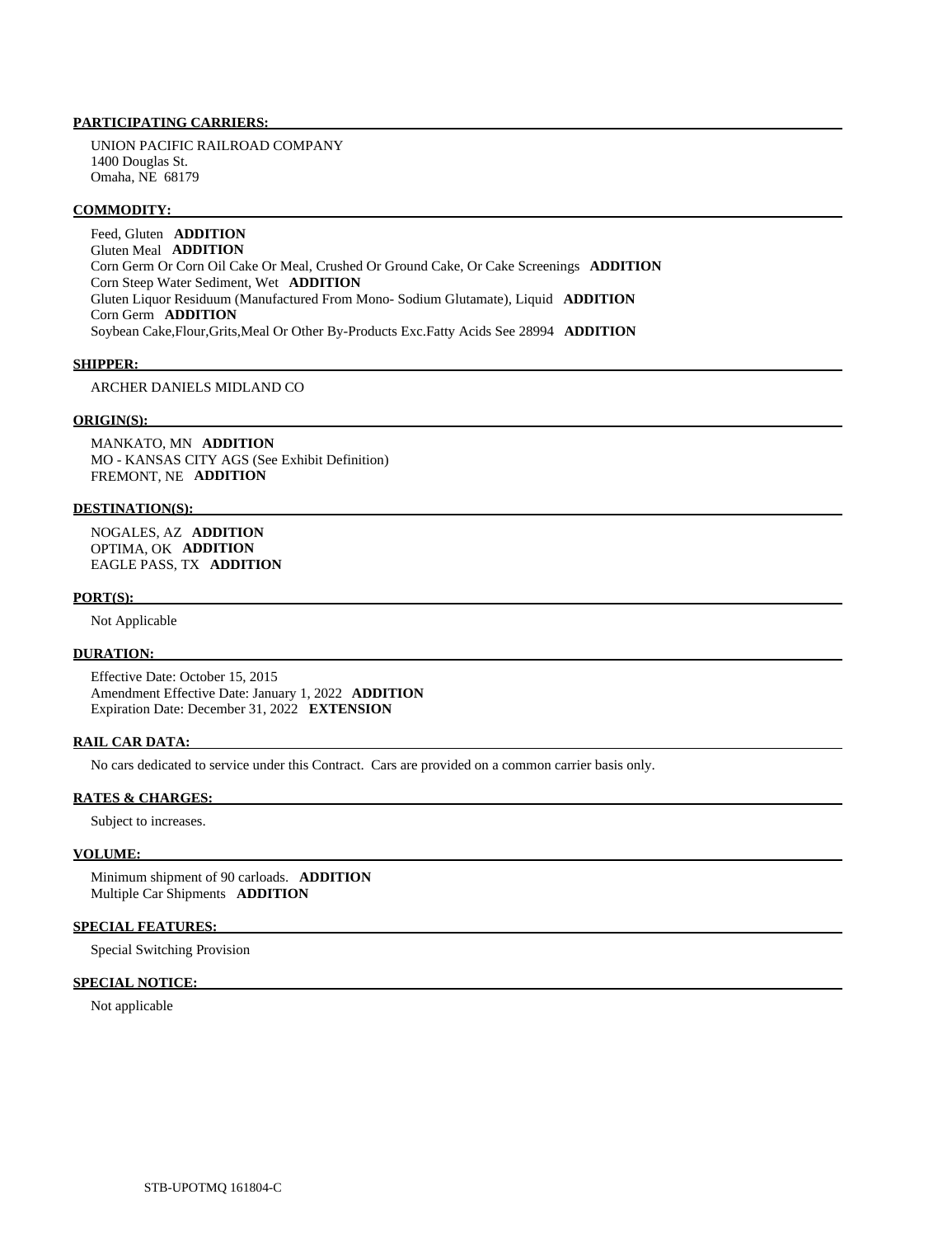#### **EXHIBIT DEFINITIONS:**

 MO - KANSAS CITY AGS consist of: ARMOURDALE, KS **ADDITION**  ARMSTRONG YARD, KS **ADDITION**  ATCHISON, KS **ADDITION**  BONITA, KS **ADDITION**  BONNER SPRINGS, KS **ADDITION**  BUCK CREEK, KS **ADDITION**  BUCYRUS, KS **ADDITION**  CENTERVILLE, KS **ADDITION**  COLDSPUR, KS **ADDITION**  DE SOTO, KS **ADDITION**  DUNLAY, KS **ADDITION**  DURAND, KS **ADDITION**  EDWARDSVILLE, KS **ADDITION**  EIGHTENST, KS **ADDITION**  ELSMORE, KS **ADDITION**  ELWOOD, KS **ADDITION**  ERIE, KS **ADDITION**  EVEREST, KS **ADDITION**  FAIRFAX, KS **ADDITION**  FOREST LAKE, KS **ADDITION**  FT LEAVENWORTH, KS **ADDITION**  GARNETT, KS **ADDITION**  GLEN PARK, KS **ADDITION**  GRANTVILLE, KS **ADDITION**  GREELEY, KS **ADDITION**  HILLSDALE, KS **ADDITION**  HOLLIDAY, KS **ADDITION**  HURON, KS **ADDITION**  KANSAS CITY, KS **ADDITION**  KINCAID, KS **ADDITION**  LANCASTER, KS **ADDITION**  LAWRENCE, KS **ADDITION**  LE ROY, KS **ADDITION**  LEAVENWORTH, KS **ADDITION**  LENEXA, KS **ADDITION**  LINWOOD, KS **ADDITION**  LORING, KS **ADDITION**  MIDLAND, KS **ADDITION**  MORAN, KS **ADDITION**  MORRIS, KS **ADDITION**  MUNCIE, KS **ADDITION**  NEARMAN, KS **ADDITION**  NEW STRAWN SPUR, KS **ADDITION**  NEWMAN, KS **ADDITION**  OLATHE, KS **ADDITION**  OSAWATOMIE, KS **ADDITION**  PAOLA, KS **ADDITION**  PARKER, KS **ADDITION**  PERRY, KS **ADDITION**  REDEL, KS **ADDITION**  RINGER, KS **ADDITION**  SAVONBURG, KS **ADDITION**  SPRING HILL, KS **ADDITION**  STARK, KS **ADDITION**  SUNFLOWER, KS **ADDITION**  TECUMSEH, KS **ADDITION**  TOPEKA, KS **ADDITION**  WAGSTAFF, KS **ADDITION**  WESTPHALIA, KS **ADDITION**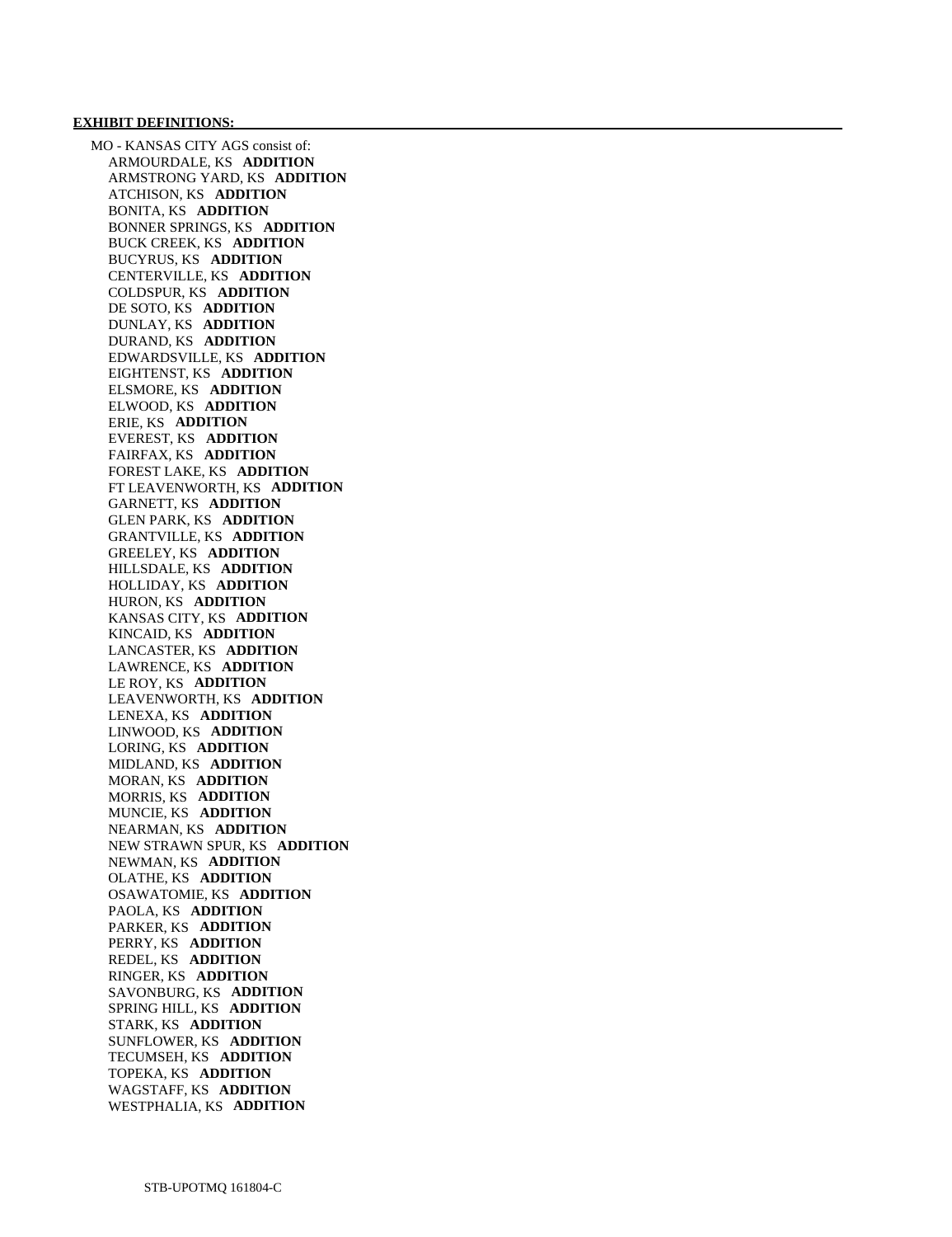WILLIS, KS **ADDITION**  WOLCOTT, KS **ADDITION**  AIRLINE JCT, MO **ADDITION**  ALMA, MO **ADDITION**  AVON, MO **ADDITION**  BARRY GANN LUMBER, MO **ADDITION**  BATES CITY, MO **ADDITION**  BIRMINGHAM, MO **ADDITION**  BLUE SPRINGS, MO **ADDITION**  BLUE VALLEY, MO **ADDITION**  BUCKNER, MO **ADDITION**  CENTERVIEW, MO **ADDITION**  CHAM PAGNE, MO **ADDITION**  CLEVELAND, MO **ADDITION**  CORDER, MO **ADDITION**  COURTNEY, MO **ADDITION**  DODSON, MO **ADDITION**  DREXEL, MO **ADDITION**  ELMIRA, MO **ADDITION**  ETON, MO **ADDITION**  EXCELSIOR SPRINGS, MO **ADDITION**  GRAIN VALLEY, MO **ADDITION**  GRANDVIEW, MO **ADDITION**  HENRIETTA, MO **ADDITION**  HIGGINSVILLE, MO **ADDITION**  HOLDEN, MO **ADDITION**  INDEPENDENCE, MO **ADDITION**  JAUDON, MO **ADDITION**  KANSAS CITY, MO **ADDITION**  KEARNEY, MO **ADDITION**  KENNETH, MO **ADDITION**  KINGSVILLE, MO **ADDITION**  KNOBNOSTER, MO **ADDITION**  LAKE CITY, MO **ADDITION**  LAWSON, MO **ADDITION**  LEEDS, MO **ADDITION**  LEES SUMMIT, MO **ADDITION**  LEVANCE SPUR, MO **ADDITION**  LIBERTY, MO **ADDITION**  LOCK SPRINGS, MO **ADDITION**  MARTIN CITY, MO **ADDITION**  MAYVIEW, MO **ADDITION**  MISSY SPUR, MO **ADDITION**  MONTSERRAT, MO **ADDITION**  MOSBY, MO **ADDITION**  MULBERRY, MO **ADDITION**  MYRICK, MO **ADDITION**  NORTH KANSAS CITY, MO **ADDITION**  OAK GROVE, MO **ADDITION**  ODESSA, MO **ADDITION**  POLO, MO **ADDITION**  PROSPECT, MO **ADDITION**  RIVERSIDE, MO **ADDITION**  RUSHVILLE, MO **ADDITION**  SANDSTONE, MO **ADDITION**  SHEFFIELD, MO **ADDITION**  ST JOSEPH, MO **ADDITION**  STRASBURG, MO **ADDITION**  SUGAR CREEK, MO **ADDITION**  WARRENSBURG, MO **ADDITION**  WARRENSBURG, MO **ADDITION**  WAVERLY, MO **ADDITION**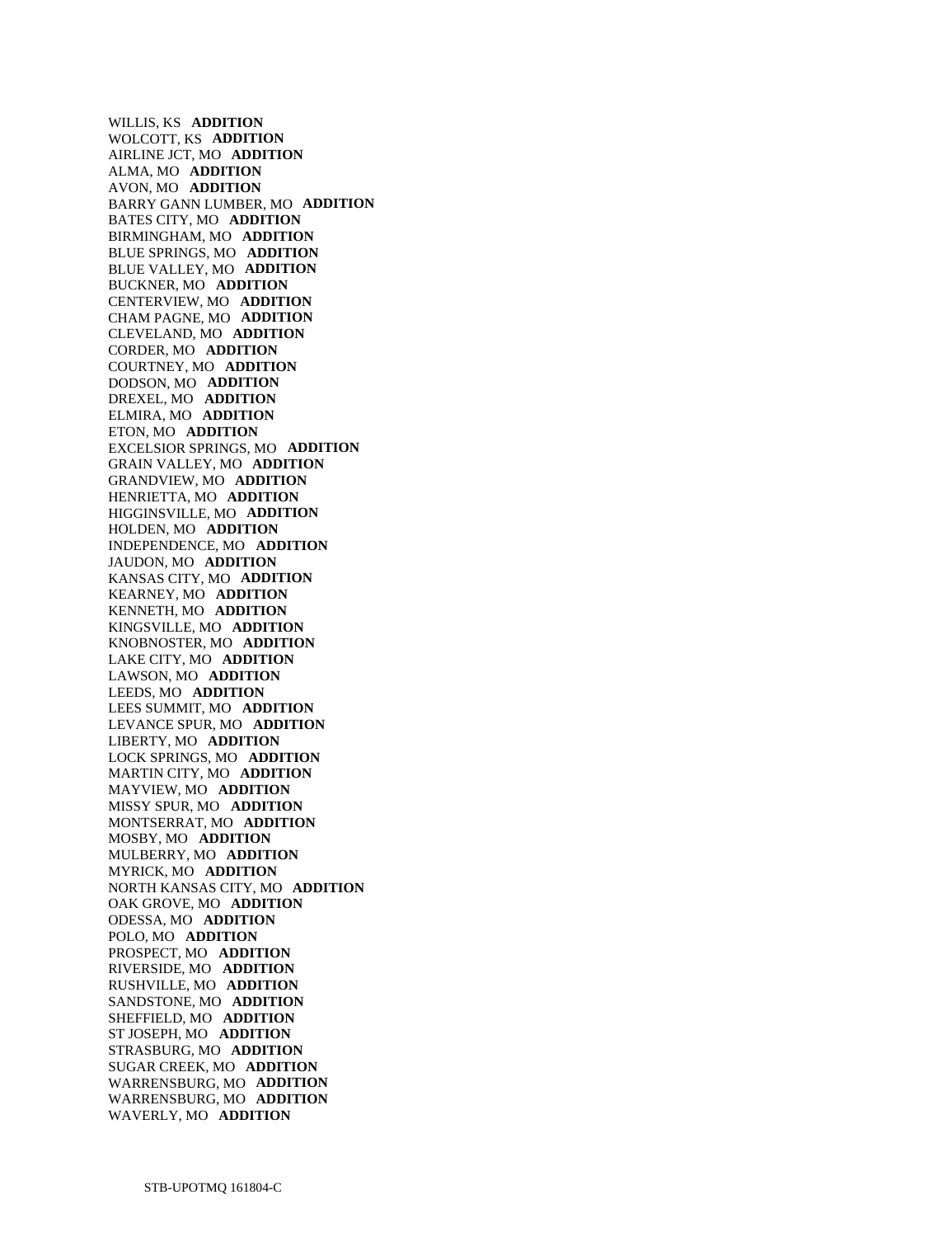

STB-UPOTMQ 165486-V

# **UNION PACIFIC RAILROAD COMPANY**

# **AMENDED CONTRACT SUMMARY**

**Issued:**  March 23, 2022

**Effective:** January 1, 2022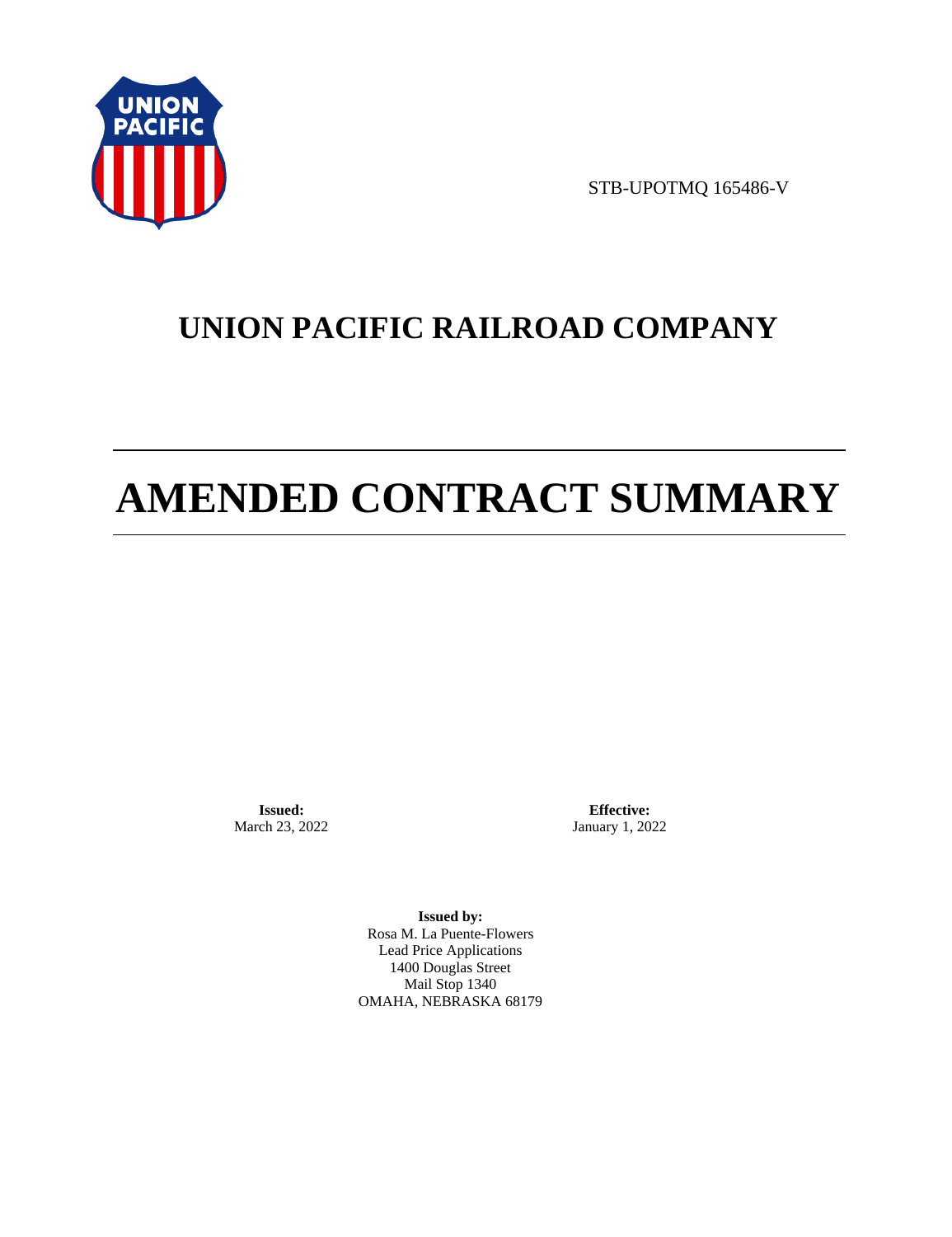UNION PACIFIC RAILROAD COMPANY 1400 Douglas St. Omaha, NE 68179

#### **COMMODITY:**

 Sorghum Grains **ADDITION**  Wheat, Not Organically Grown Free Of Fertilizer And Or Pesticide Applications **ADDITION**  Wheat Exc.Buckwheat See 01139

#### **SHIPPER:**

CHS INC

# **ORIGIN(S):**

 GLEN ELDER, KS CANTON, KS LUVERNE, MN **ADDITION**  WORTHINGTON, MN **ADDITION**  SHARON SPRINGS, KS **ADDITION**  ELM CREEK, NE **ADDITION** 

#### **DESTINATION(S):**

 WA - WALLULA AGS (See Exhibit Definition) MANKATO, MN **ADDITION**  FAIRMONT, MN **ADDITION**  OR - PORTLAND AGS (See Exhibit Definition) CHICAGO, IL **ADDITION**  WA - SEATTLE AGS (See Exhibit Definition)

#### **PORT(S):**

Not Applicable

#### **DURATION:**

 Effective Date: January 1, 2020 Amendment Effective Date: January 1, 2022 **ADDITION**  Expiration Date: June 30, 2022 **EXTENSION** 

# **RAIL CAR DATA:**

No cars dedicated to service under this Contract. Cars are provided on a common carrier basis only.

# **RATES & CHARGES:**

Subject to increases.

#### **VOLUME:**

 Minimum shipment of 107 carloads. Multiple Car Shipments Single Car Shipments **DELETION** 

# **SPECIAL FEATURES:**

Special Switching Provision

#### **SPECIAL NOTICE:**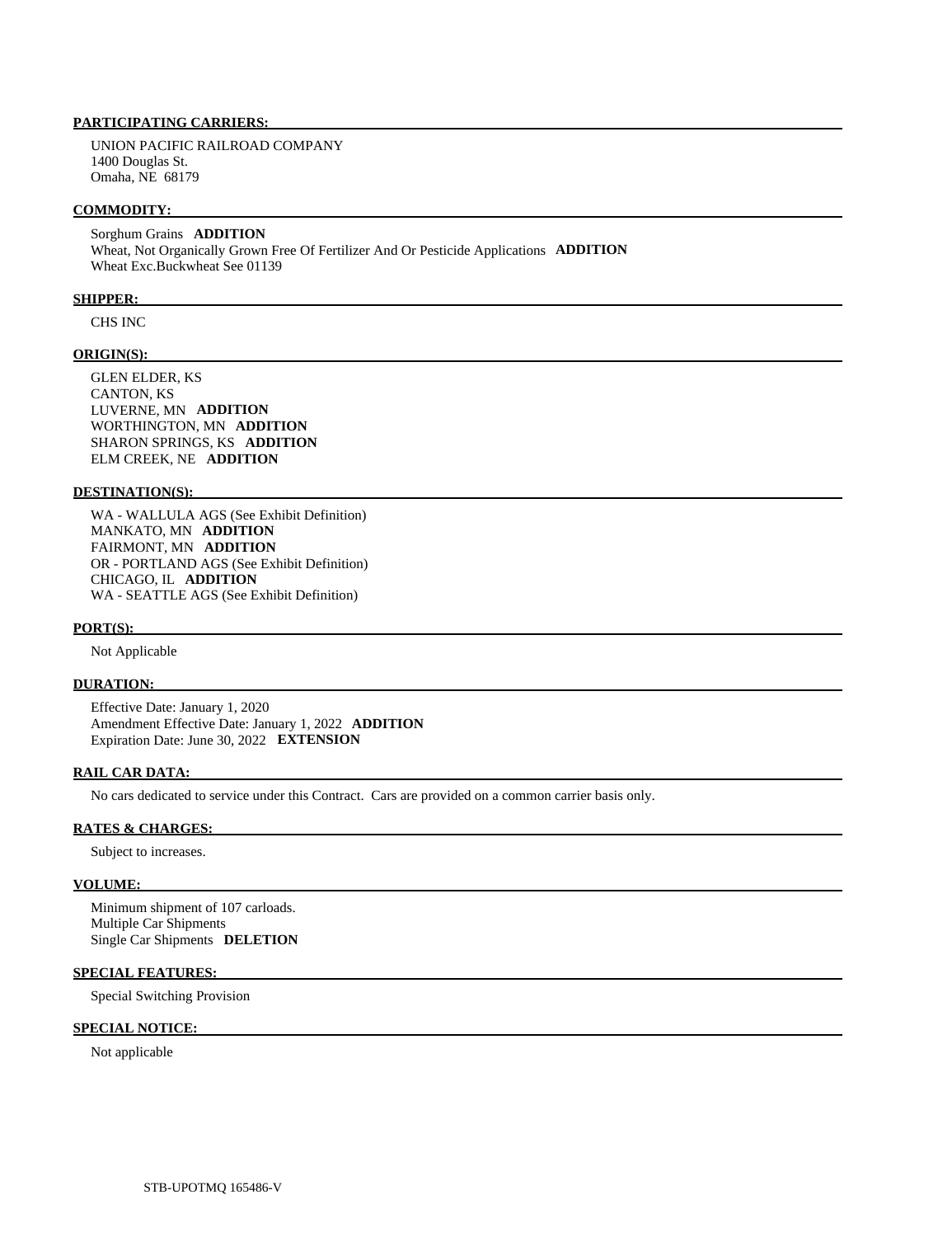WA - WALLULA AGS consist of: ARLINGTON, OR BIGGS, OR BLALOCK, OR BOARDMAN, OR CASCADE LOCKS, OR CASTLE, OR CLARKE, OR COLD SPRINGS, OR CRATES, OR DEE, OR GILLIAM, OR HEPPNER JCT, OR HOOD RIVER, OR JUNIPER, OR LOCKIT, OR MENO, OR MOSIER, OR MUNLEY, OR ODELL, OR ORDNANCE, OR OREGON TRUNK JCT, OR PARKDALE, OR PINE GROVE, OR QUINTON, OR ROWENA, OR RUFUS, OR SEUFERTS, OR SHUTLER, OR THE DALLES, OR UMATILLA, OR WYETH, OR ALBION, WA ALMOTA, WA ANKENY, WA ASH, WA ASHUE, WA ATTALIA, WA AYER, WA BERRYMAN, WA BIGGAM, WA BINGEN WHITE SALMON, WA BOLLES, WA BURBANK, WA CENTRAL FERRY, WA COLFAX, WA COLLEGE PLACE, WA CREST, WA CROSKEY, WA CRUM, WA DAYTON, WA DIAMOND, WA DUMAS, WA EASTWAY SPUR, WA ENDICOTT, WA ENNIS, WA EPHRATA, WA FARRON, WA FRUITVALE, WA GARRETT, WA GIBBON, WA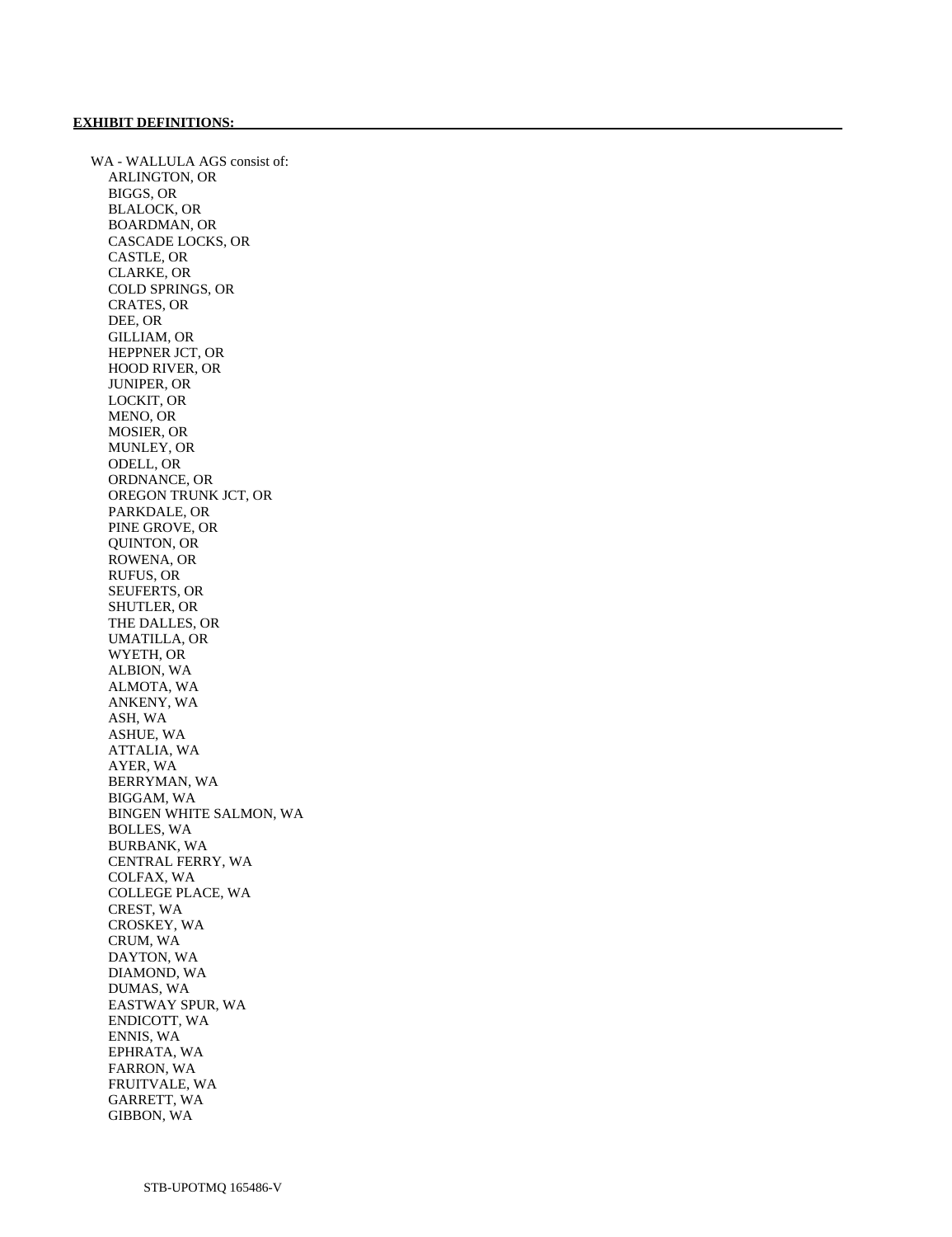GLEED, WA GORDON, WA GRANDVIEW, WA GRANGER, WA GRAVEL PIT, WA HADLEY, WA HANFORD WORKS, WA HARRAH, WA HEDGES, WA HOOPER, WA HOOPER JCT, WA HUMORIST, WA HUNTLEY, WA HUNTSVILLE, WA JOSO, WA JUNO, WA KENNEWICK, WA LA CROSSE, WA LANGDON, WA LONG, WA LOWDEN, WA MARENGO, WA MATTHEW, WA MESA, WA MIDVALE, WA MOCKONEMA, WA MOSES LAKE, WA MOXEE CITY, WA NACHES, WA NASS, WA NORTH PROSSER, WA OTHELLO, WA OUTLOOK, WA PAGE, WA PAMPA, WA PARK, WA PARVIN, WA PASCO, WA PENAWAWA, WA PLYMOUTH, WA PORT OF WILMA, WA PRESCOTT, WA PROSSER, WA PULLMAN, WA PULLMAN JCT, WA QUINCY, WA REESE, WA RICHLAND, WA RICHLAND IND PARK, WA RICHLAND JCT, WA RICHLAND JUNCTION, WA RIPARIA, WA RISBECK, WA ROYAL CITY, WA RUSSELL, WA SHAWNEE, WA ST JOHN, WA SUN HARBOR, WA SUNNY ROZA, WA SUNNYSIDE, WA SUNSET, WA SUTTON, WA TERRACE HGTS, WA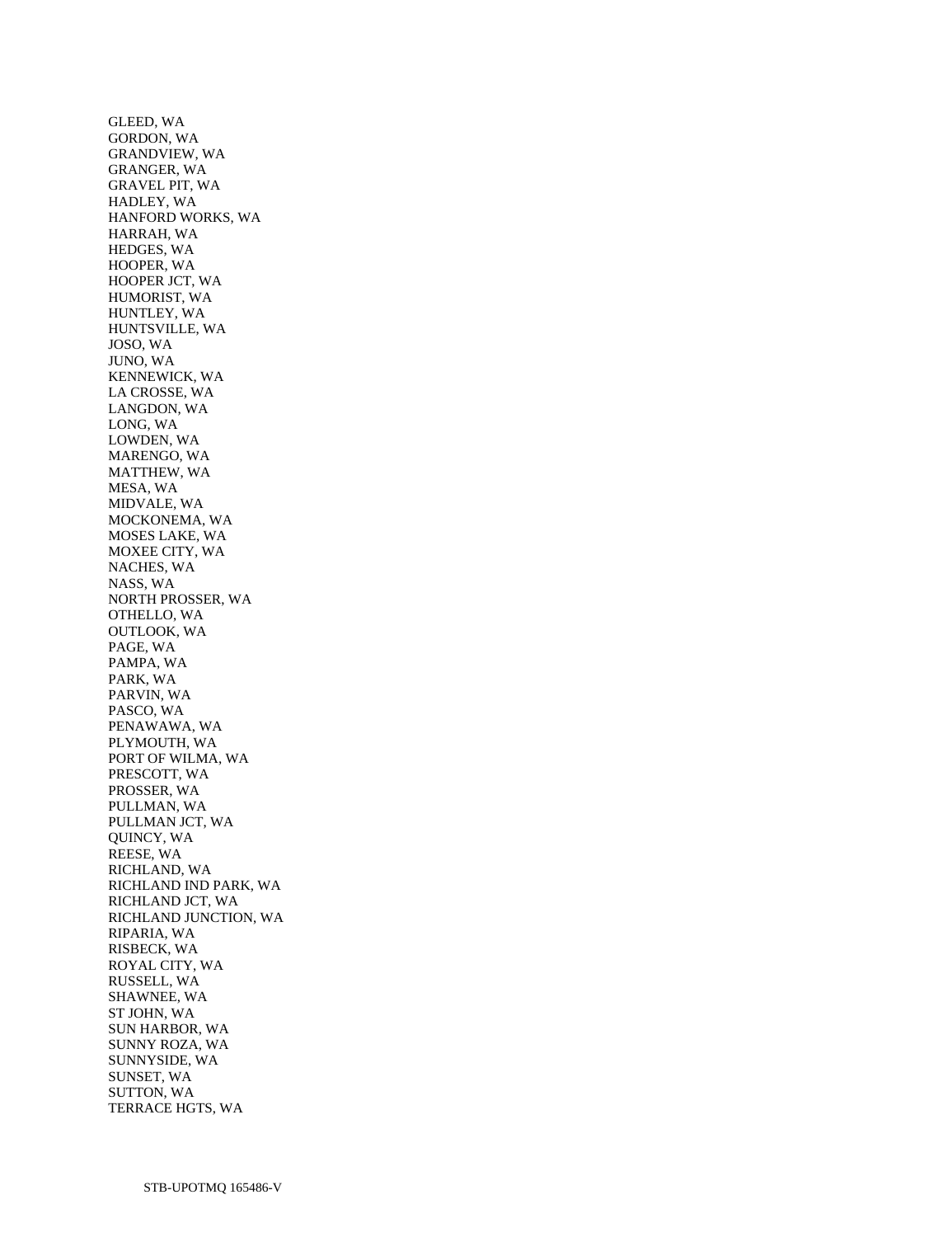TESKE, WA THERA, WA THORNTON, WA TOPPENISH, WA TOPPENISH (WESLEY JCT), WA TOUCHET, WA UNION GAP, WA VALLEY GROVE, WA VENNER, WA VILLARD JCT, WA WAITSBURG, WA WALKER, WA WALLA WALLA, WA WALLULA, WA WALLULA HEIGHTS, WA WARDEN, WA WELLS, WA WHITE SWAN, WA WHITLOW, WA WHITMAN, WA WHITSTRAN, WA WILLADA, WA WILLSON, WA WINONA, WA WISHRAM, WA YAKIMA, WA ZANGAR JCT, WA ZILLAH, WA OR - PORTLAND AGS consist of: ALBINA, OR **ADDITION**  ASTORIA, OR **ADDITION**  AUMSVILLE, OR **ADDITION**  AURORA, OR **ADDITION**  BARNES YARD, OR **ADDITION**  BATTERSON, OR **ADDITION**  BONNEVILLE, OR **ADDITION**  BRIDAL VEIL, OR **ADDITION**  BROOKS, OR **ADDITION**  BUXTON, OR **ADDITION**  CANBY, OR **ADDITION**  CLACKAMAS, OR **ADDITION**  COALCA, OR **ADDITION**  COCHRAN, OR **ADDITION**  DODSON, OR **ADDITION**  EAST MILWAUKIE, OR **ADDITION**  EAST PORTLAND, OR **ADDITION**  FIR, OR **ADDITION**  GARBALDI, OR **ADDITION**  GARIBALDI, OR **ADDITION**  GEER, OR **ADDITION**  GERVAIS, OR **ADDITION**  HEMLOCK, OR **ADDITION**  HITO, OR **ADDITION**  HUBBARD, OR **ADDITION**  KENTON, OR **ADDITION**  LAKE YARD, OR **ADDITION**  LIBERAL, OR **ADDITION**  MILWAUKIE, OR **ADDITION**  MOHLER, OR **ADDITION**  MT ANGEL, OR **ADDITION**  NORTH PORTLAND, OR **ADDITION**  OREGON CITY, OR **ADDITION**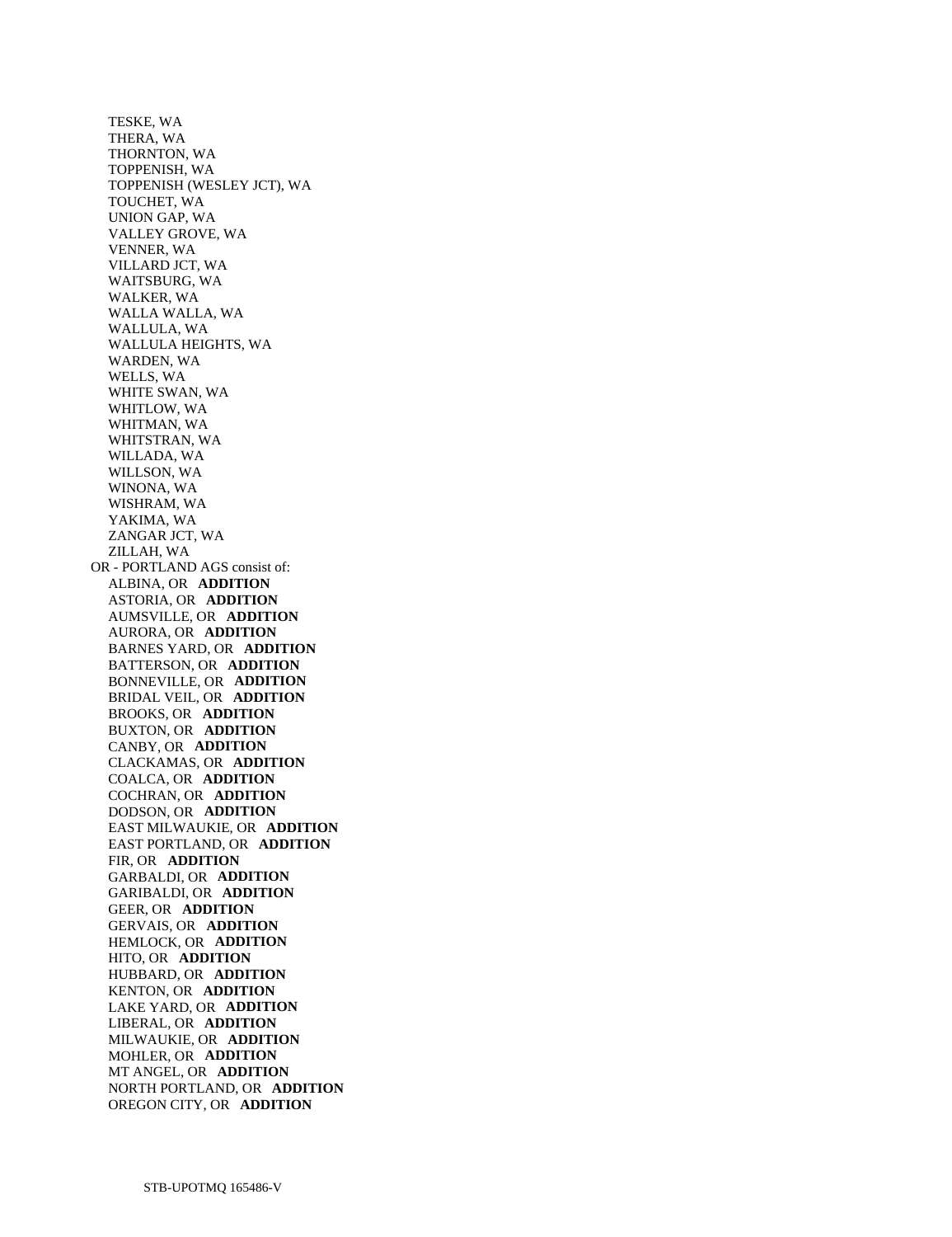OSWEGO, OR **ADDITION**  PORTLAND, OR **ADDITION**  PRATUM, OR **ADDITION**  PULP, OR **ADDITION**  RENARD, OR **ADDITION**  RIVER GATE, OR **ADDITION**  ROCKWOOD, OR **ADDITION**  SHAW, OR **ADDITION**  SILVERTON, OR **ADDITION**  ST JOHNS, OR **ADDITION**  STAYTON, OR **ADDITION**  TILLAMOOK, OR **ADDITION**  TROUTDALE, OR **ADDITION**  WARRENTON, OR **ADDITION**  WEST LINN, OR **ADDITION**  WHEELER, OR **ADDITION**  WOODBURN, OR **ADDITION**  AMPERE, WA **ADDITION**  BARBERTON, WA **ADDITION**  BATTLE GROUND, WA **ADDITION**  BRUSH PRAIRIE, WA **ADDITION**  CAMAS, WA **ADDITION**  CASTLE ROCK, WA **ADDITION**  CATHLAMET, WA **ADDITION**  CHELATCHIE, WA **ADDITION**  COLUMBIA JCT, WA **ADDITION**  HEISON, WA **ADDITION**  HOMAN, WA **ADDITION**  KALAMA, WA **ADDITION**  KELSO, WA **ADDITION**  LONGVIEW, WA **ADDITION**  OSTRANDER, WA **ADDITION**  RIDGEFIELD, WA **ADDITION**  ROCKY POINT, WA **ADDITION**  RYE JCT, WA **ADDITION**  VANCOUVER, WA **ADDITION**  VANCOUVER JCT, WA **ADDITION**  WASHOUGAL, WA **ADDITION**  WOODLAND, WA **ADDITION**  YACOLT, WA **ADDITION**  WA - SEATTLE AGS consist of: ABERDEEN, WA **ADDITION**  ABERDEEN JCT, WA **ADDITION**  ALDERTON, WA **ADDITION**  ALLISON, WA **ADDITION**  ANDOVER, WA **ADDITION**  ARGO, WA **ADDITION**  AUBURN, WA **ADDITION**  BALLARD, WA **ADDITION**  BALLARD JCT, WA **ADDITION**  BANGOR, WA **ADDITION**  BAY SHORE, WA **ADDITION**  BELFAIR, WA **ADDITION**  BELLINGHAM, WA **ADDITION**  BELMORE, WA **ADDITION**  BLACK RIVER, WA **ADDITION**  BLAJCT, WA **ADDITION**  BLAKESLEE JCT, WA **ADDITION**  BREMERTON, WA **ADDITION**  BRIARWOOD, WA **ADDITION**  BUCODA, WA **ADDITION**  BURLINGTON, WA **ADDITION**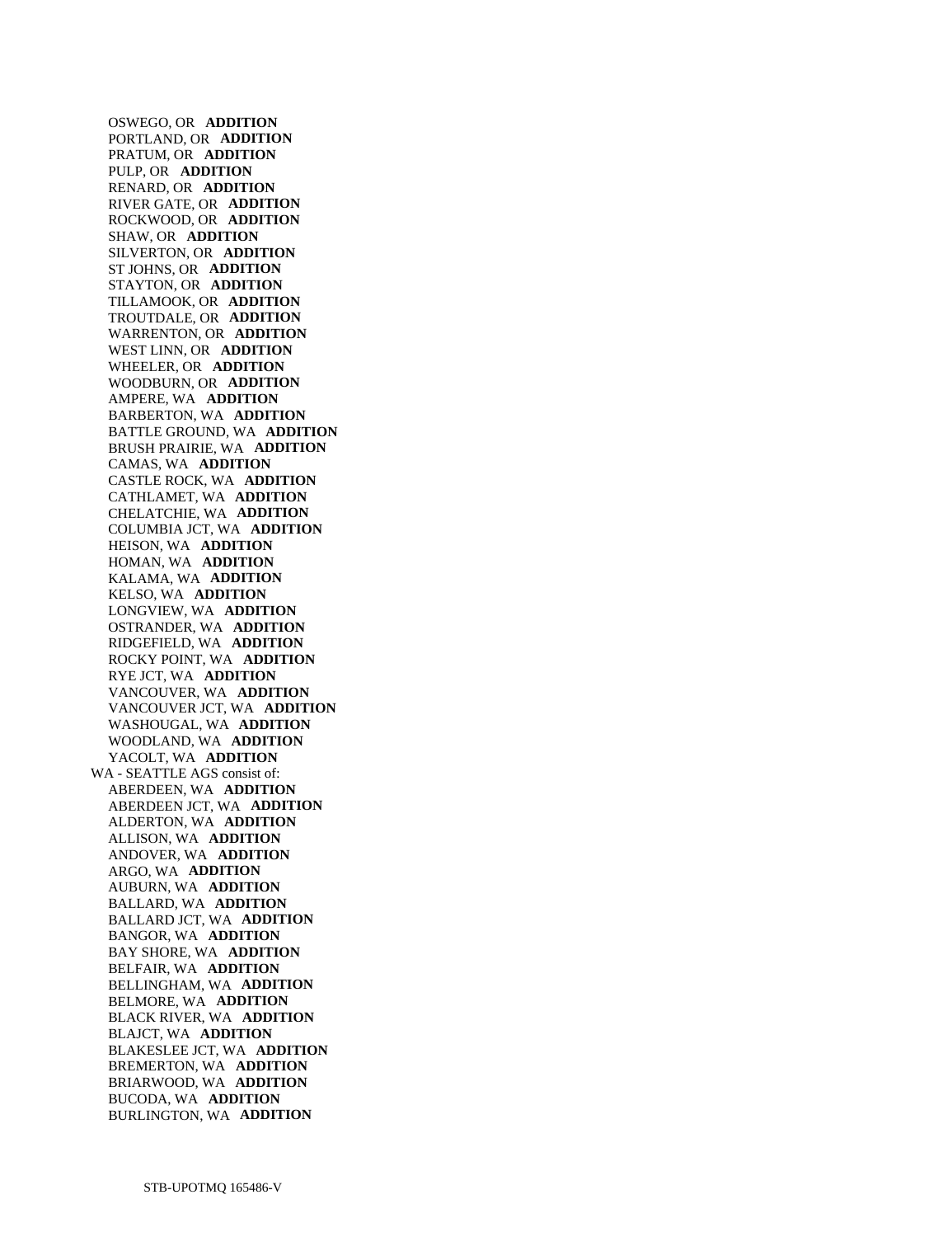CAMP MURRAY, WA **ADDITION**  CAPITOL, WA **ADDITION**  CENPARK, WA **ADDITION**  CENTRALIA, WA **ADDITION**  CHEHALIS, WA **ADDITION**  CLAY CITY, WA **ADDITION**  CONCORA, WA **ADDITION**  DIVIDE, WA **ADDITION**  DUPONT, WA **ADDITION**  EAST OLYMPIA, WA **ADDITION**  EAST PUYALLUP, WA **ADDITION**  EATONVILLE JCT, WA **ADDITION**  EDMOND, WA **ADDITION**  EDMONDS, WA **ADDITION**  ELBE, WA **ADDITION**  ELMA, WA **ADDITION**  ESSEX, WA **ADDITION**  EVERETT, WA **ADDITION**  EVERETT, WA **ADDITION**  FERNDALE, WA **ADDITION**  FIFE, WA **ADDITION**  FREDERICKSON, WA **ADDITION**  FT LEWIS, WA **ADDITION**  GATE, WA **ADDITION**  GLOBAL GATEWAY NO, WA **ADDITION**  GRAHAM, WA **ADDITION**  GRAND MOUND, WA **ADDITION**  GREENDALE, WA **ADDITION**  HARBOR ISLAND, WA **ADDITION**  HILLSDALE, WA **ADDITION**  HOQUIAM, WA **ADDITION**  INTERBAY, WA **ADDITION**  JUNCTION CITY, WA **ADDITION**  KAPOWSIN, WA **ADDITION**  KENT, WA **ADDITION**  KETRON, WA **ADDITION**  KYRO, WA **ADDITION**  LAKESIDE, WA **ADDITION**  LAKEVIEW, WA **ADDITION**  LOVELAND, WA **ADDITION**  LYNCH CREEK, WA **ADDITION**  LYNDEN, WA **ADDITION**  MALTBY, WA **ADDITION**  MARMAC, WA **ADDITION**  MAYTOWN, WA **ADDITION**  MCCLEARY, WA **ADDITION**  MCKENNA, WA **ADDITION**  MCMILLIN, WA **ADDITION**  MEEKER, WA **ADDITION**  MIDLAND, WA **ADDITION**  MINERAL, WA **ADDITION**  MONROE, WA **ADDITION**  MONTESANO, WA **ADDITION**  MORTON, WA **ADDITION**  MOUNT VERNON, WA **ADDITION**  MT VERNON, WA **ADDITION**  NAD JCT, WA **ADDITION**  NAPAVINE, WA **ADDITION**  NEW RELIANCE, WA **ADDITION**  NISQUALLY, WA **ADDITION**  NORTH PUYALLUP, WA **ADDITION**  OAKVILLE, WA **ADDITION**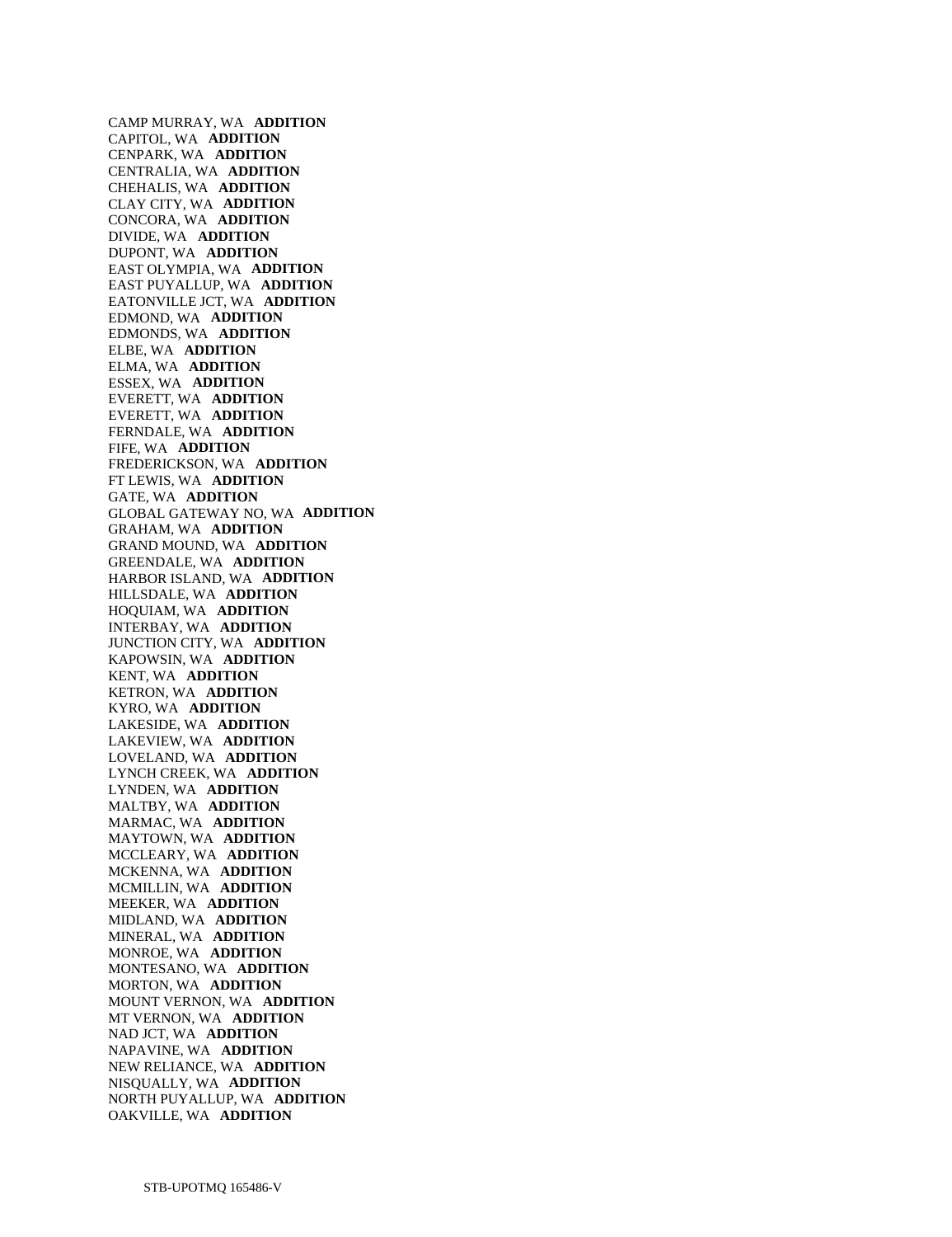OFFLAKE, WA **ADDITION**  OFFUTT LAKE, WA **ADDITION**  OHOP, WA **ADDITION**  OLYMPIA, WA **ADDITION**  PARK JCT, WA **ADDITION**  PIONEER, WA **ADDITION**  PORT TOWNSEND, WA **ADDITION**  PUYALLUP, WA **ADDITION**  RAINIER, WA **ADDITION**  RAISH, WA **ADDITION**  RESERVATION, WA **ADDITION**  ROCHESTER, WA **ADDITION**  ROY, WA **ADDITION**  SEATTLE, WA **ADDITION**  SEATTLE PIER, WA **ADDITION**  SHELTON, WA **ADDITION**  SILVERDALE, WA **ADDITION**  SKOOKUMCH, WA **ADDITION**  SKOOKUMCHUCK, WA **ADDITION**  SOUTH BELFAIR, WA **ADDITION**  SOUTH TACOMA, WA **ADDITION**  ST CLAIR, WA **ADDITION**  STEILACOOM, WA **ADDITION**  STIMSON, WA **ADDITION**  SUMNER, WA **ADDITION**  TACOMA, WA **ADDITION**  TACOMA EXP, WA **ADDITION**  TACOMA EXPORT, WA **ADDITION**  TACOMA JCT, WA **ADDITION**  TACOMA PCT, WA **ADDITION**  TAYLOR WAY, WA **ADDITION**  TENINO, WA **ADDITION**  THRIFT, WA **ADDITION**  TITLOW, WA **ADDITION**  TUKWILA, WA **ADDITION**  TUMWATER, WA **ADDITION**  VADER, WA **ADDITION**  WABASH, WA **ADDITION**  WESCO, WA **ADDITION**  WEST BLAIR, WA **ADDITION**  WEST HILLSDALE, WA **ADDITION**  WEST TACOMA, WA **ADDITION**  WESTERN JCT, WA **ADDITION**  WHITES, WA **ADDITION**  WINLOCK, WA **ADDITION**  WJCT, WA **ADDITION**  WOODINVILLE, WA **ADDITION**  YELM, WA **ADDITION**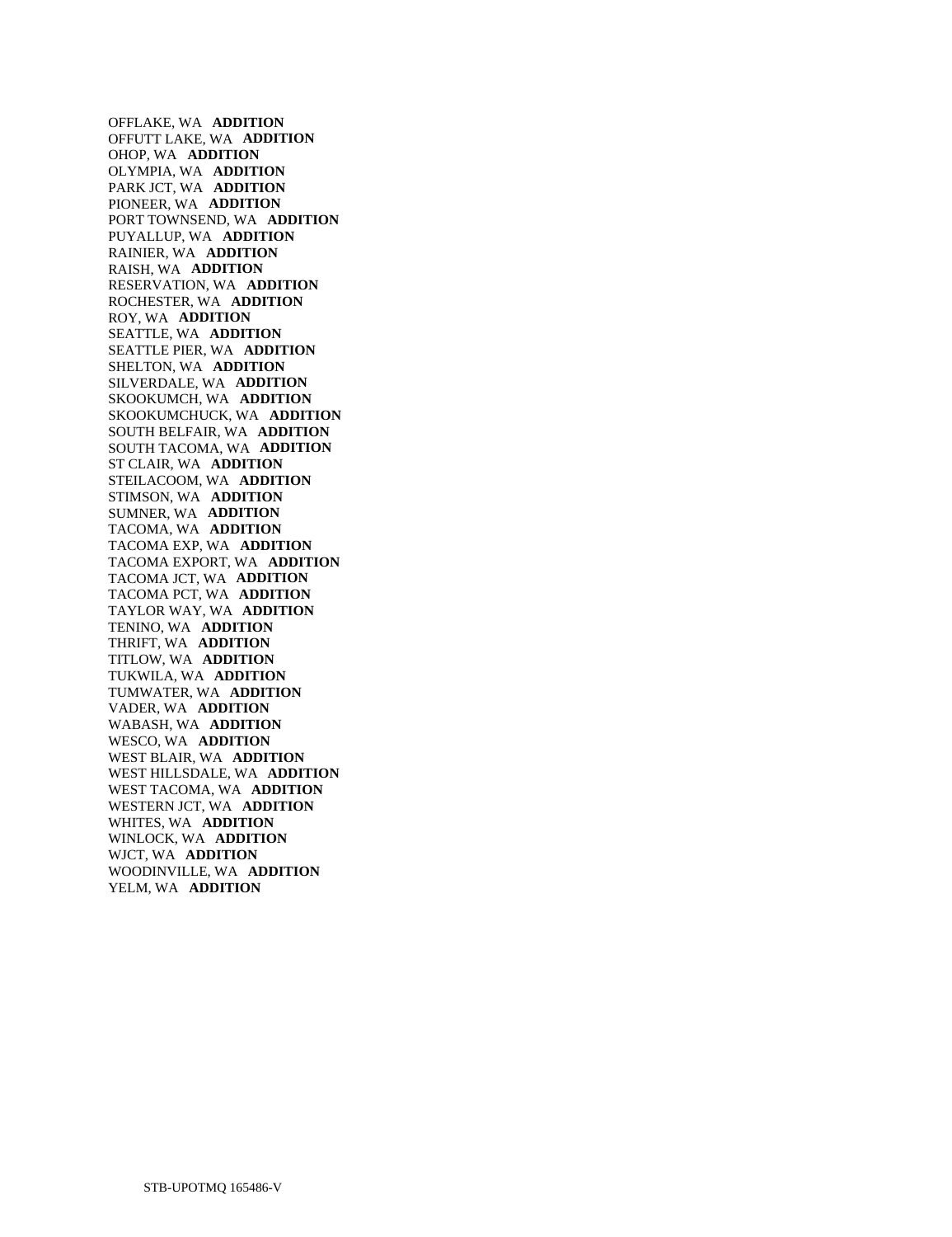

STB-UPOTMQ 168010-C

# **UNION PACIFIC RAILROAD COMPANY**

# **AMENDED CONTRACT SUMMARY**

**Issued:**  March 24, 2022

**Effective:** January 1, 2022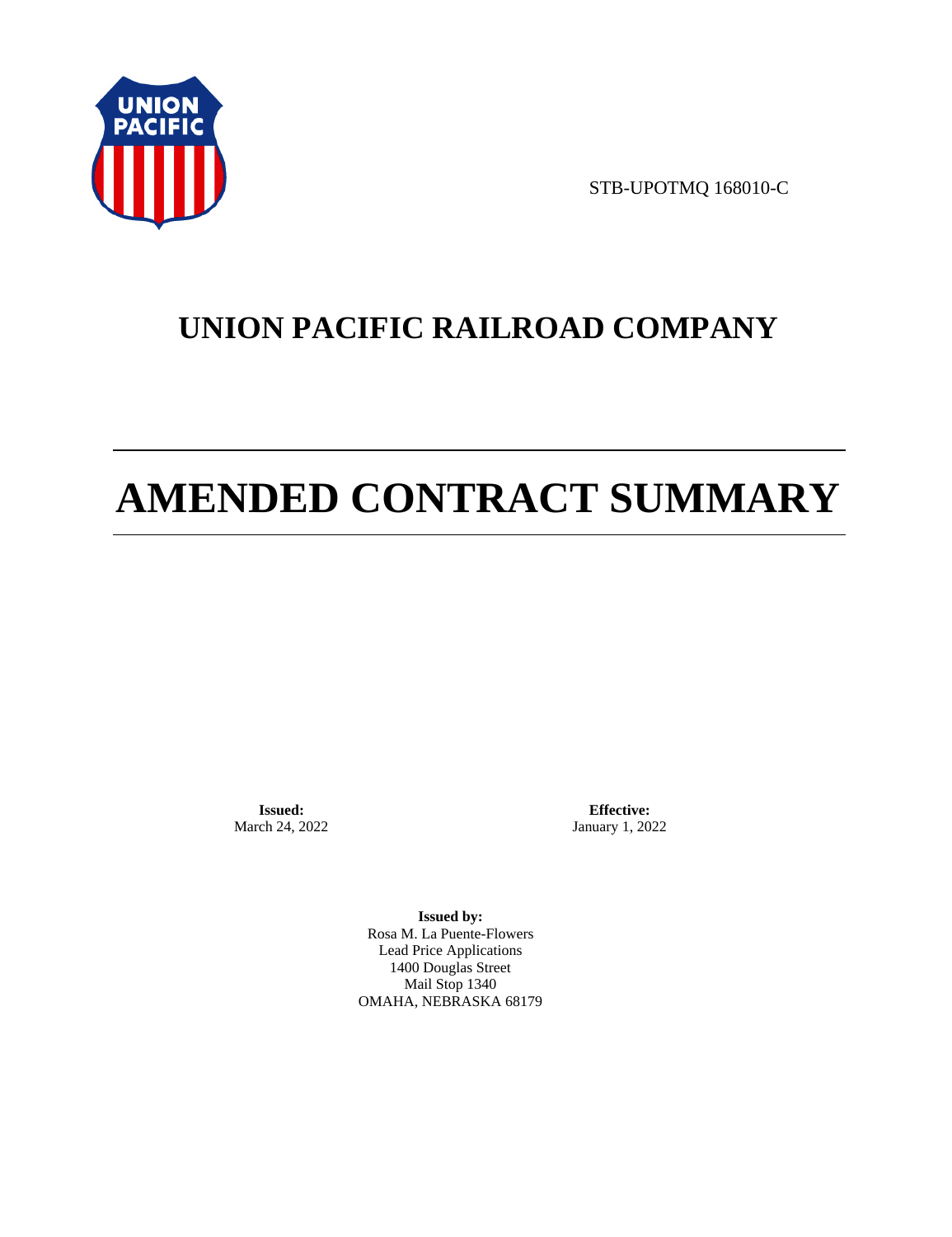UNION PACIFIC RAILROAD COMPANY 1400 Douglas St. Omaha, NE 68179

#### **COMMODITY:**

Wheat Exc.Buckwheat See 01139 **ADDITION** 

# **SHIPPER:**

FARMERS COOP EQUITY CO

#### **ORIGIN(S):**

 NASHVILLE, KS **ADDITION**  ISABEL, KS **ADDITION**  SAWYER, KS **ADDITION**  ZENDA, KS **ADDITION** 

#### **DESTINATION(S):**

KANSAS CITY, MO **ADDITION** 

#### **PORT(S):**

Not Applicable

# **DURATION:**

 Effective Date: January 1, 2022 Amendment Effective Date: January 1, 2022 **ADDITION**  Expiration Date: December 31, 2022 **EXTENSION** 

#### **RAIL CAR DATA:**

No cars dedicated to service under this Contract. Cars are provided on a common carrier basis only.

#### **RATES & CHARGES:**

Subject to increases.

# **VOLUME:**

Single Car Shipments **ADDITION** 

#### **SPECIAL FEATURES:**

Special Switching Provision

# **SPECIAL NOTICE:**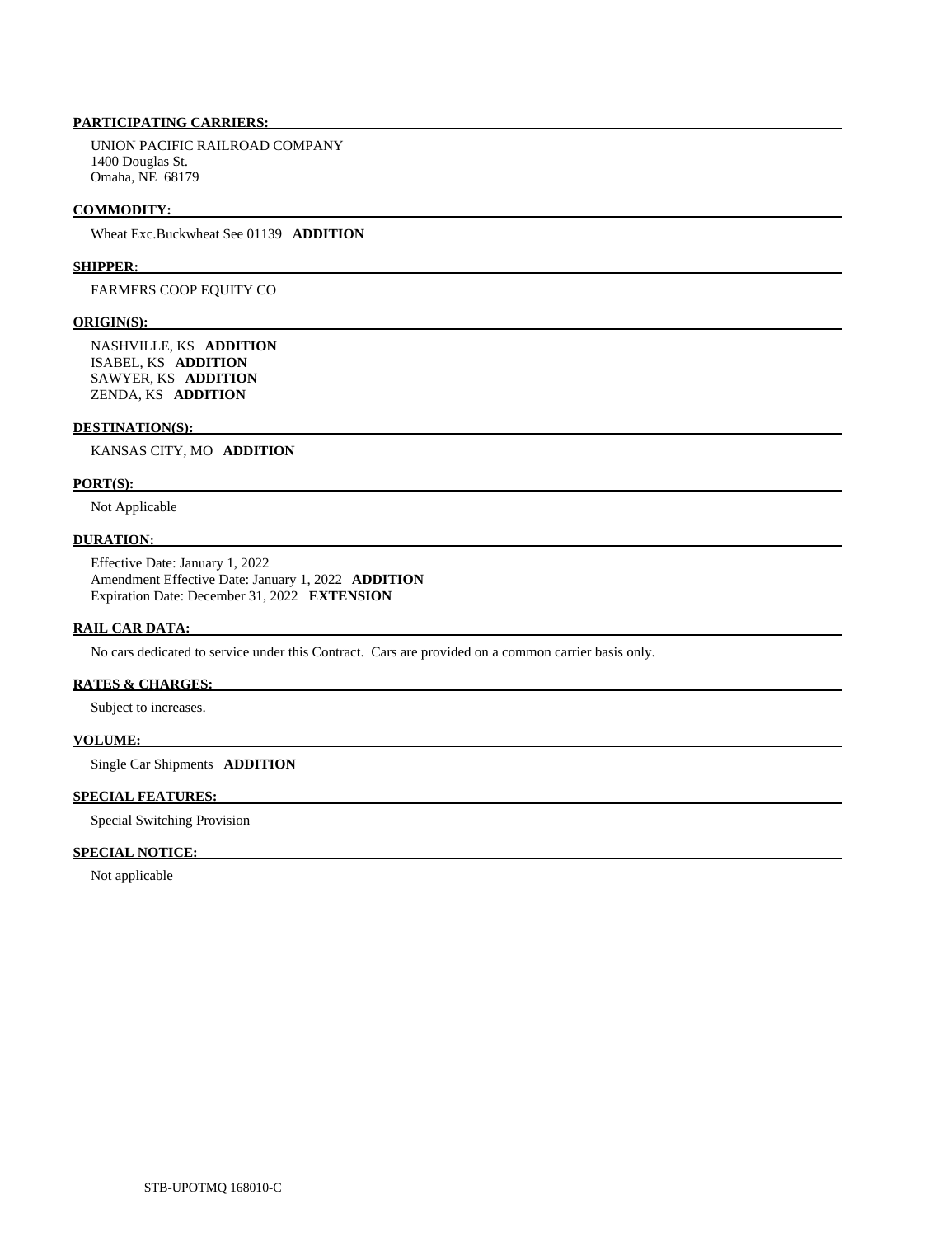

STB-UPOTMQ 168027-D

# **UNION PACIFIC RAILROAD COMPANY**

# **AMENDED CONTRACT SUMMARY**

**Issued:**  March 25, 2022

**Effective:** January 1, 2022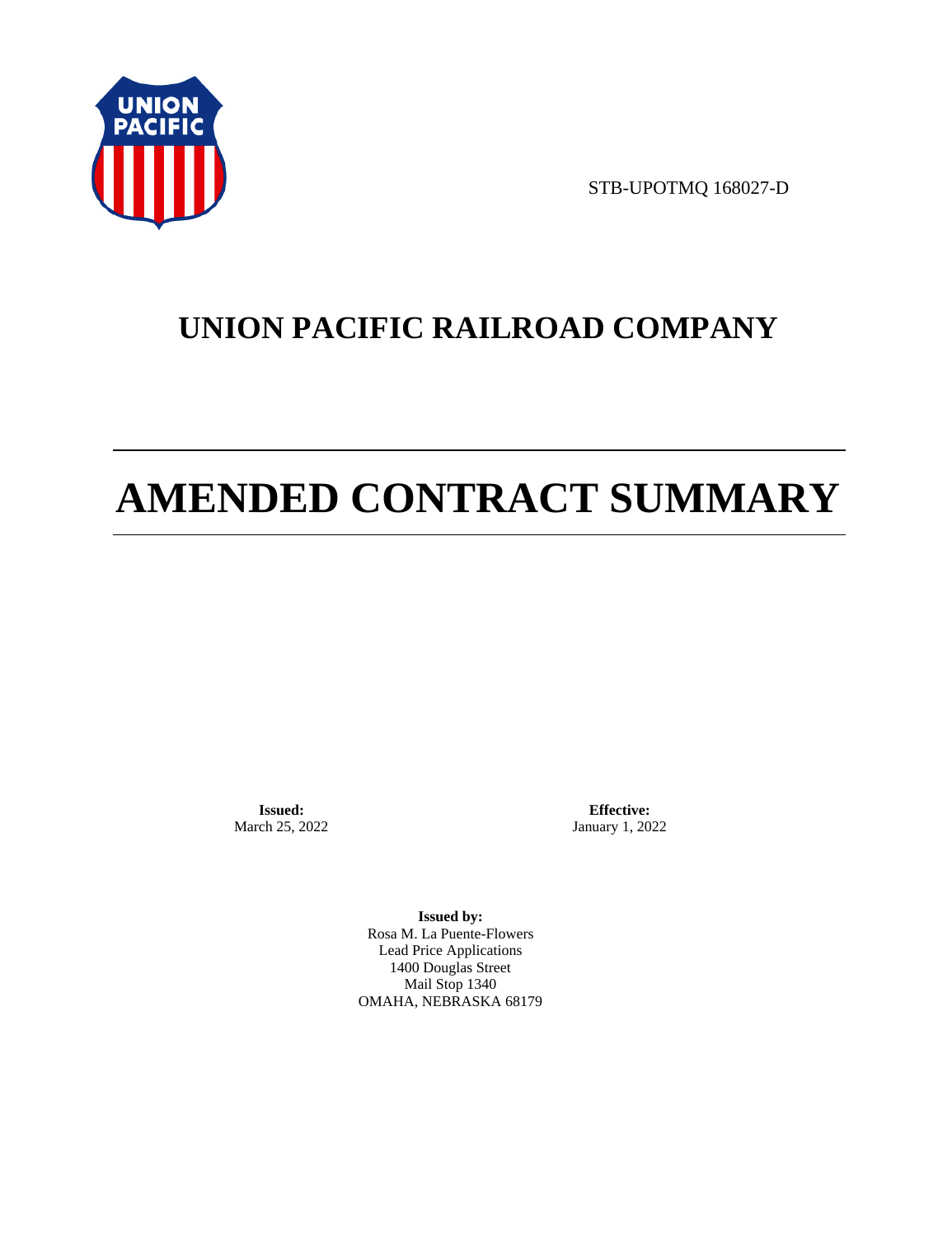UNION PACIFIC RAILROAD COMPANY 1400 Douglas St. Omaha, NE 68179

#### **COMMODITY:**

 Soybeans (Soya Beans) Wheat Middlings Or Shorts,Pelletized **ADDITION**  Distillers Mash, Spent, Not Wholly From Grain Or Grain Products, Feed **ADDITION** 

#### **SHIPPER:**

GAVILON GLOBAL AG HOLDINGS LLC

### **ORIGIN(S):**

 SPARKS, NV **ADDITION**  GRAND ISLAND, NE AMES, IA **ADDITION** 

# **DESTINATION(S):**

 ARROWHEAD, NV **ADDITION**  CA - LA BASIN AGS (See Exhibit Definition) IL - ST LOUIS AGS (See Exhibit Definition) PLEASANTON, TX **ADDITION** 

#### **PORT(S):**

Not Applicable

#### **DURATION:**

 Effective Date: January 1, 2022 Amendment Effective Date: January 1, 2022 **ADDITION**  Expiration Date: December 31, 2022 **EXTENSION** 

#### **RAIL CAR DATA:**

No cars dedicated to service under this Contract. Cars are provided on a common carrier basis only.

## **RATES & CHARGES:**

Not applicable

# **VOLUME:**

Single Car Shipments

# **SPECIAL FEATURES:**

Special Switching Provision

# **SPECIAL NOTICE:**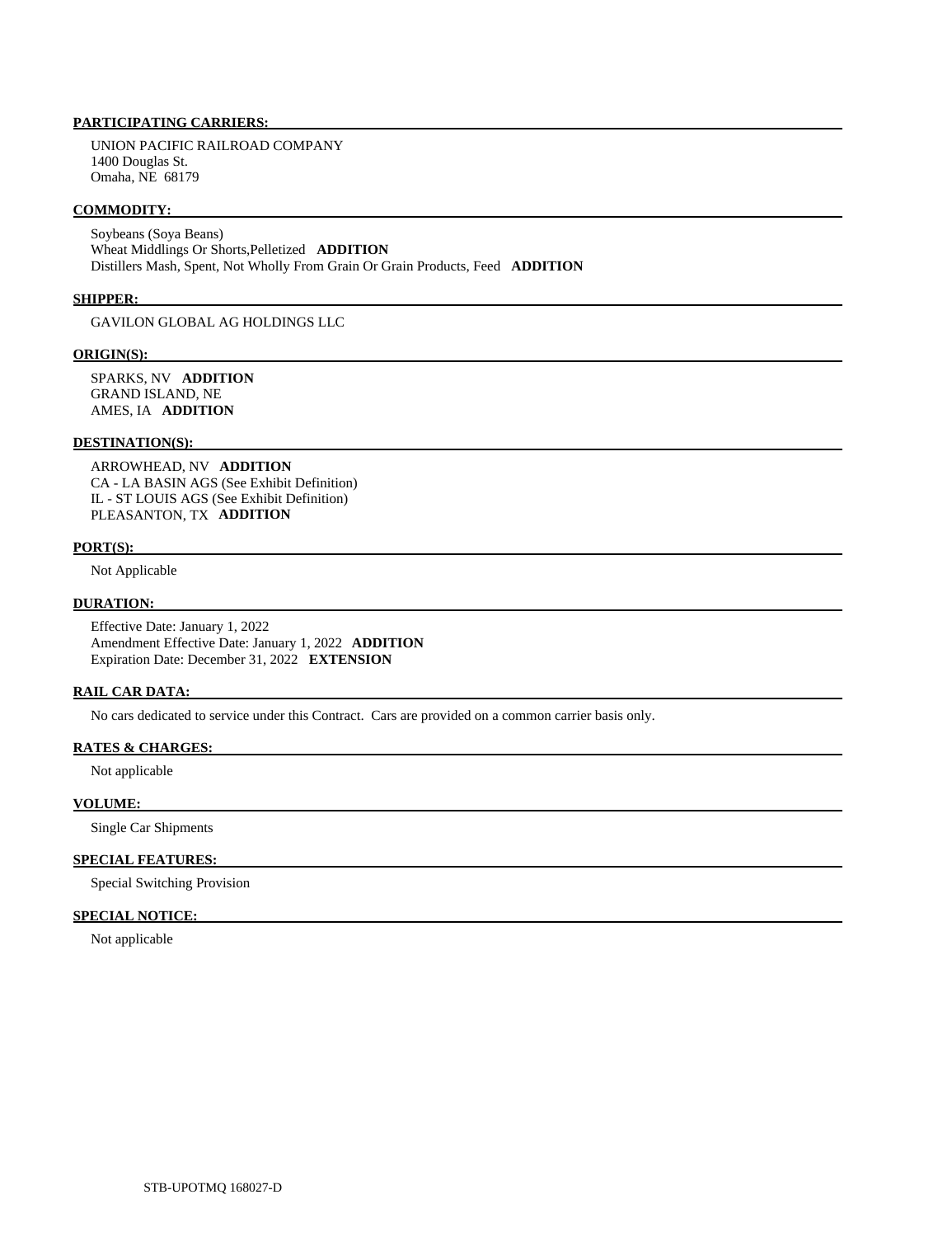CA - LA BASIN AGS consist of: AIRBASE, CA ALHAMBRA, CA ALRAY, CA ANAHEIM, CA ARLINGTON, CA AURANT, CA AZUSA, CA BALDWIN PARK, CA BALLOU, CA BARODA, CA BARSTOW, CA BASIN, CA BASSETT, CA BASTA, CA BEAUMONT, CA BELL, CA BETTERAVIA, CA BETTERAVIA JCT, CA BREA, CA BUENA PARK, CA BURBANK, CA CAJON, CA CAMARILLO, CA CANOGA PARK, CA CAPITAN, CA CARMENITA, CA CARPINTERIA, CA CARR, CA CARSON, CA CHAMPAGNE, CA CHATSWORTH, CA CHINO, CA CIMA, CA CITY OF COMMERCE, CA CITY OF INDUSTRY, CA COLTON, CA COLTON GATX, CA COMPTON, CA CONCEPCION, CA CORONA, CA COSTA MESA, CA COVINA, CA CRESTMORE, CA CRUTCHER, CA CUSHENBURY, CA DAGGETT, CA DECLEZVILLE, CA DEL AMO, CA DENIS, CA DES MOINES, CA DEVORE, CA DIKE, CA DOLORES, CA DOMINGUEZ, CA DONLON, CA DOWNEY, CA DUNN, CA DYER, CA E SANTA BARBARA, CA EAST SAN PEDRO, CA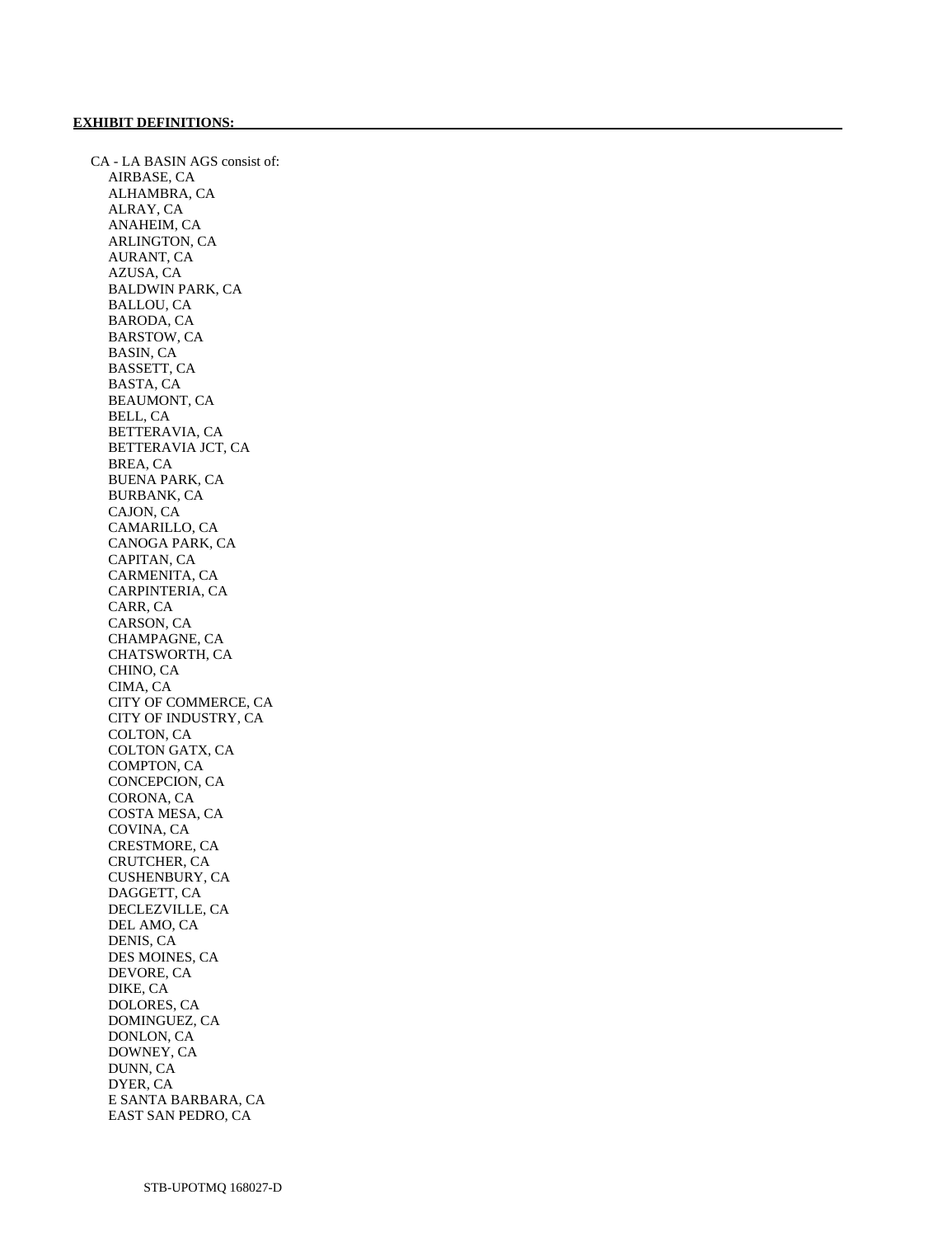EAST WATSON, CA EL MONTE, CA EL SEGUNDO, CA ELFTMAN, CA ELLWOOD, CA FIELD, CA FIRESTONE PARK, CA FONTANA, CA FROST, CA FRUITLAND, CA FULLERTON, CA GARDENA, CA GAVIOTA, CA GEMCO, CA GLENDALE, CA GLOBAL GATEWAY SO, CA GOLETA, CA GRAND TERRACE, CA GUASTI, CA HAROLD, CA HAWTHORNE, CA HELENDALE, CA HESPERIA, CA HEWITT, CA HIGHGROVE, CA HINKLEY, CA HIVOLT, CA HOBART, CA HODGE, CA HOLLYDALE, CA HONBY, CA HONDA, CA HUNTINGTON PARK, CA ICTF, CA IRVING, CA IRWINDALE, CA IVANPAH, CA KAISER, CA KEENBROOK, CA KELSO, CA LA HABRA, CA LA HARBOR APM TERMI, CA LA METRO, CA LA MIRADA, CA LA PATERA, CA LA VERNE, CA LAKEWOOD, CA LANCASTER, CA LANG, CA LATC, CA LAXT, CA LEESDALE, CA LENWOOD, CA LOMA LINDA, CA LOMPOC, CA LONG BEACH, CA LONG BEACH A PIER, CA LONG BEACH E PIER, CA LONG BEACH ITS, CA LONG BEACH LBC, CA LONG BEACH PCT, CA LONG BEACH T PIER, CA LOS ANGELES, CA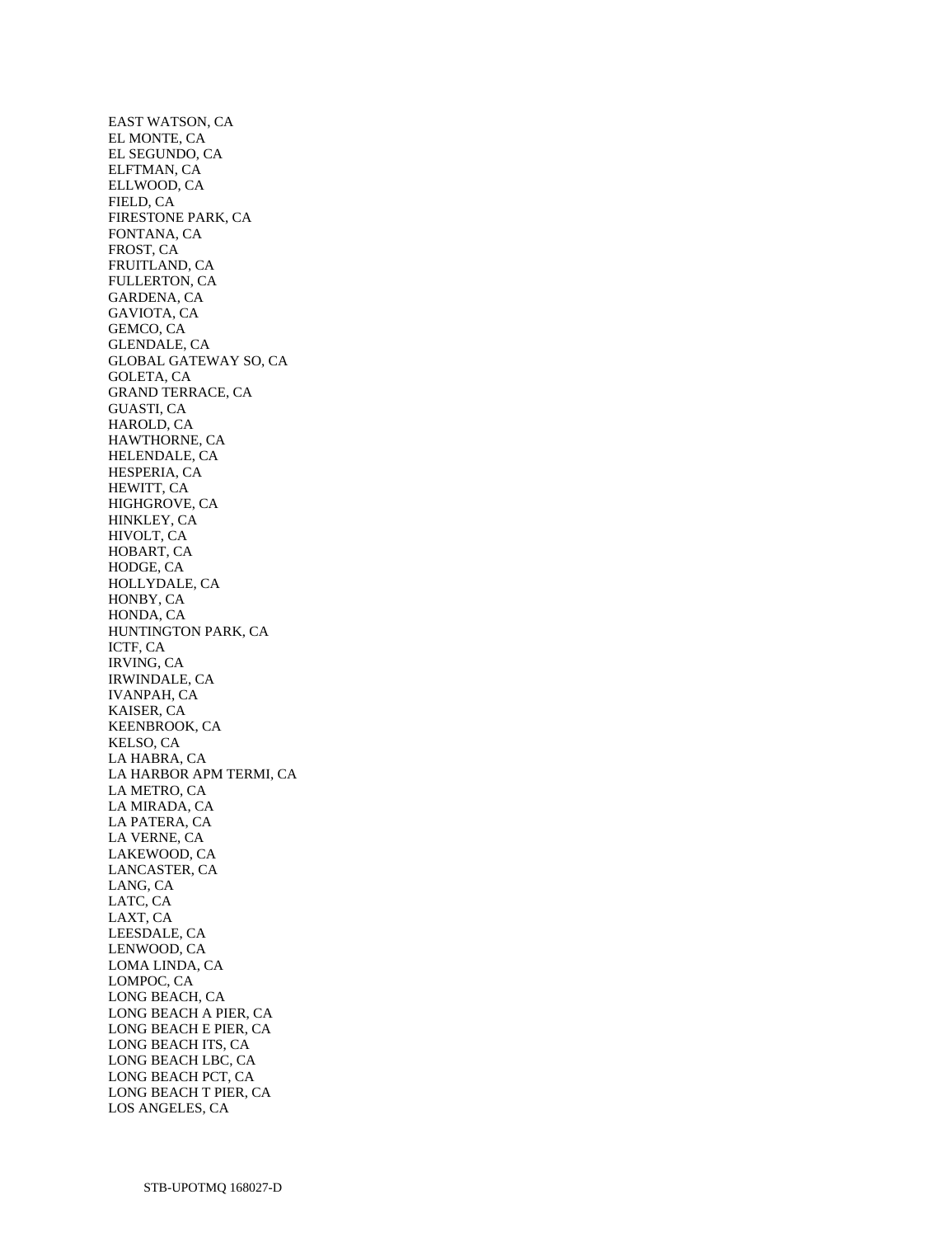LOS ANGELES HARBOR, CA LOS ANGELES JCT, CA LOS NIETOS, CA LYNWOOD, CA MANIX, CA MANUEL, CA MARLBORO, CA MARNE, CA MAYWOOD, CA MEAD TRANSFER, CA MIRA LOMA, CA MONTALVO, CA MONTCLAIR, CA MONTEBELLO, CA MOORPARK, CA NADEAU, CA NARLON, CA NEBO, CA NEWHALL, CA NIPTON, CA NORTH POMONA, CA NORTH SANTA MARIA, CA NORTH STANTON, CA NORTHRIDGE, CA NORWALK, CA ONO, CA ONTARIO, CA ORANGE, CA ORMAND, CA ORO GRANDE, CA OXNARD, CA PACOIMA, CA PALMDALE, CA PARAMOUNT, CA PATATA, CA PEDLEY, CA PICO RIVERA, CA POMONA, CA PORT HUENEME, CA POST, CA PT HUENEME NAV BASE, CA RAVENNA, CA RAYMER, CA REDLANDS, CA REYES, CA RIALTO, CA RIOCO, CA RIVERSIDE, CA ROSEMARY, CA SACATE, CA SAN BERNARDINO, CA SAN DIMAS, CA SAN FERNANDO, CA SAN GABRIEL, CA SAN PEDRO, CA SANTA ANA, CA SANTA BARBARA, CA SANTA FE SPRINGS, CA SANTA MARIA, CA SANTA PAULA, CA SANTA SUSANA, CA SATICOY, CA SAUGUS, CA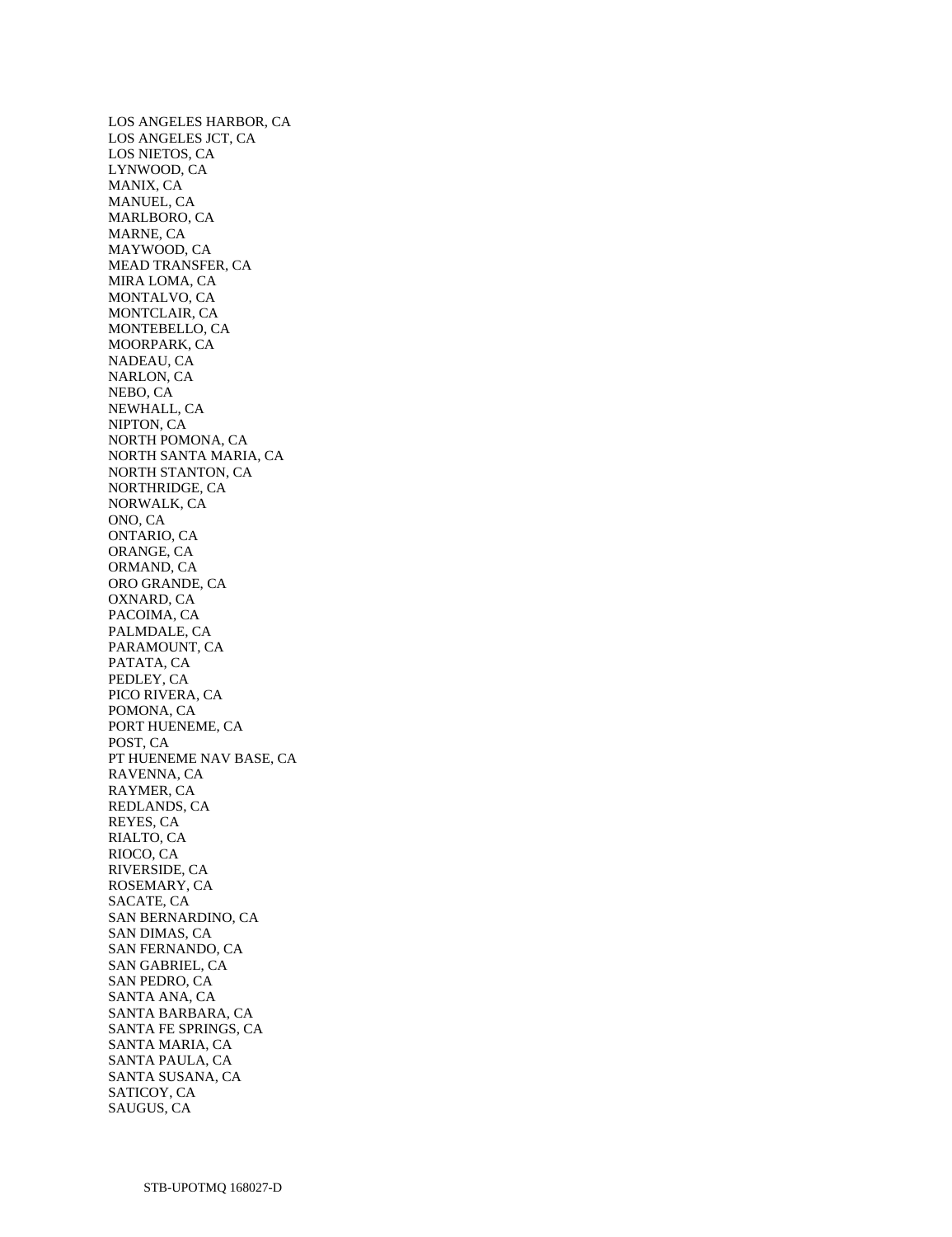SEA CLIFF, CA SIMI VALLEY, CA SMELTZER, CA SOMIS, CA SOUTH ANAHEIM, CA SOUTH FONTANA, CA SOUTH GATE, CA SOUTH LOS ANGELES, CA SOUTH OXNARD, CA SOUTH SANTA ANA, CA SOUTH VANDENBERG, CA SPADRA, CA SUDDEN, CA SUMMIT, CA SUN VALLEY, CA SURF, CA SYLMAR, CA TANGAIR, CA TEMPLE CITY, CA TERMINAL ISLAND, CA THENARD, CA THORN, CA TICTF, CA TORRANCE, CA VALLA, CA VENTURA, CA VERDEMONT, CA VERNON, CA VICTORVILLE, CA VINA VISTA, CA VINCENT, CA WALKER, CA WALNUT, CA WASH, CA WATSON, CA WATTS, CA WEST BASIN, CA WEST COLTON, CA WEST COVINA, CA WEST GLENDALE, CA WEST YERMO, CA WESTMINSTER, CA WHITE HILLS, CA WHITTIER JCT, CA WILDS, CA WILMINGTON, CA WINGFOOT, CA WINTERSBURG, CA WISE, CA WORKMAN, CA YERMO, CA YUSEN TERMINAL, CA IL - ST LOUIS AGS consist of: ALTON, IL BALDWIN, IL BEAUCOUP, IL BRIDGE JUNCTION, IL BRIGHTON, IL BROOKLYN, IL BURNING STAR 2, IL BURNING STAR 3, IL CAHOKIA, IL CAPTAIN MINE, IL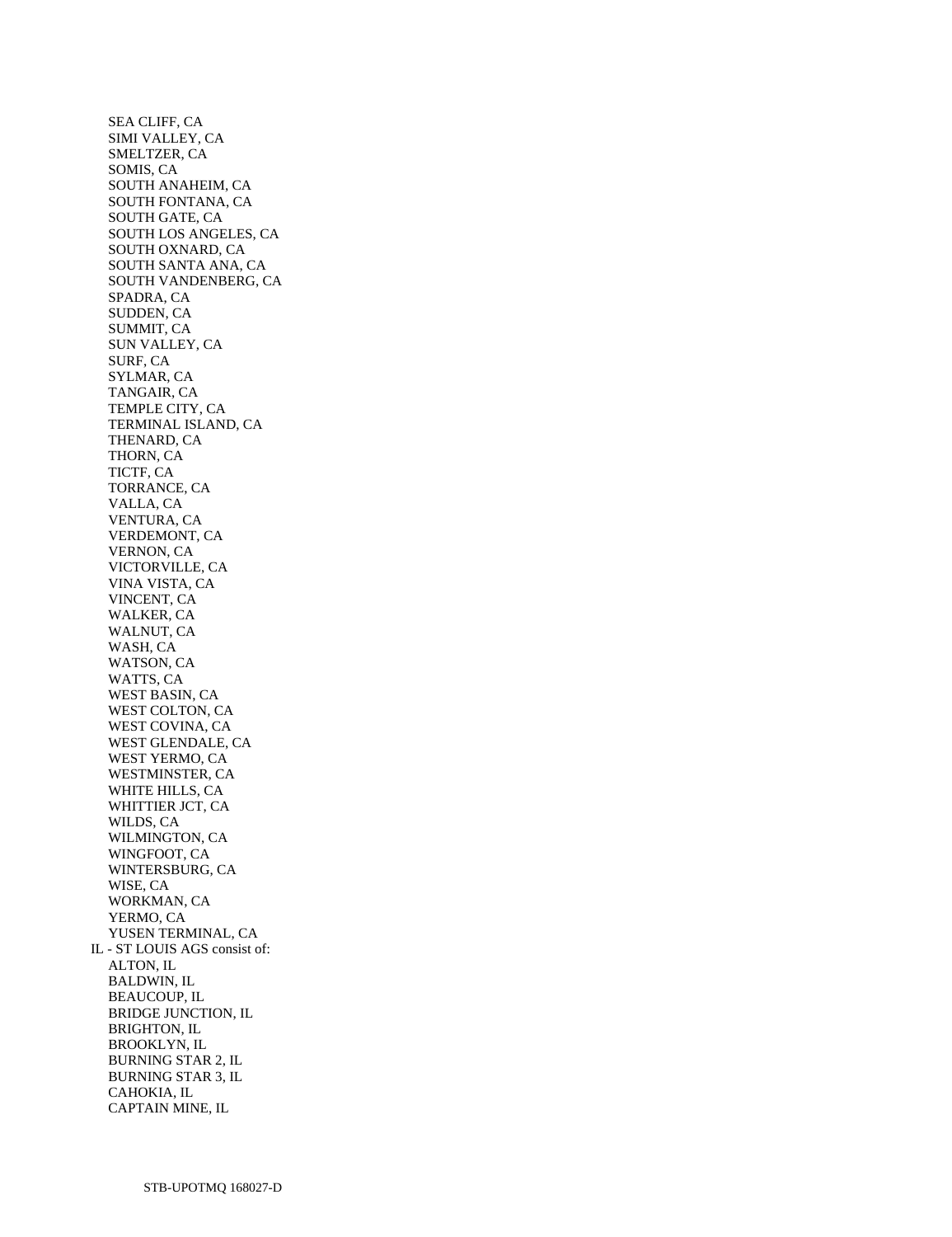CARLINVILLE, IL CENTREVILLE, IL CHESTER, IL COULTERVILLE, IL CUTLER, IL DUPO, IL EAST ALTON, IL EAST ALTON, IL EAST GREENVILLE, IL EAST ST LOUIS, IL FEDERAL, IL FLINTON, IL FORD, IL FOUNTAIN, IL FULTS, IL GATEWAY MINE, IL GATEWAY YARD, IL GIRARD, IL GODFREY, IL GRANITE CITY, IL HARTFORD, IL HILLSBORO, IL IRVING, IL KELLOGG, IL LENOX, IL LENZBURG, IL LIVINGSTON, IL MADISON, IL MAPLEWOOD, IL MENARD, IL MITCHELL, IL MITCHELL YARD, IL MONTEREY MINE 1, IL NAMEOKI, IL NATIONAL STOCK YARD, IL NEW WILSON, IL NILWOOD, IL NOKOMIS, IL OHLMAN, IL PERCY, IL PINCKNEYVILLE, IL PLAINVIEW, IL PRAIRIE DU ROCHER, IL REILY LAKE, IL ROSAMOND, IL ROXANA, IL SAUGET, IL SHIPMAN, IL SPARTA, IL SPARTAN MINE, IL STEELEVILLE, IL TAMAROA, IL TAYLOR SPRINGS, IL TOLSON, IL VALLEY JCT, IL VALMEYER, IL VENICE, IL VENICE JCT, IL VINER, IL VIRDEN, IL WANN, IL WARNOCK, IL WASHINGTON PARK, IL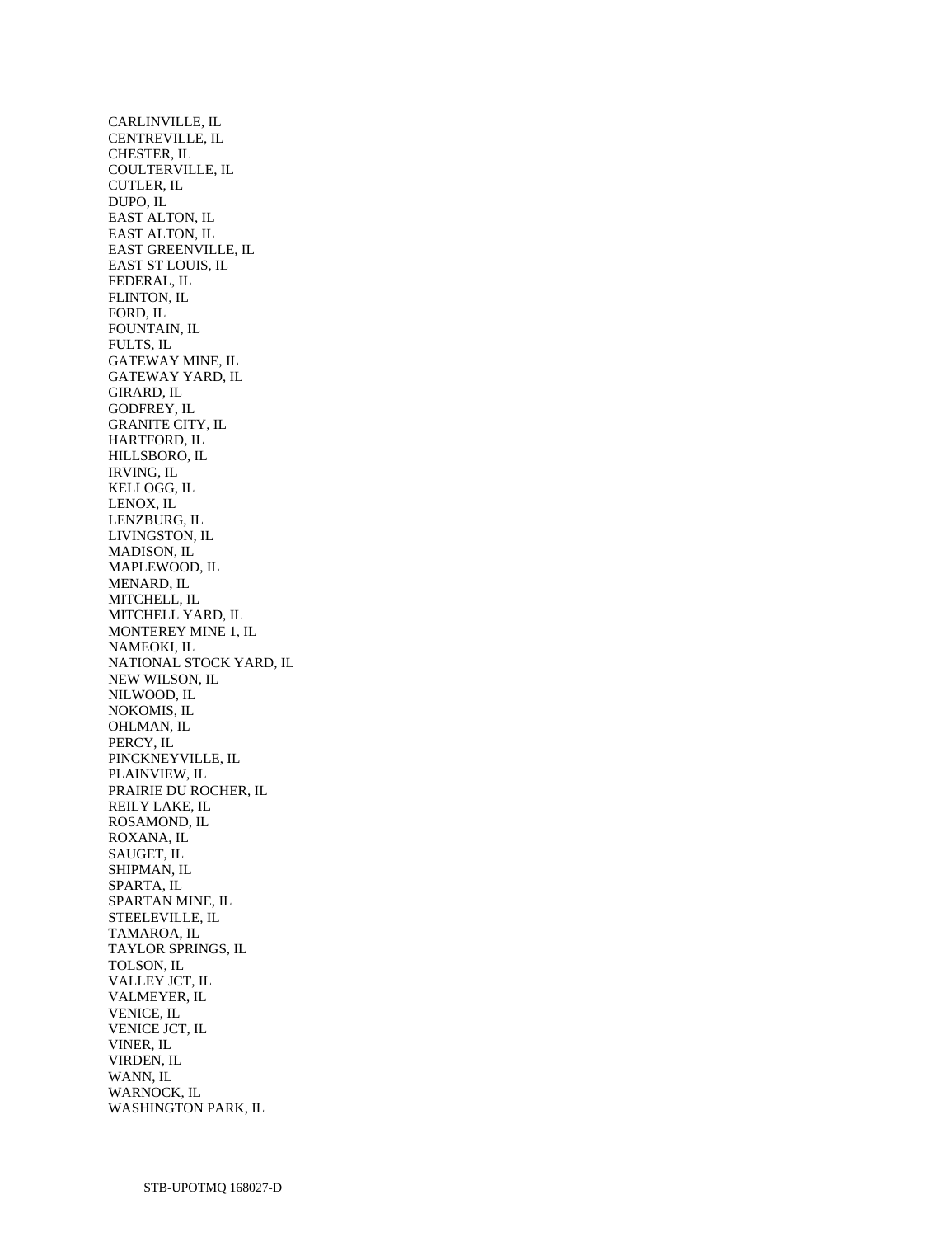WELGE, IL WEST SMITHBORO, IL WITT, IL WOMAC, IL WOOD RIVER, IL AIR PARK, MO BADEN, MO BARRETTS, MO BEAUFORT, MO BON HOMME, MO BONHOMME, MO BRENTWOOD, MO BUSSEN SPUR, MO CENTAUR, MO CHESTERFIELD, MO CRYSTAL CITY, MO DESOTO, MO EUREKA, MO FESTUS, MO GLENDALE, MO GRAY SUMMIT, MO HERCULANEUM, MO HILL CREST, MO HILLSDALE, MO HINE, MO HORINE, MO IVORY, MO JEDBURG, MO JEFFERSON BARRACKS, MO JEFFRIESBURG, MO KIRKWOOD, MO LABADIE, MO LACKLAND, MO LADUE, MO LAKE JCT, MO LARKIN, MO MAPLEWOOD, MO MARYLAND HEIGHTS, MO OLIVETTE, MO OVERLAND, MO PACIFIC, MO PAGEDALE, MO PAGEDALE, MO PEVELY, MO SOUTH POINT, MO ST ALBANS, MO ST LOU MP, MO ST LOUIS, MO ST LOUIS (MP), MO UNION, MO UNIVERSITY CITY, MO VALLEY PARK, MO VIGUS, MO VILLA RIDGE, MO VILLAGE OF CHARLACK, MO VINITA PARK, MO WASHINGTON, MO WEBSTER GROVES, MO WELLSTON, MO WEST LABADIE, MO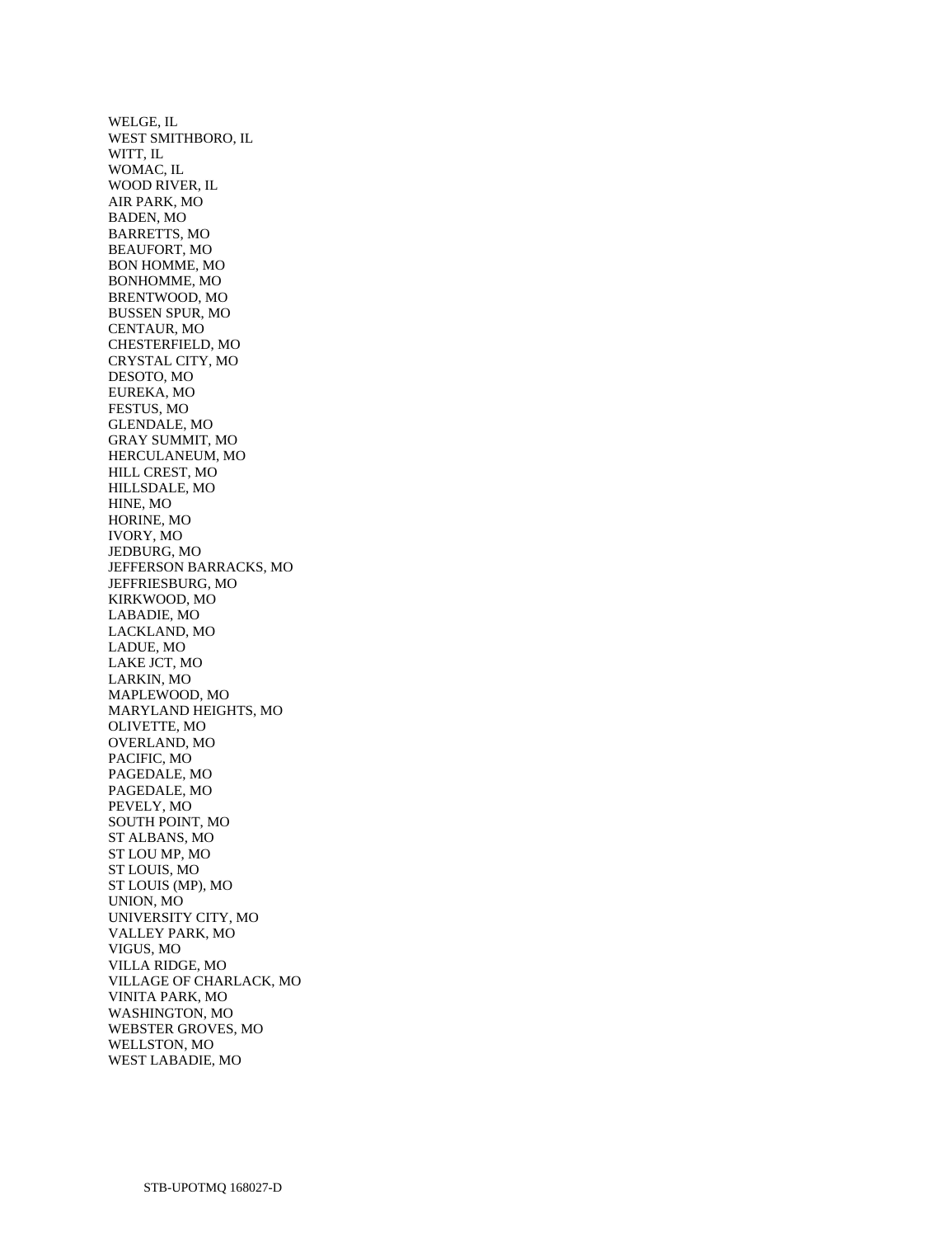

STB-UPOTMQ 168055-D

# **UNION PACIFIC RAILROAD COMPANY**

# **AMENDED CONTRACT SUMMARY**

**Issued:**  March 24, 2022

**Effective:** January 1, 2022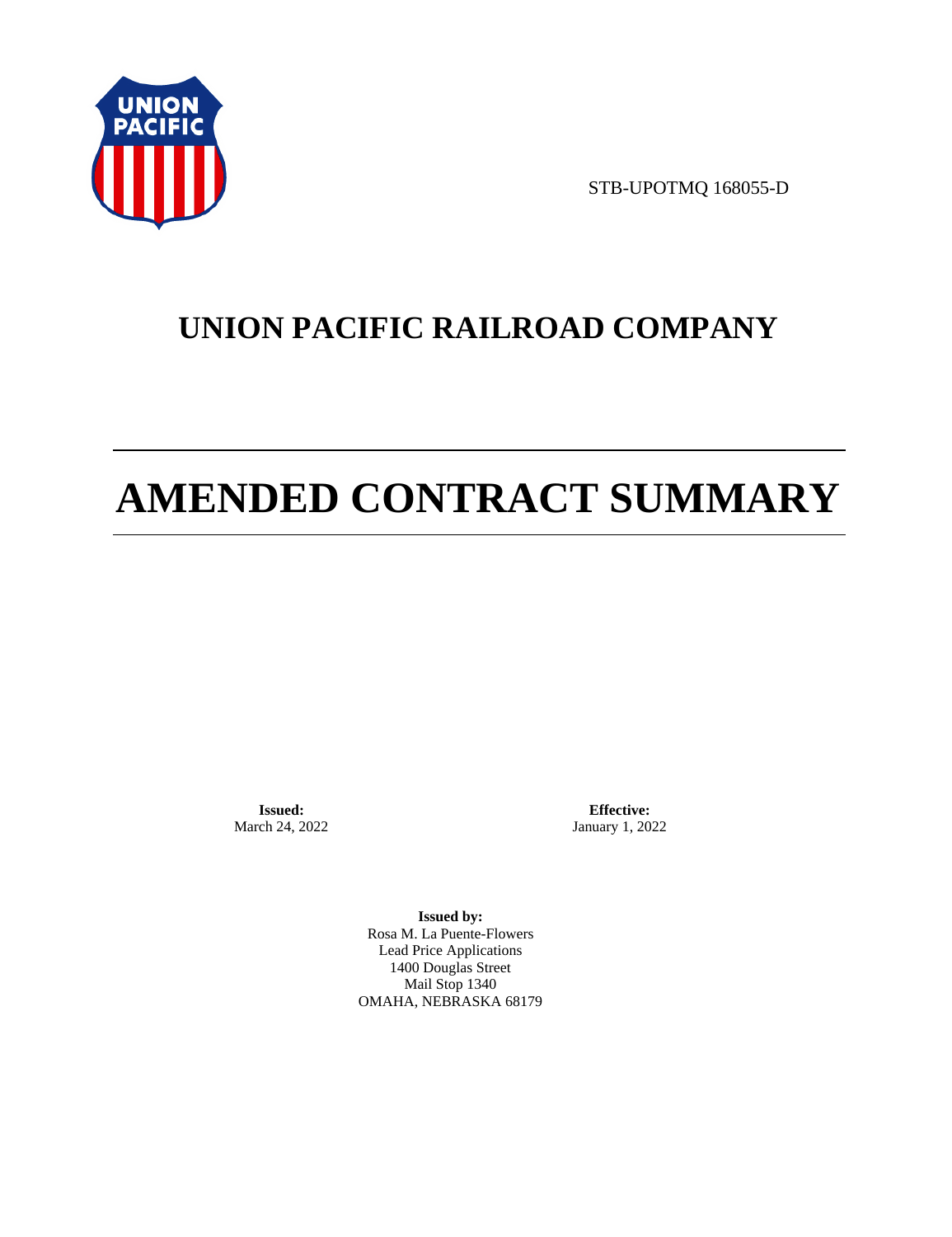UNION PACIFIC RAILROAD COMPANY 1400 Douglas St. Omaha, NE 68179

#### **COMMODITY:**

 Corn Exc.Popcorn See 01152 **ADDITION**  Wheat Exc.Buckwheat See 01139 **ADDITION** 

#### **SHIPPER:**

THE SCOULAR COMPANY **ADDITION** 

#### **ORIGIN(S):**

 SALINA, KS **ADDITION**  STRATFORD, TX **ADDITION**  SEDAN, NE **ADDITION**  GOODLAND, KS **ADDITION**  DOWNS, KS **ADDITION** 

#### **DESTINATION(S):**

 CHICAGO, IL **ADDITION**  SHERMAN, TX **ADDITION**  PRATT, KS **ADDITION**  NEW BRAUNFELS, TX **ADDITION**  DOWNEY, CA **ADDITION** 

#### **PORT(S):**

Not Applicable

### **DURATION:**

 Effective Date: January 1, 2022 Amendment Effective Date: January 1, 2022 **ADDITION**  Expiration Date: December 31, 2022 **EXTENSION** 

#### **RAIL CAR DATA:**

No cars dedicated to service under this Contract. Cars are provided on a common carrier basis only.

#### **RATES & CHARGES:**

Not applicable

### **VOLUME:**

 Minimum shipment of 107 carloads. **ADDITION**  Multiple Car Shipments **ADDITION** 

#### **SPECIAL FEATURES:**

 Special Switching Provision Not Applicable. This change pertained only to confidential data. (Switching)

# **SPECIAL NOTICE:**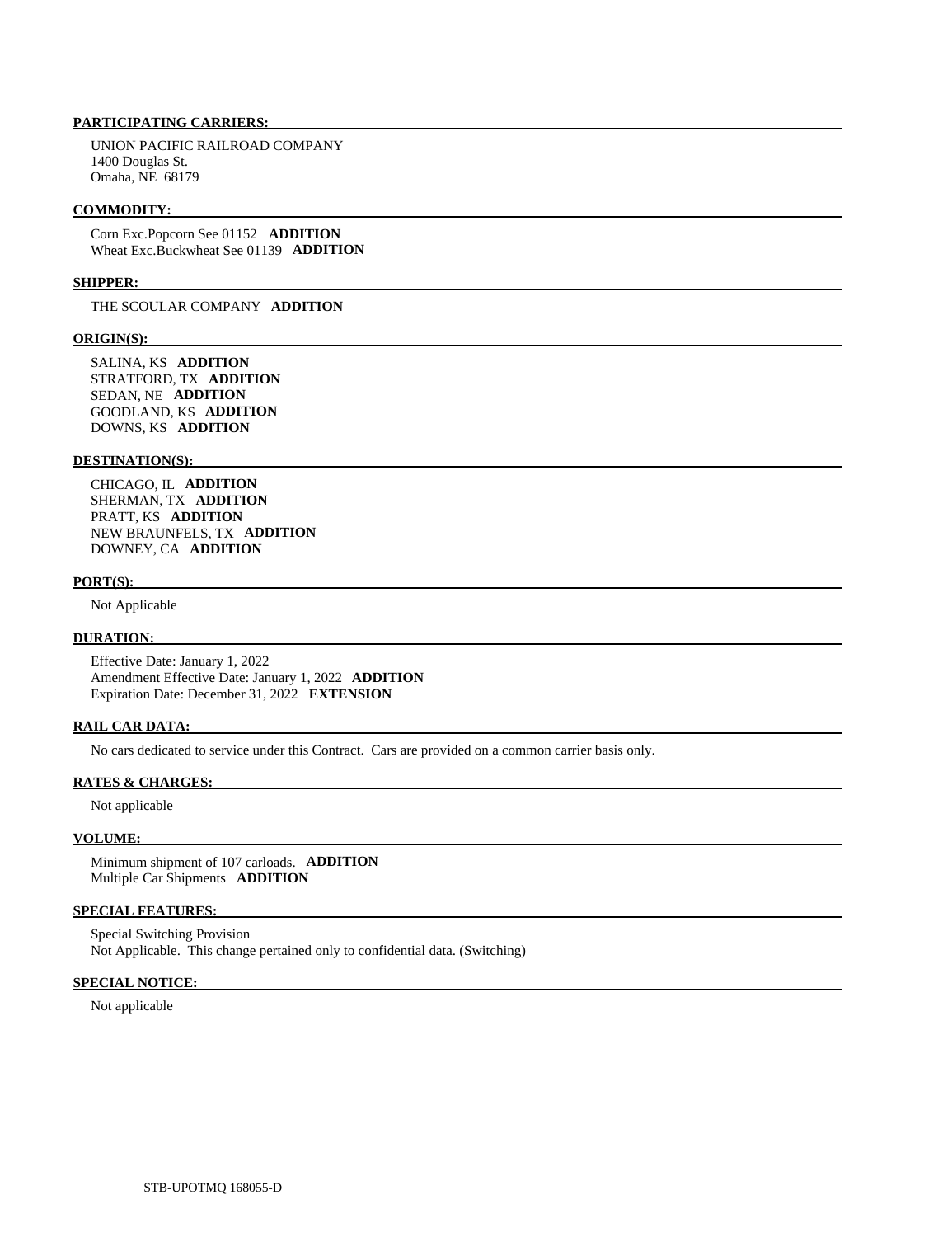

STB-UPOTMQ 168126-B

# **UNION PACIFIC RAILROAD COMPANY**

# **AMENDED CONTRACT SUMMARY**

**Issued:**  March 25, 2022

**Effective:** January 1, 2022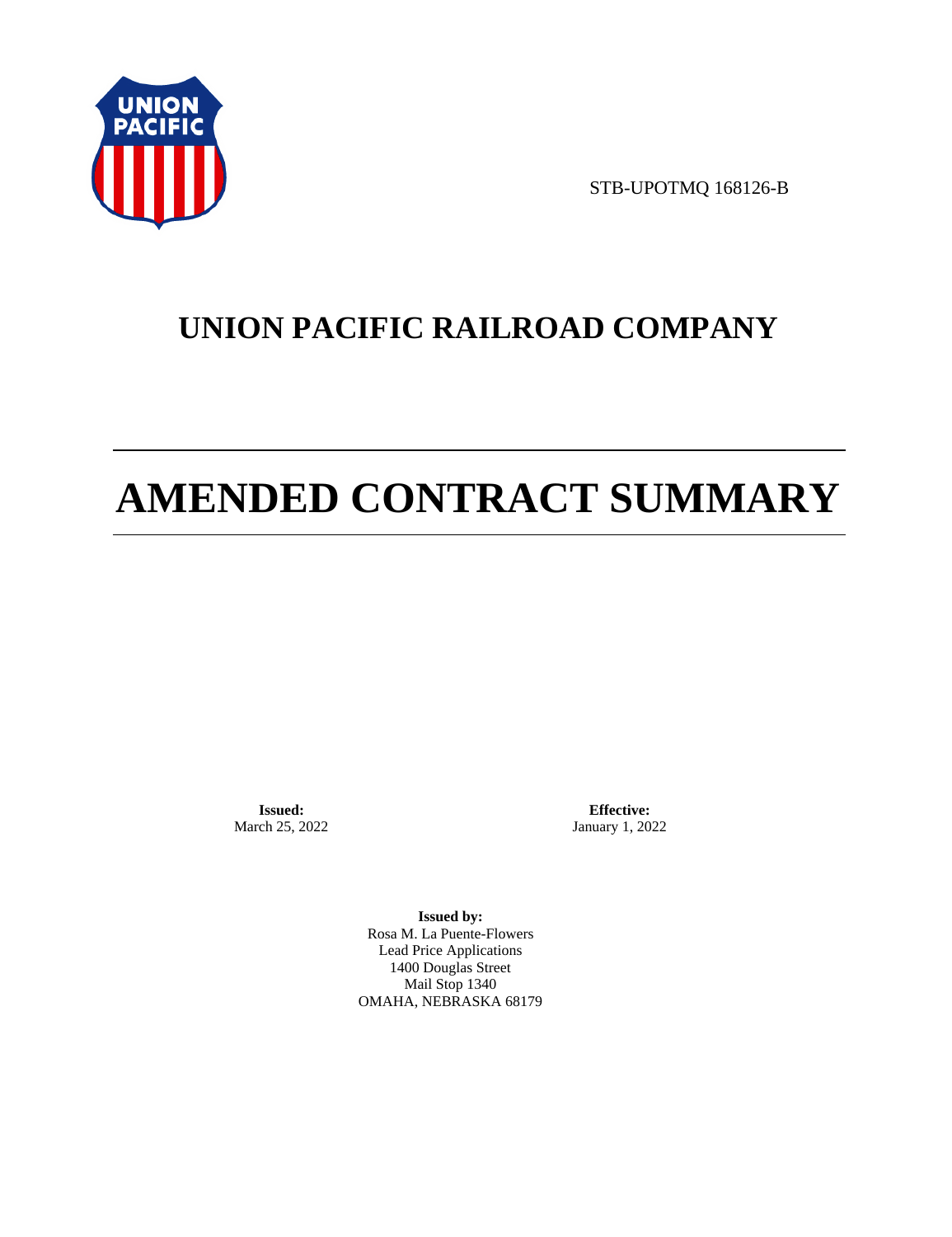UNION PACIFIC RAILROAD COMPANY 1400 Douglas St. Omaha, NE 68179

#### **COMMODITY:**

Corn Exc.Popcorn See 01152

#### **SHIPPER:**

AGMOTION INC

#### **ORIGIN(S):**

REDWOOD FALLS, MN

#### **DESTINATION(S):**

 CHINESE CAMP, CA COOS BAY, OR **ADDITION**  NORTH BEND, OR **ADDITION**  HATCH, CA **ADDITION**  PETALUMA, CA **ADDITION** 

#### **PORT(S):**

Not Applicable

# **DURATION:**

 Effective Date: January 1, 2022 Amendment Effective Date: January 1, 2022 **ADDITION**  Expiration Date: December 31, 2022 **EXTENSION** 

### **RAIL CAR DATA:**

No cars dedicated to service under this Contract. Cars are provided on a common carrier basis only.

# **RATES & CHARGES:**

Not applicable

# **VOLUME:**

Single Car Shipments

# **SPECIAL FEATURES:**

Special Switching Provision

## **SPECIAL NOTICE:**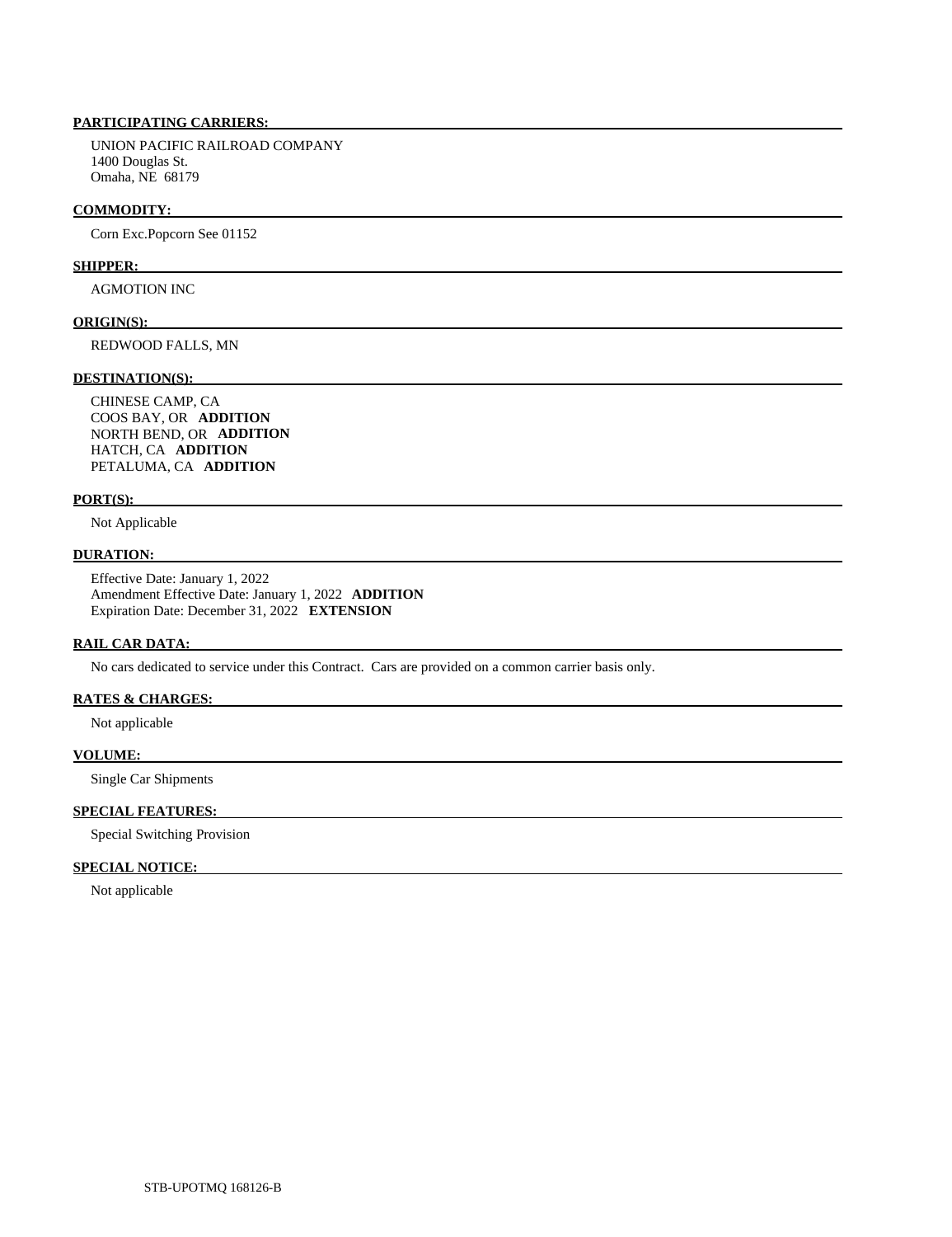

STB-UPUPCQ 100719-CM

# **UNION PACIFIC RAILROAD COMPANY**

# **AMENDED CONTRACT SUMMARY**

**Issued:**  March 22, 2022

**Effective:** June 1, 2021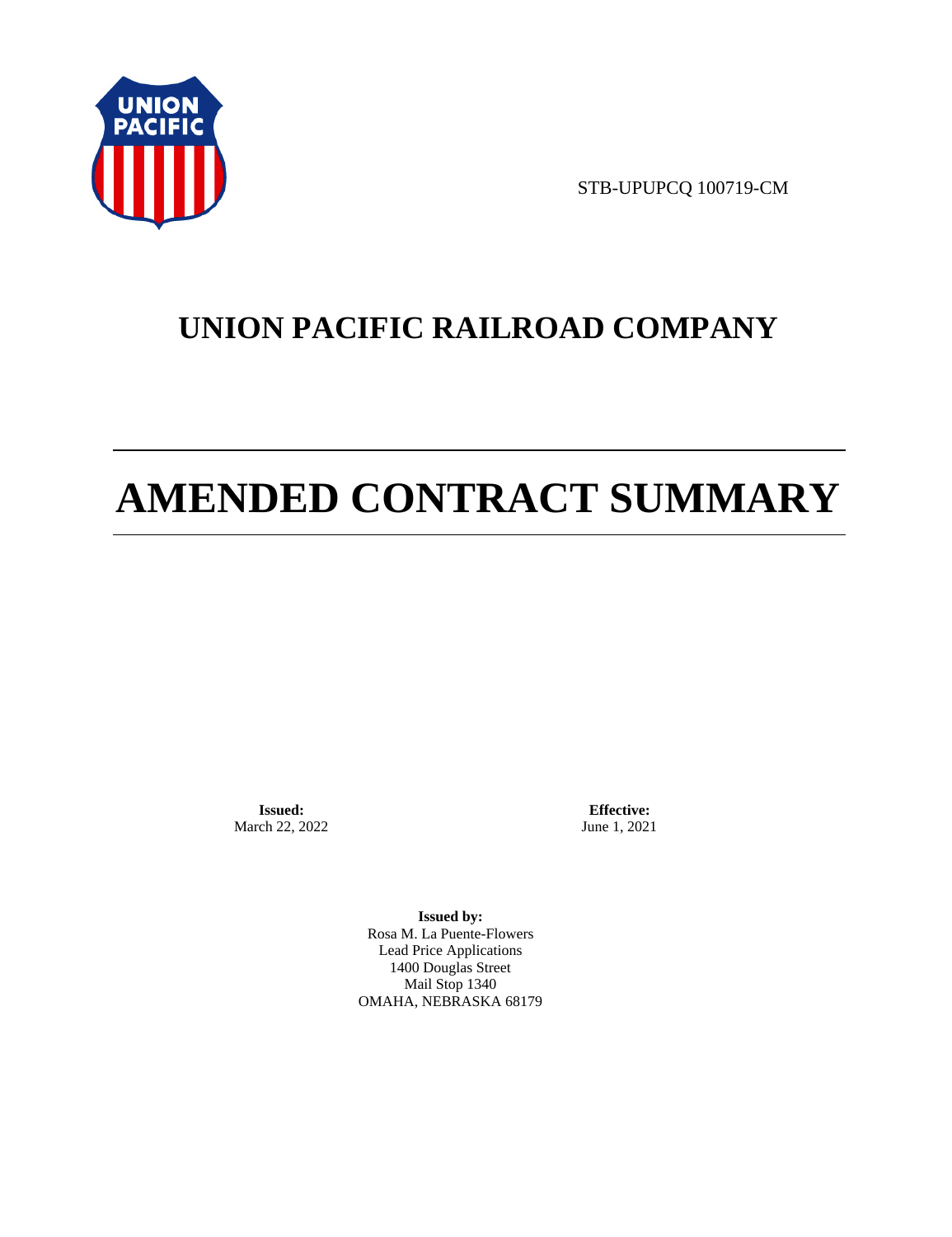SAN LUIS CENTRAL RAILROAD COMPANY 9501 West Devon Ave Suite 505 Rosemont, IL 60018

 UNION PACIFIC RAILROAD COMPANY 1400 Douglas St. Omaha, NE 68179

# **COMMODITY:**

 Wheat Exc.Buckwheat See 01139 Wheat, Not Organically Grown Free Of Fertilizer And Or Pesticide Applications Grain,Nec Corn Exc.Popcorn See 01152 Barley

# **SHIPPER:**

ARDENT MILLS HDQRS

#### **ORIGIN(S):**

 SOUTH BEAVER DAM, WI WORDEN, OR BLOOMINGTON, IL CAPTAIN MINE, IL MILWAUKEE, WI LEWISTON, ID EVANSVILLE, WI COMMERCE CITY, CO DENVER, CO GRANVILLE, WI NEWDALE, ID PINE BLUFFS, WY CHAPPELL, NE KIMBALL, NE MEMPHIS, TN NORTH PLATTE, NE **ADDITION**  ID - POCATELLO AGS (See Exhibit Definition) CHICAGO, IL EAST ST LOUIS, IL KANSAS CITY, MO TYHEE, ID ID - IDAHO FALLS AGS (See Exhibit Definition) LAMAR, MO RIRIE, ID ST PAUL, MN LINDBERGH, WY BRULE, NE JANESVILLE, WI **ADDITION**  COLBY, KS DOWNS, KS SALINA, KS SHARON SPRINGS, KS WAKEENEY, KS ESSEX, MO WATKINS, CO FRUITA, CO SAGINAW, TX SIDNEY, NE BIG SPRINGS, NE LYMAN, NE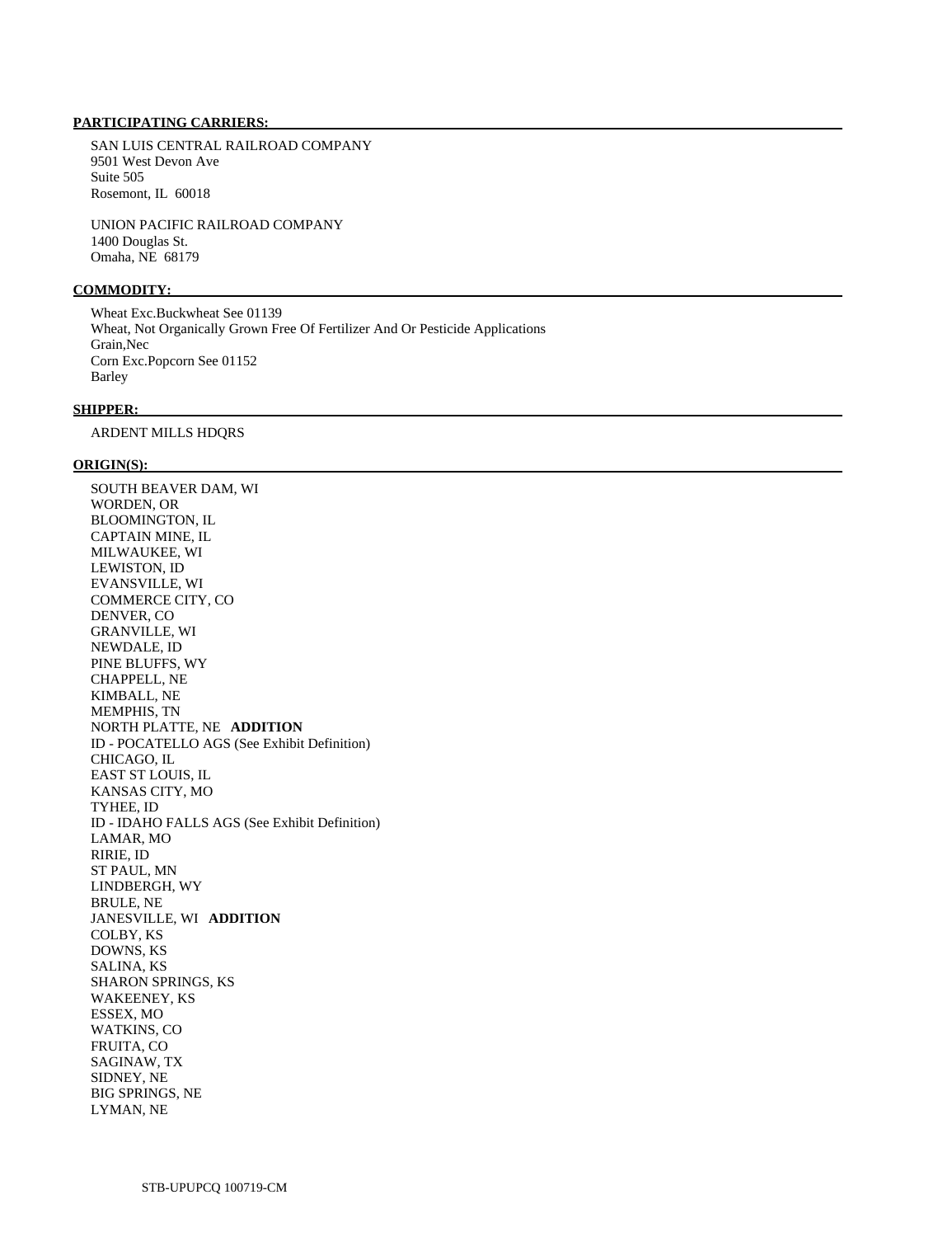KS - KYLE WEST AGS (See Exhibit Definition) ID - GOODING AGS (See Exhibit Definition)

#### **DESTINATION(S):**

 CHESTER, IL DENVER, CO STOCKTON, CA ALTON, IL EAST ST LOUIS, IL COMMERCE CITY, CO OGDEN, UT MANKATO, MN VERDEMONT, CA WORDEN, OR COLTON, CA MEMPHIS, TN CHICAGO, IL OMAHA, NE EDEN, ID MORELAND, ID **ADDITION**  MONTE VISTA, CO VANCOUVER, WA SAGINAW, TX PETALUMA, CA PORT ALLEN, LA BAIN, WI KENOSHA, WI CENTER, CO SUGAR FACTORY, CO VASTINE, CO

#### **PORT(S):**

Not Applicable

# **DURATION:**

 Effective Date: April 1, 2016 Amendment Effective Date: June 1, 2021 **ADDITION**  Expiration Date: May 31, 2022 **EXTENSION** 

#### **RAIL CAR DATA:**

No cars dedicated to service under this Contract. Cars are provided on a common carrier basis only.

## **RATES & CHARGES:**

 As published in Tariff(s) 4052 Subject to increases.

#### **VOLUME:**

Single Car Shipments

# **SPECIAL FEATURES:**

Special Switching Provision

# **SPECIAL NOTICE:**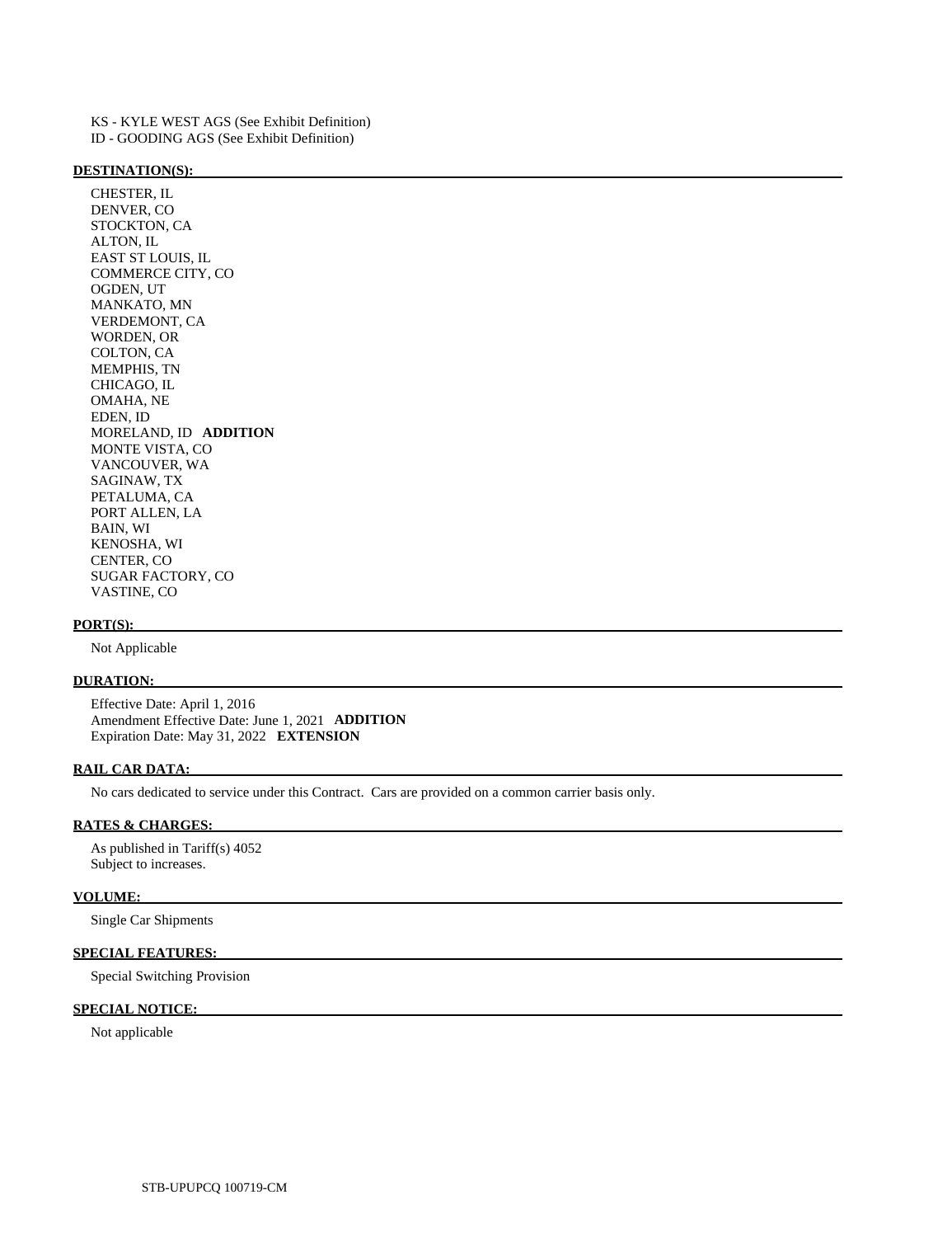### **EXHIBIT DEFINITIONS:**

 ID - POCATELLO AGS consist of: ACEQUIA, ID ADELAIDE, ID ALEXANDER, ID AMERICAN FALLS, ID ARIMO, ID BANCROFT, ID BANNOCK, ID BEETVILLE, ID BEETVILLE, ID BLASER, ID BORAH, ID BURLEY, ID CHAUSSEE, ID CHUBBUCK, ID CONDA, ID COULAM, ID CRIPPEN, ID CRIPPEN, ID DAYTON, ID DECLO, ID DEWOFF, ID DINGLE, ID DON, ID DOWNEY, ID DRY VALLEY, ID ELCOCK, ID ELCOCK, ID EPCO, ID EVANS, ID EVANS, ID FRANKLIN, ID GEORGETOWN, ID HARER, ID HATCH, ID HATCH, ID HAWLEY, ID HEYBURN, ID HOBSON, ID HOBSON, ID HYNES, ID INKOM, ID KENYON, ID KENYON, ID KIMAMA, ID LAVA HOT SPRINGS, ID LIBERTY, ID MALAD, ID MANSON, ID MARTIN, ID MARTIN, ID MAX, ID MCCAMMON, ID MICHAUD, ID MILNER, ID MINIDOKA, ID MONSANTO, ID MONTANA JCT, ID MONTPELIER, ID MYERS, ID MYERS, ID NORTH KENYON, ID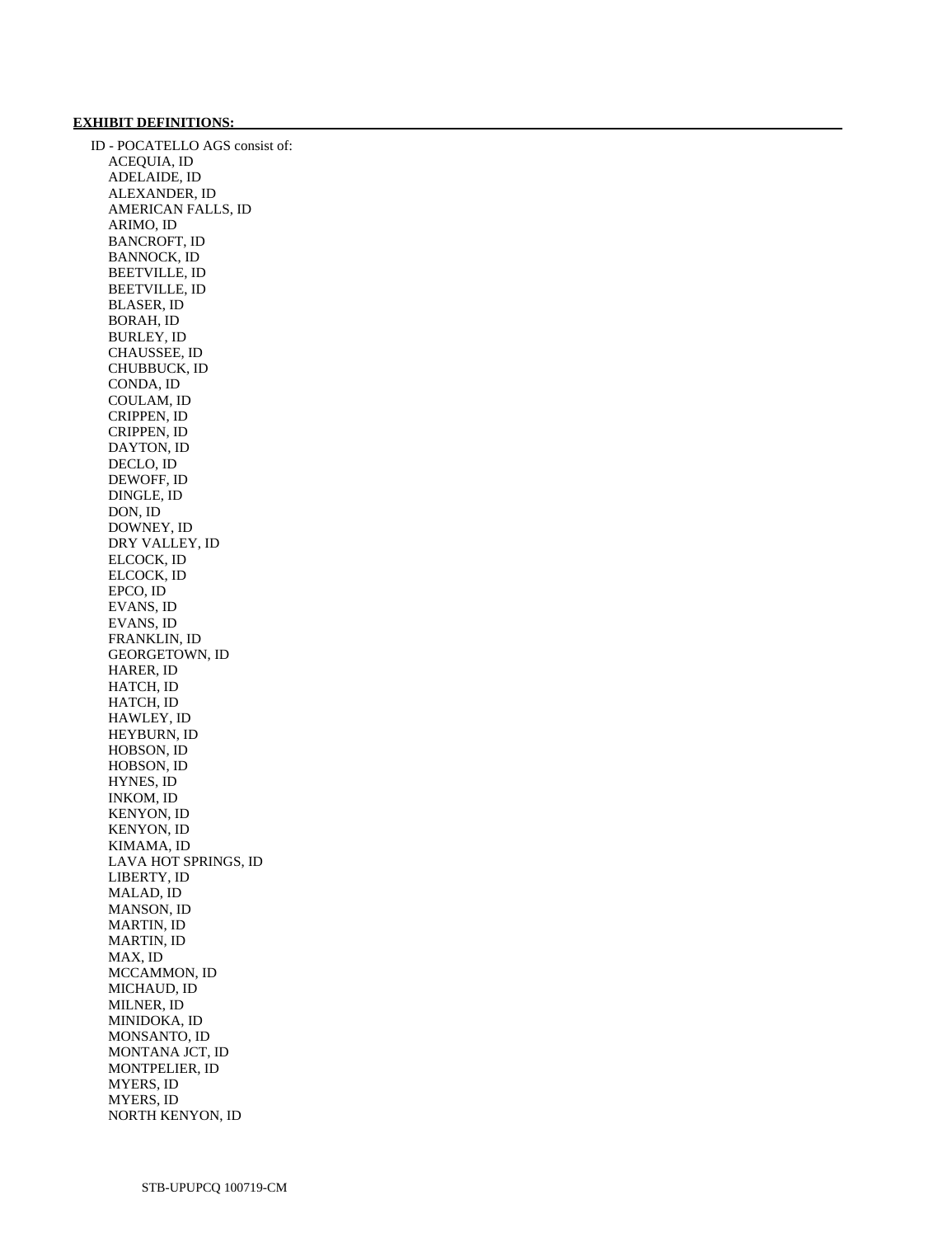NORTH KENYON, ID OWINZA, ID PAUL, ID PEBBLE, ID PEGRAM, ID PELLA, ID PELLA, ID PESCADERO, ID POCATELLO, ID PRESTON, ID QUIGLEY, ID RUBY, ID RUBY, ID RUPERT, ID SCHILLER, ID SCHOW, ID SCHOW, ID SENTER, ID SODA SPRINGS, ID SPRINGDALE, ID SPRINGDALE, ID STARRHS FERRY, ID STARRHS FERRY, ID SWAN LAKE, ID TALMAGE, ID TRAVERS, ID TRAVERS, ID TYHEE, ID UNITY, ID UNITY, ID VIRGINIA, ID WAPI, ID WASCO, ID WESTON, ID WHITNEY, ID WOODRUFF, ID WOOLEY VALLEY, ID ID - IDAHO FALLS AGS consist of: ABERDEEN, ID ABERDEEN JCT, ID AIKEN, ID AMMON, ID ASHTON, ID BASSETT, ID BLACKFOOT, ID BONDED SIDING, ID BYRNE, ID BYRNE, ID CAMAS, ID CHESTER, ID CLARKSON, ID COLLINS, ID COLTMAN, ID COLTMAN, ID COTTON, ID DUBOIS, ID EGIN, ID EGIN, ID FIBRE, ID FIRTH, ID FT HALL, ID FULLMER, ID GALE, ID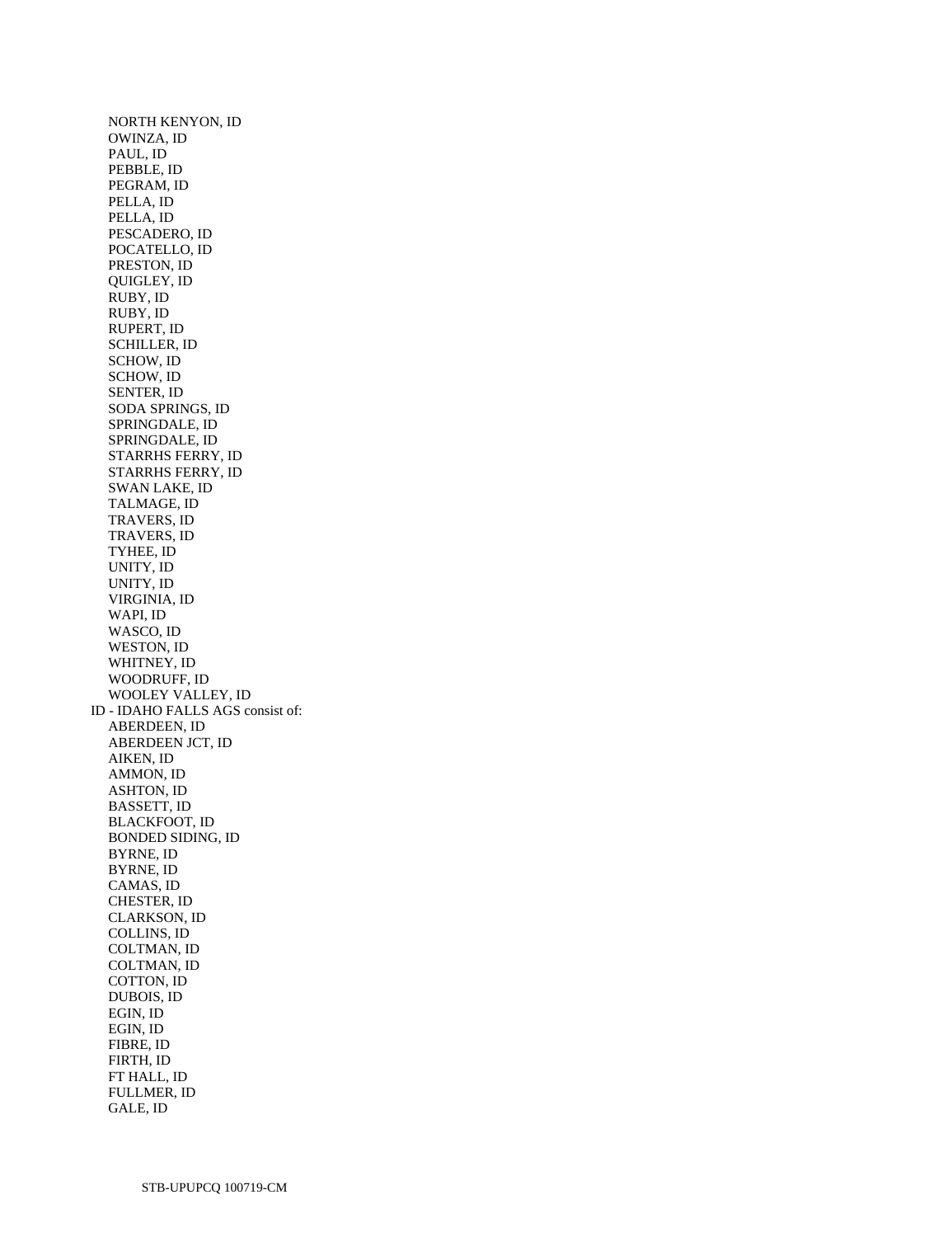GARRY, ID GARRY, ID GIBSON, ID GOLDEN VALLEY, ID GRANT, ID GRANT, ID HAMER, ID HART, ID HART, ID HUMPHREY, ID IDAHO FALLS, ID IONA, ID JENSON, ID JENSON, ID JOLLEY, ID JOLLEY, ID KEN, ID KEN, ID LEWISVILLE, ID LINCOLN, ID LINCOLN, ID LINCOLN JCT, ID LINCOLN JCT, ID LORENZO, ID LORENZO, ID MENAN, ID MIDWAY, ID MIDWAY, ID MITCHELL, ID MOODY, ID MOODY, ID MORELAND, ID NEWDALE, ID OLSEN, ID ORVIN, ID ORVIN, ID OSGOOD, ID PARKER, ID PARKINSON, ID PARKINSON, ID PAYNE, ID PINGREE, ID REXBURG, ID RIGBY, ID RIRIE, ID ROBERTS, ID ROCKFORD, ID ROUSE, ID SCOVILLE, ID SHELLEY, ID SPENCER, ID SPUD, ID ST ANTHONY, ID ST LEON, ID ST LEON, ID SUGAR CITY, ID TABER, ID THORNTON, ID THORNTON, ID UCON, ID WACO, ID WADA, ID WALKER, ID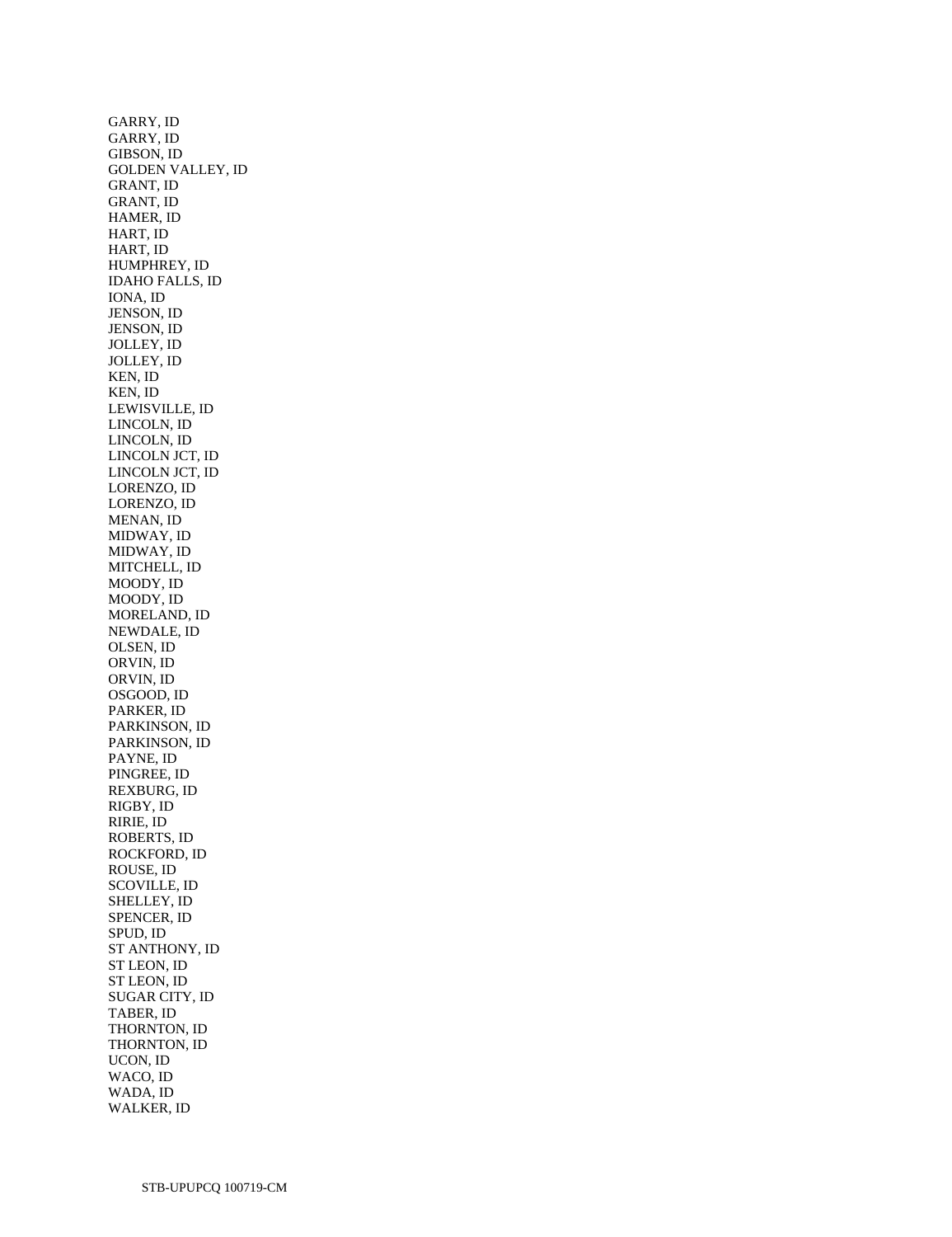WALKER, ID WAMAR, ID WAMAR, ID WAPELLO, ID KS - KYLE WEST AGS consist of: ARRIBA, CO BETHUNE, CO BURLINGTON, CO FLAGLER, CO GENOA, CO LIMON, CO PECONIC, CO SEIBERT, CO STRATTON, CO VONA, CO BREWSTER, KS CARUSO, KS EDSON, KS GOODLAND, KS KANORADO, KS LEVANT, KS RULETON, KS ID - GOODING AGS consist of: BARRYMORE, ID BARRYMORE, ID BICKEL, ID BICKEL, ID BILLS, ID BILLS, ID BLISS, ID BUHL, ID CEDAR, ID CEDAR, ID CURRY, ID CURRY, ID DIETRICH, ID EDEN, ID FALLS CITY, ID FALLS CITY, ID FILER, ID FULLER, ID GLENNS FERRY, ID GOODING, ID HAMMETT, ID HANSEN, ID HAZELTON, ID HYDRA, ID HYDRA, ID JEROME, ID KIMBERLY, ID KING HILL, ID MCMILLAN, ID MCMILLAN, ID MOUNTAIN HOME, ID MURTAUGH, ID PEAVEY, ID PEAVEY, ID REVERSE, ID SHOSHONE, ID TICESKA, ID TUNUPA, ID TWIN FALLS, ID WENDELL, ID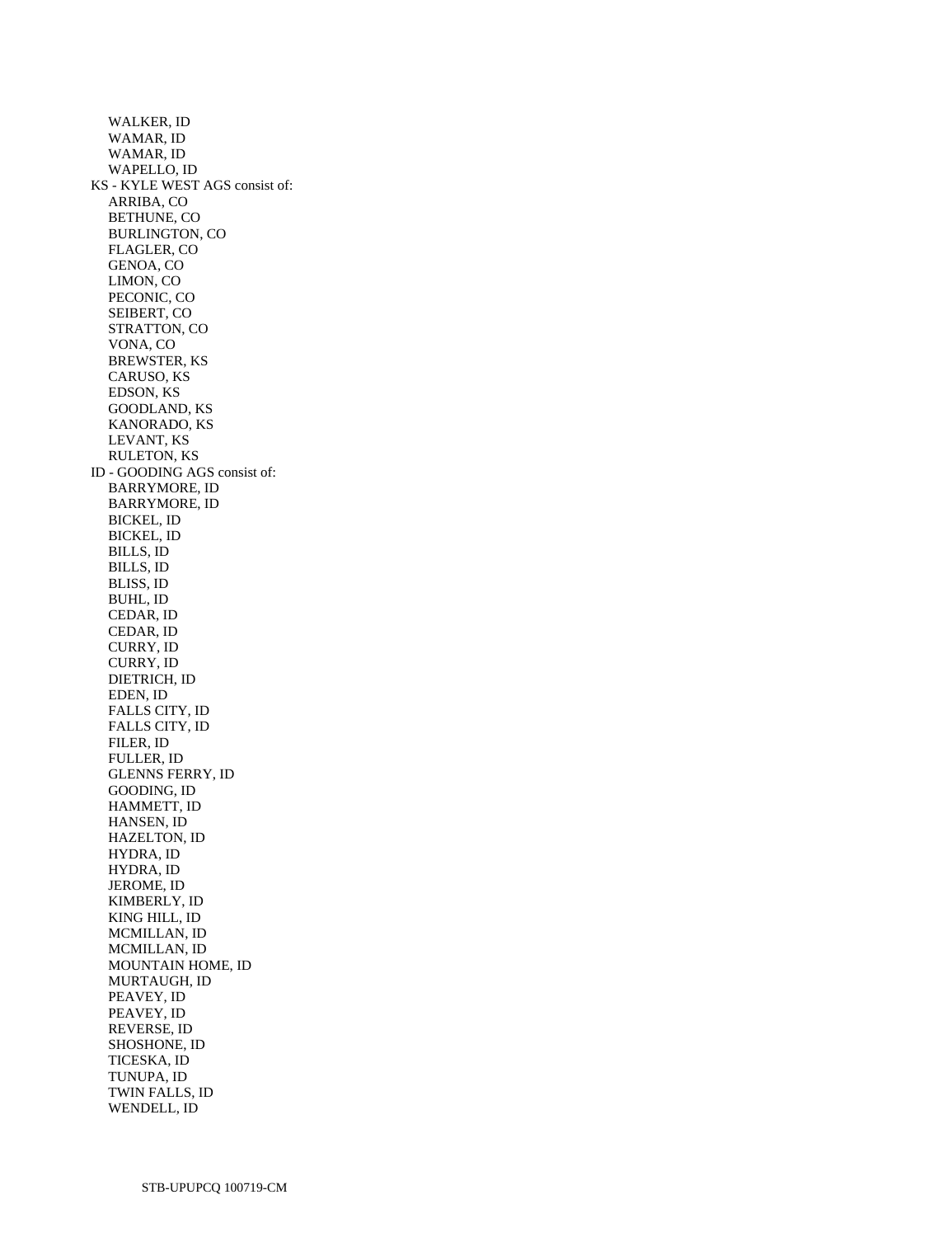

STB-UPUPCQ 100757-BZ

# **UNION PACIFIC RAILROAD COMPANY**

# **AMENDED CONTRACT SUMMARY**

**Issued:**  March 24, 2022

**Effective:** June 1, 2021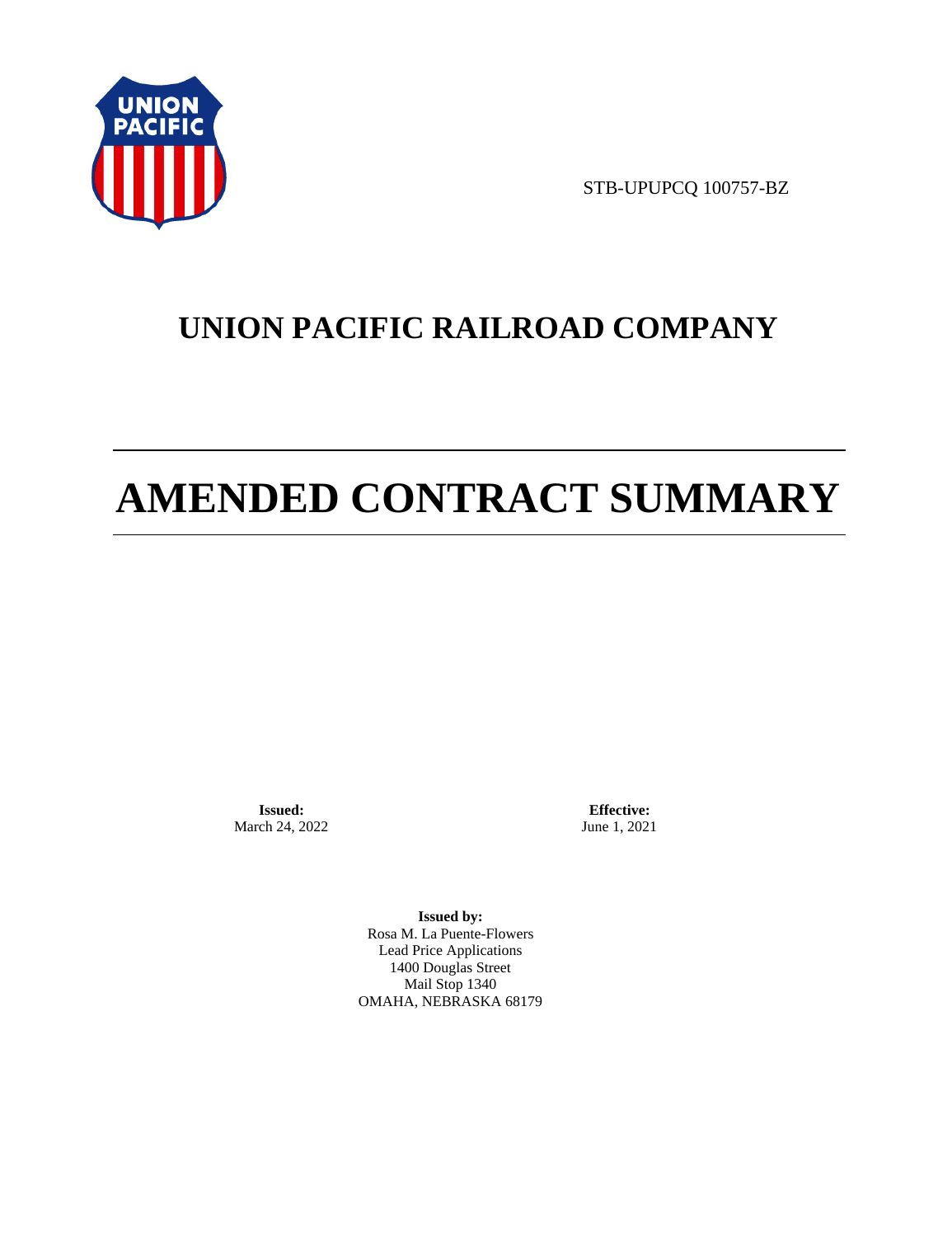Sacramento Valley Railroad, LLC, a California limited liability company. (SAV)

 UNION PACIFIC RAILROAD COMPANY 1400 Douglas St. Omaha, NE 68179

#### **COMMODITY:**

 Wheat Flour Clears, Not A Cereal Preparation, Not For Human Consumption Wheat Flour Exc.Blended Or Prepared See 20451- 20452 Wheat Middlings Or Shorts,Non- Pelletized Wheat Flour

#### **SHIPPER:**

ARDENT MILLS HDQRS

#### **ORIGIN(S):**

 EAST ST LOUIS, IL MEMPHIS, TN BAIN, WI OMAHA, NE COMMERCE CITY, CO DENVER, CO CHESTER, IL WICHITA, KS MANKATO, MN ST PAUL, MN OGDEN, UT SAGINAW, TX FT WORTH, TX KENOSHA, WI VERNON, CA COUNCIL BLUFFS, IA

#### **DESTINATION(S):**

 BONNER SPRINGS, KS LINCOLN, NE SHREVEPORT, LA KENOSHA, WI ALTON, IL OGDEN, UT GRANVILLE, WI MEMPHIS, TN COLTON, CA CHICAGO, IL KANSAS CITY, MO COUNCIL BLUFFS, IA SPRINGVILLE, UT IRONTON, UT MCCLELLAN PARK, CA MINNEAPOLIS, MN ST LOUIS, MO VERNON, CA COMMERCE CITY, CO BAIN, WI DANVILLE, IL ROANOKE, TX BATESVILLE, AR ST LOUIS GROUP (See Exhibit Definition) OMAHA, NE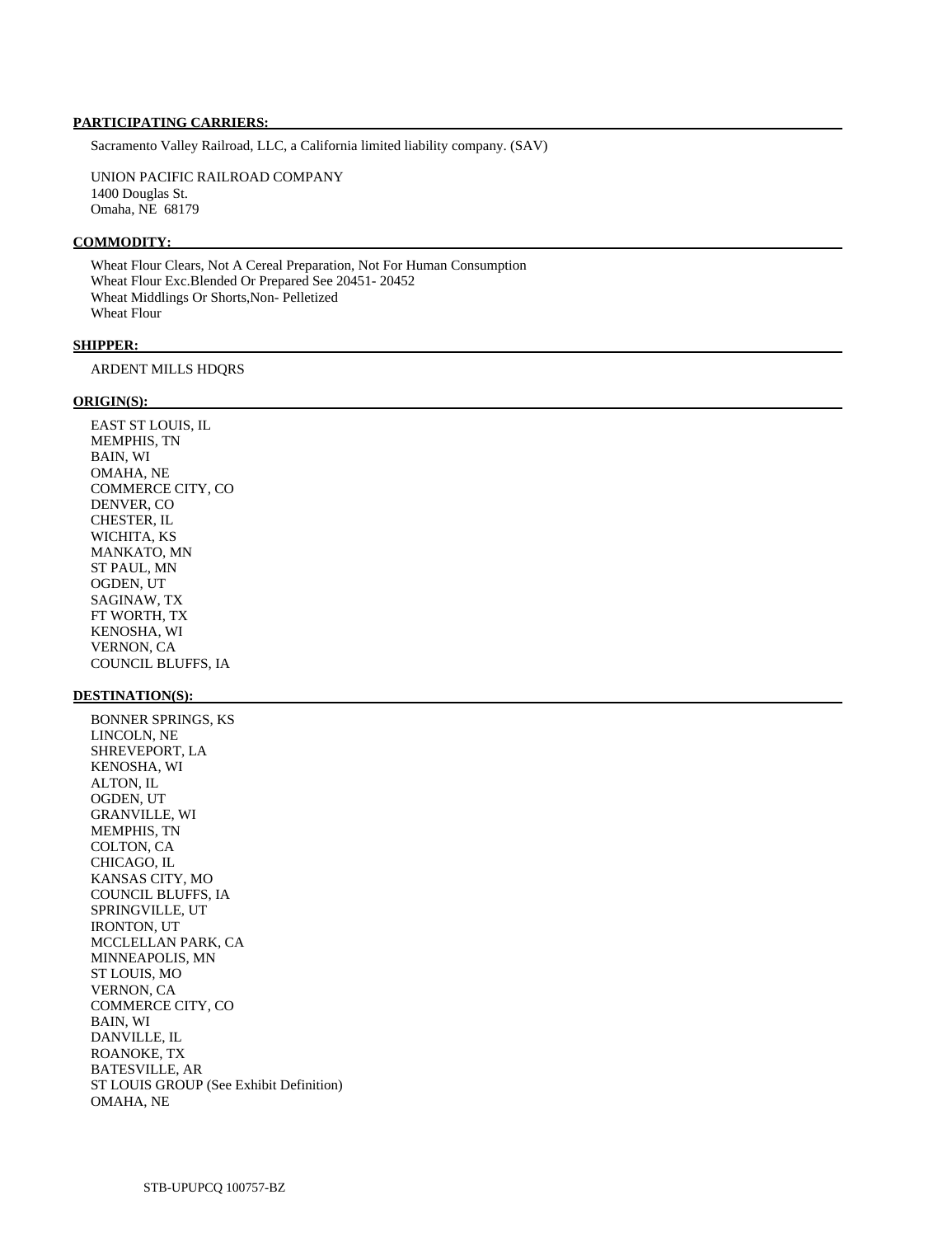CHAPPELL, NE WATSEKA, IL CALEXICO, CA VANCOUVER, WA

# **PORT(S):**

Not Applicable

# **DURATION:**

 Effective Date: February 8, 2016 Amendment Effective Date: June 1, 2021 **ADDITION**  Expiration Date: May 31, 2022 **EXTENSION** 

# **RAIL CAR DATA:**

Carrier Equipment not involved.

# **RATES & CHARGES:**

 As published in Tariff(s) 4052 Subject to increases.

# **VOLUME:**

Single Car Shipments

# **SPECIAL FEATURES:**

Special Switching Provision

# **SPECIAL NOTICE:**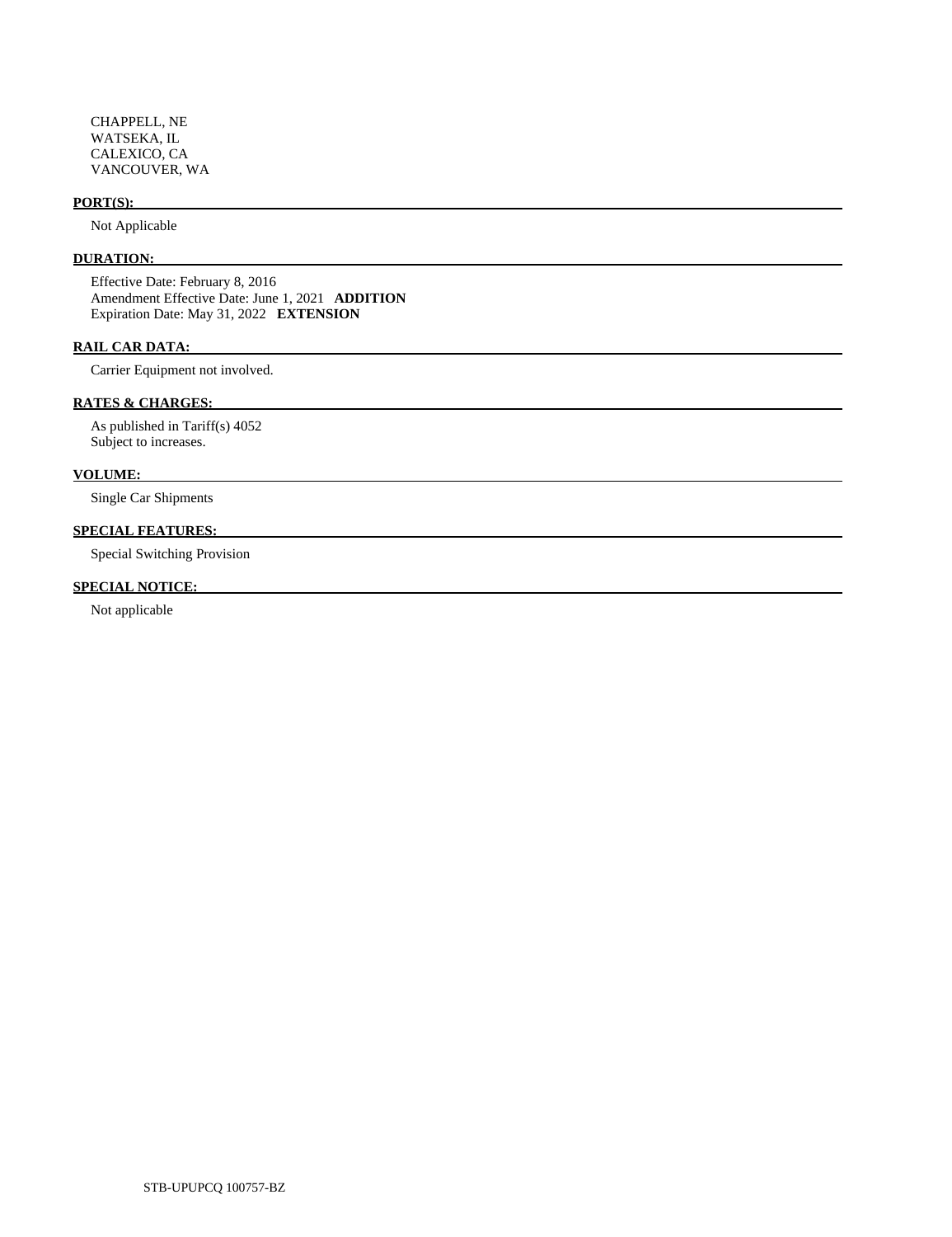ST LOUIS GROUP consist of: ST LOUIS, MO EAST ST LOUIS, IL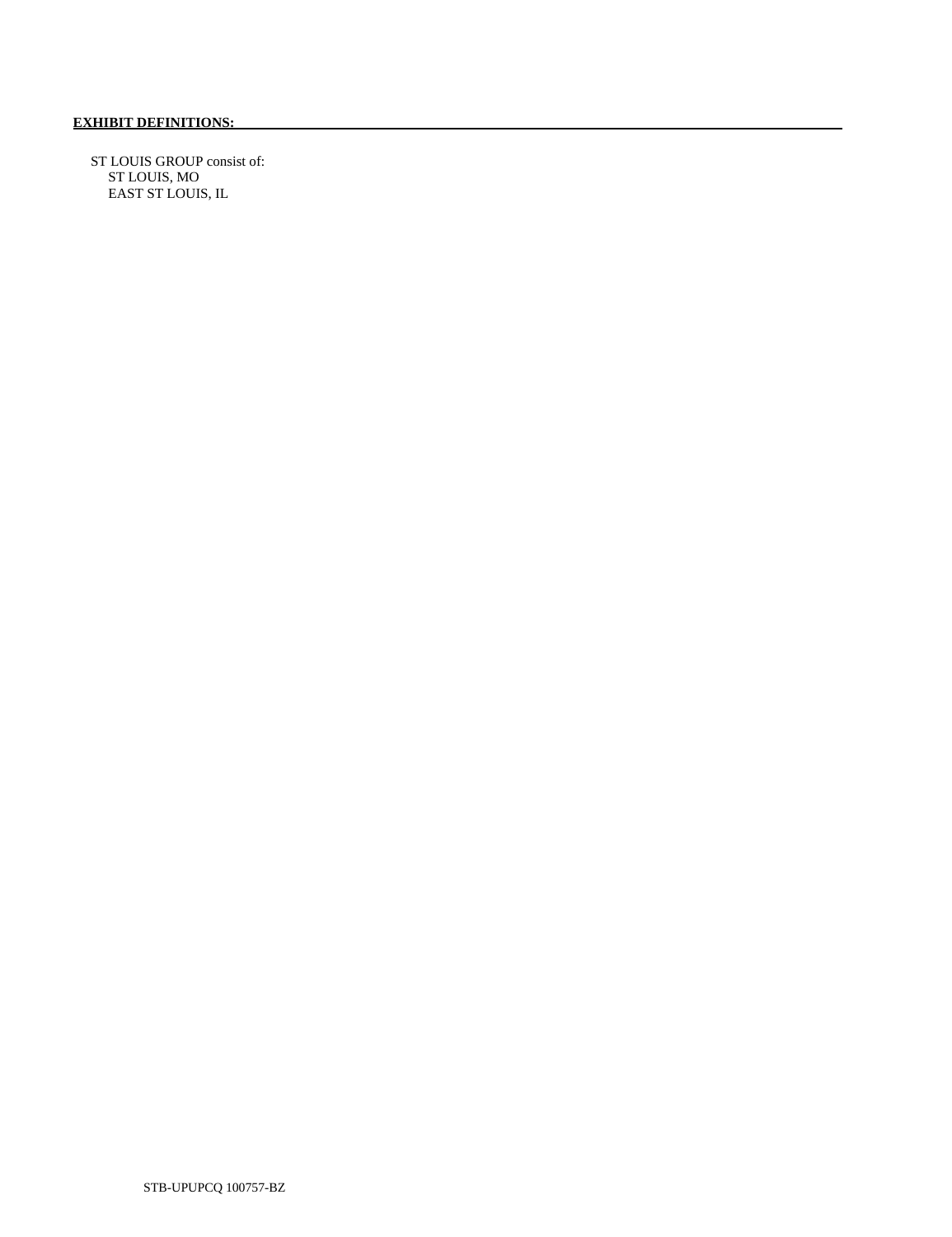

STB-UPUPCQ 102868-J

# **UNION PACIFIC RAILROAD COMPANY**

# **AMENDED CONTRACT SUMMARY**

**Issued:**  March 23, 2022

**Effective:** September 1, 2021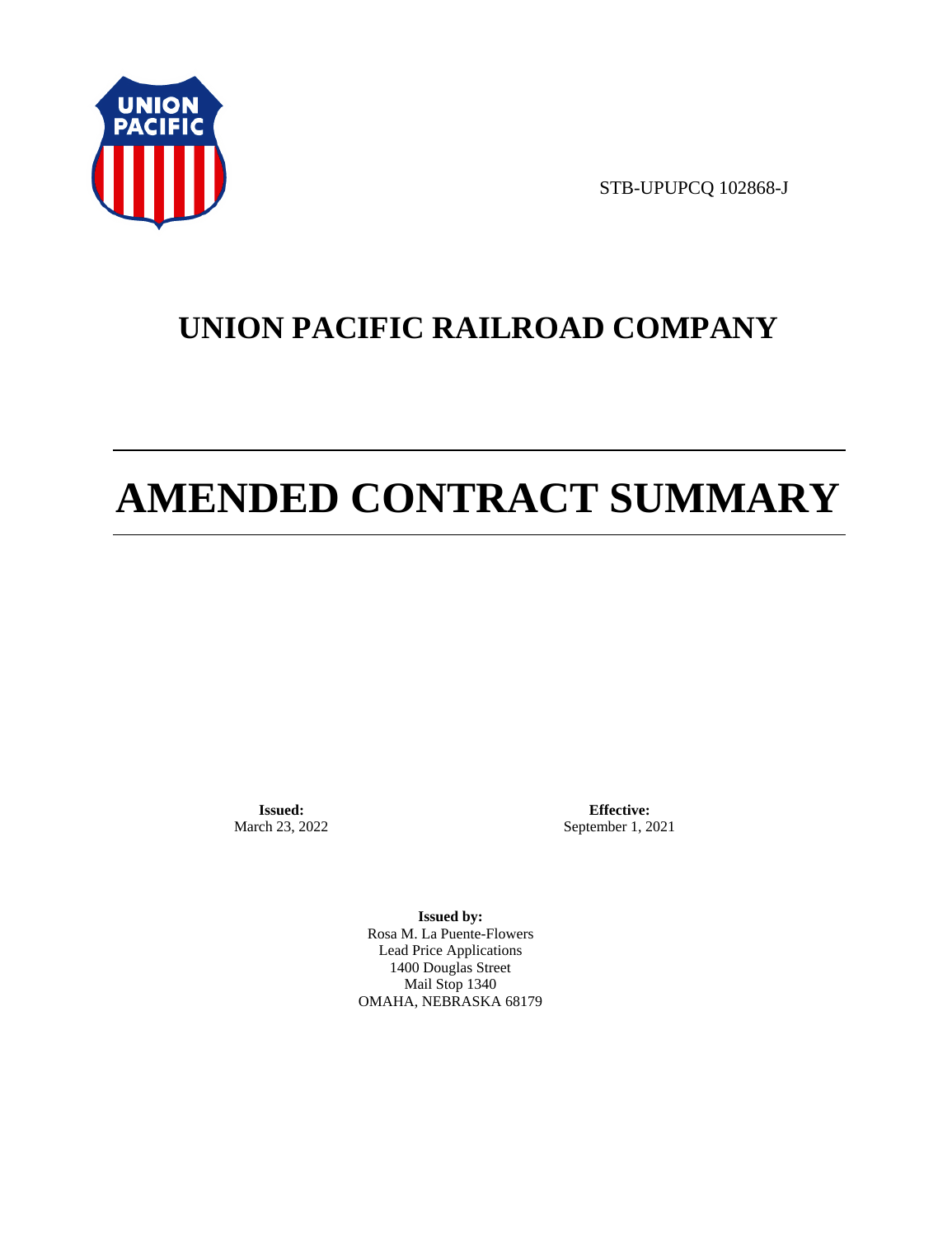UNION PACIFIC RAILROAD COMPANY 1400 Douglas St. Omaha, NE 68179

#### **COMMODITY:**

 Soybeans (Soya Beans) Sorghum Grains

# **SHIPPER:**

 SAVAGE COMPANIES BARTLETT GRAIN HDQRS

#### **ORIGIN(S):**

 MO - KANSAS CITY AGS (See Exhibit Definition) GREAT BEND, KS WICHITA, KS ST JOSEPH, MO ATCHISON, KS

#### **DESTINATION(S):**

 NOGALES, AZ TX - HOUSTON AGS (See Exhibit Definition) CORPUS CHRISTI, TX LA - SOUTH AGS (See Exhibit Definition) OR - PORTLAND AGS (See Exhibit Definition) WA - SEATTLE AGS (See Exhibit Definition) RIVER GROUP (See Exhibit Definition)

#### **PORT(S):**

Not Applicable

# **DURATION:**

 Effective Date: August 1, 2020 Amendment Effective Date: September 1, 2021 **ADDITION**  Expiration Date: August 31, 2022 **EXTENSION** 

#### **RAIL CAR DATA:**

No cars dedicated to service under this Contract. Cars are provided on a common carrier basis only.

#### **RATES & CHARGES:**

Not applicable

#### **VOLUME:**

 Minimum shipment of 107 carloads. Multiple Car Shipments Single Car Shipments **DELETION** 

#### **SPECIAL FEATURES:**

Special Switching Provision

# **SPECIAL NOTICE:**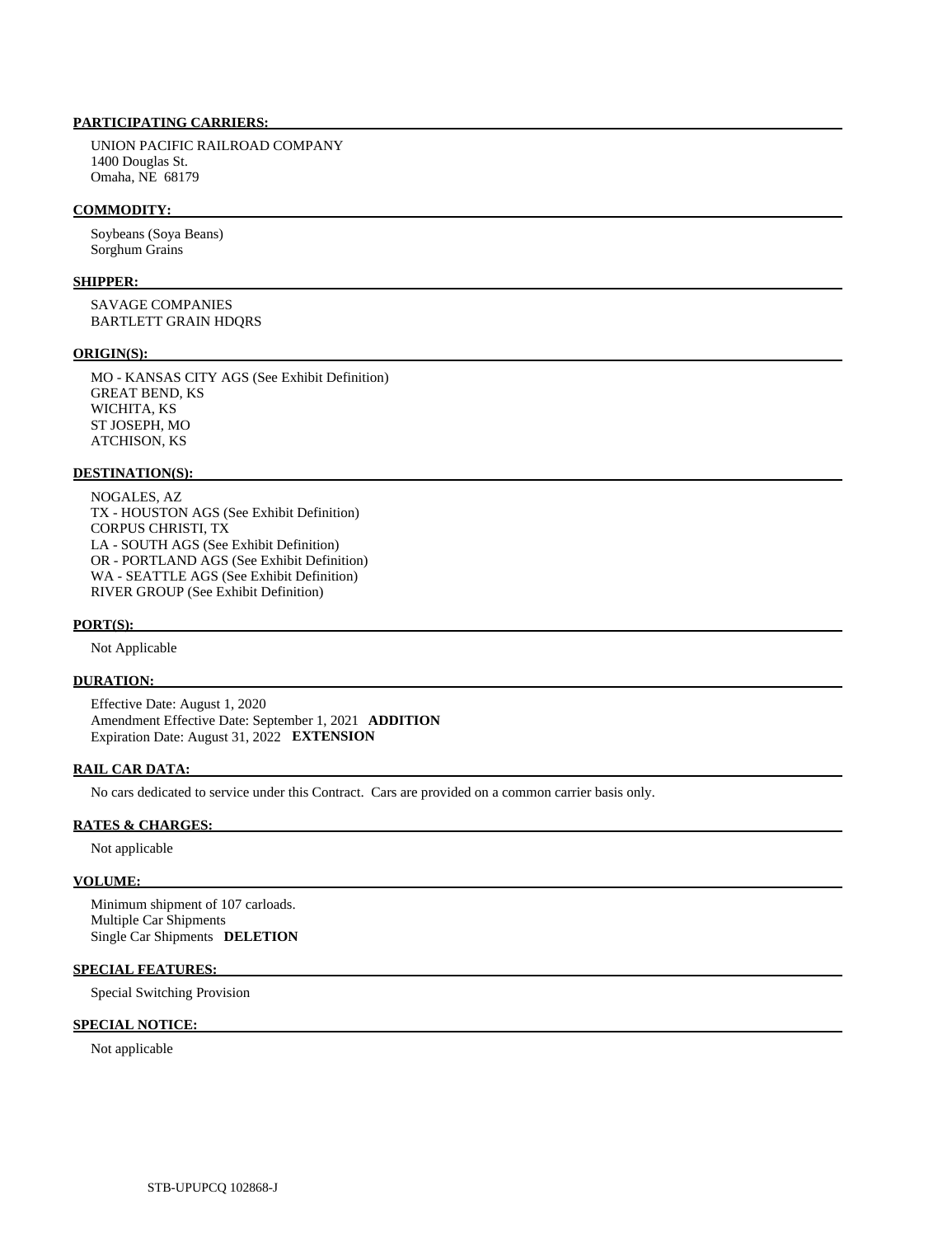### **EXHIBIT DEFINITIONS:**

 MO - KANSAS CITY AGS consist of: ARMOURDALE, KS ARMSTRONG YARD, KS ATCHISON, KS BONITA, KS BONNER SPRINGS, KS BUCK CREEK, KS BUCYRUS, KS CENTERVILLE, KS COLDSPUR, KS DE SOTO, KS DUNLAY, KS DURAND, KS EDWARDSVILLE, KS EIGHTENST, KS ELSMORE, KS ELWOOD, KS ERIE, KS EVEREST, KS FAIRFAX, KS FOREST LAKE, KS FT LEAVENWORTH, KS GARNETT, KS GLEN PARK, KS GRANTVILLE, KS GREELEY, KS HILLSDALE, KS HOLLIDAY, KS HURON, KS KANSAS CITY, KS KINCAID, KS LANCASTER, KS LAWRENCE, KS LE ROY, KS LEAVENWORTH, KS LENEXA, KS LINWOOD, KS LORING, KS MIDLAND, KS MORAN, KS MORRIS, KS MUNCIE, KS NEARMAN, KS NEW STRAWN SPUR, KS NEWMAN, KS OLATHE, KS OSAWATOMIE, KS PAOLA, KS PARKER, KS PERRY, KS REDEL, KS RINGER, KS SAVONBURG, KS SPRING HILL, KS STARK, KS SUNFLOWER, KS TECUMSEH, KS TOPEKA, KS WAGSTAFF, KS WESTPHALIA, KS WILLIS, KS WOLCOTT, KS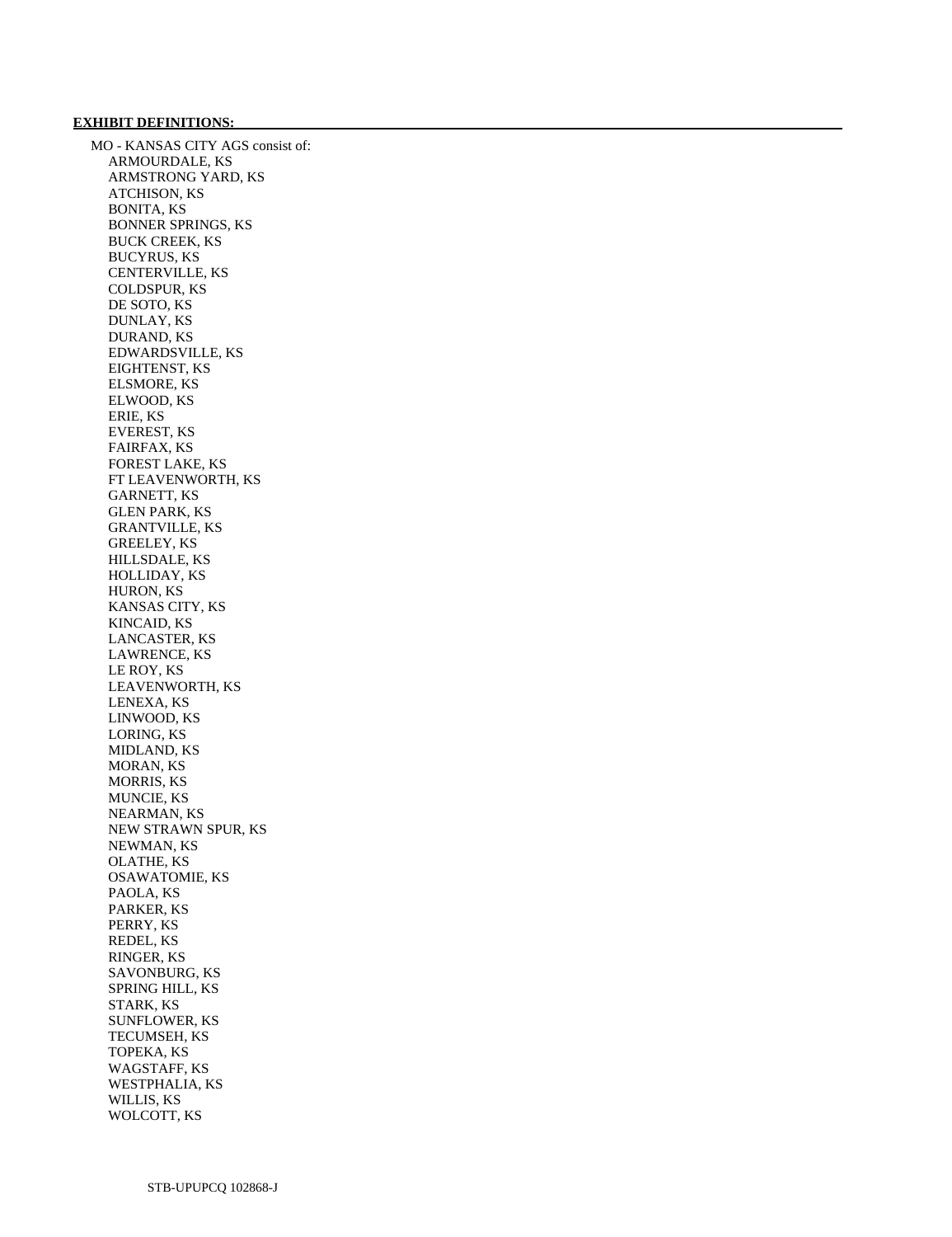AIRLINE JCT, MO ALMA, MO AVON, MO BARRY GANN LUMBER, MO BATES CITY, MO BIRMINGHAM, MO BLUE SPRINGS, MO BLUE VALLEY, MO BUCKNER, MO CENTERVIEW, MO CHAM PAGNE, MO CLEVELAND, MO CORDER, MO COURTNEY, MO DODSON, MO DREXEL, MO ELMIRA, MO ETON, MO EXCELSIOR SPRINGS, MO GRAIN VALLEY, MO GRANDVIEW, MO HENRIETTA, MO HIGGINSVILLE, MO HOLDEN, MO INDEPENDENCE, MO JAUDON, MO KANSAS CITY, MO KEARNEY, MO KENNETH, MO KINGSVILLE, MO KNOBNOSTER, MO LAKE CITY, MO LAWSON, MO LEEDS, MO LEES SUMMIT, MO LEVANCE SPUR, MO LIBERTY, MO LOCK SPRINGS, MO MARTIN CITY, MO MAYVIEW, MO MISSY SPUR, MO MONTSERRAT, MO MOSBY, MO MULBERRY, MO MYRICK, MO NORTH KANSAS CITY, MO OAK GROVE, MO ODESSA, MO POLO, MO PROSPECT, MO RIVERSIDE, MO RUSHVILLE, MO SANDSTONE, MO SHEFFIELD, MO ST JOSEPH, MO STRASBURG, MO SUGAR CREEK, MO WARRENSBURG, MO WARRENSBURG, MO WAVERLY, MO TX - HOUSTON AGS consist of: AB CHANCE, TX ALDINE, TX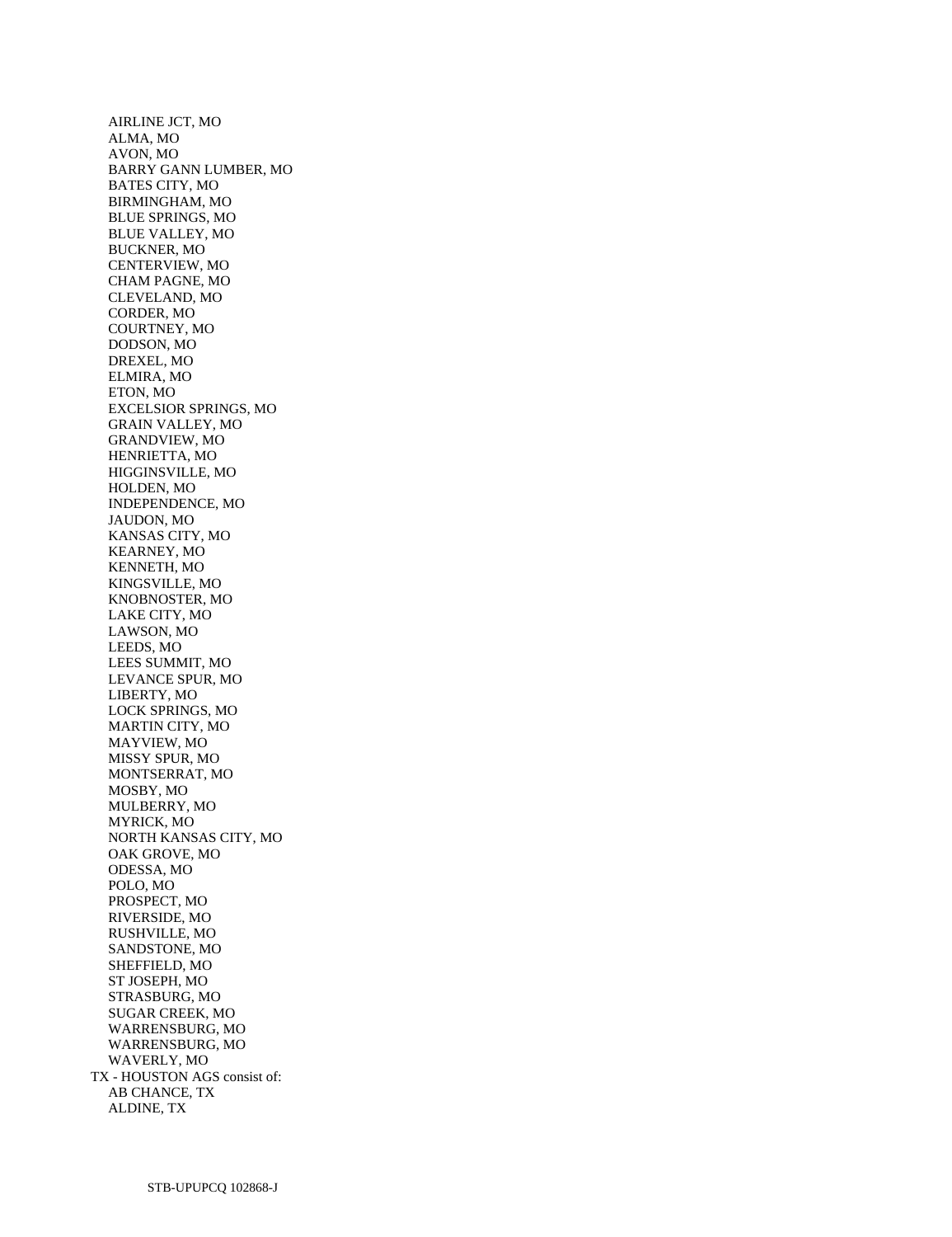ALGOA, TX ALLENHURST, TX ALMEDA, TX ALVIN, TX AMELBULK, TX AMELIA, TX AMES, TX ANGLETON, TX ARCOLA, TX ARENAL, TX ARMCO, TX ATRECO, TX AUDREY, TX BANCROFT, TX BARBOURS CUT, TX BASIN YARD, TX BAY CITY, TX BAYPORT, TX BAYTOWN, TX BEAUMONT, TX BENDER, TX BESSMAY, TX BILLPARK, TX BLESSING, TX BOBSHER, TX BOOTH YARD, TX BRAZORIA, TX BROOKSHIRE, TX BUCKEYE, TX CAMP STRAKE, TX CANDLERIDGE, TX CARDIFF, TX CAT SPRING, TX CHAISON, TX CHANNELVIEW, TX CHINA, TX CHOCOLATE BAYOU, TX CLEVELAND, TX CLUTE, TX COADY, TX CONNELL, TX CONROE, TX COTTON CREEK, TX CROSBY, TX CYPRESS, TX DANBURY, TX DAWES, TX DAYTON, TX DAYTON STORAGE, TX DEER PARK, TX DEVERS, TX DICKINSON, TX DIXICO, TX DODGE, TX DOWLING, TX DYERSDALE, TX E BAYTOWN STORAGE, TX EAGLE LAKE, TX EAST BAYTOWN, TX EAST BERNARD, TX ELDON, TX ELDON JCT, TX ELIZABETH, TX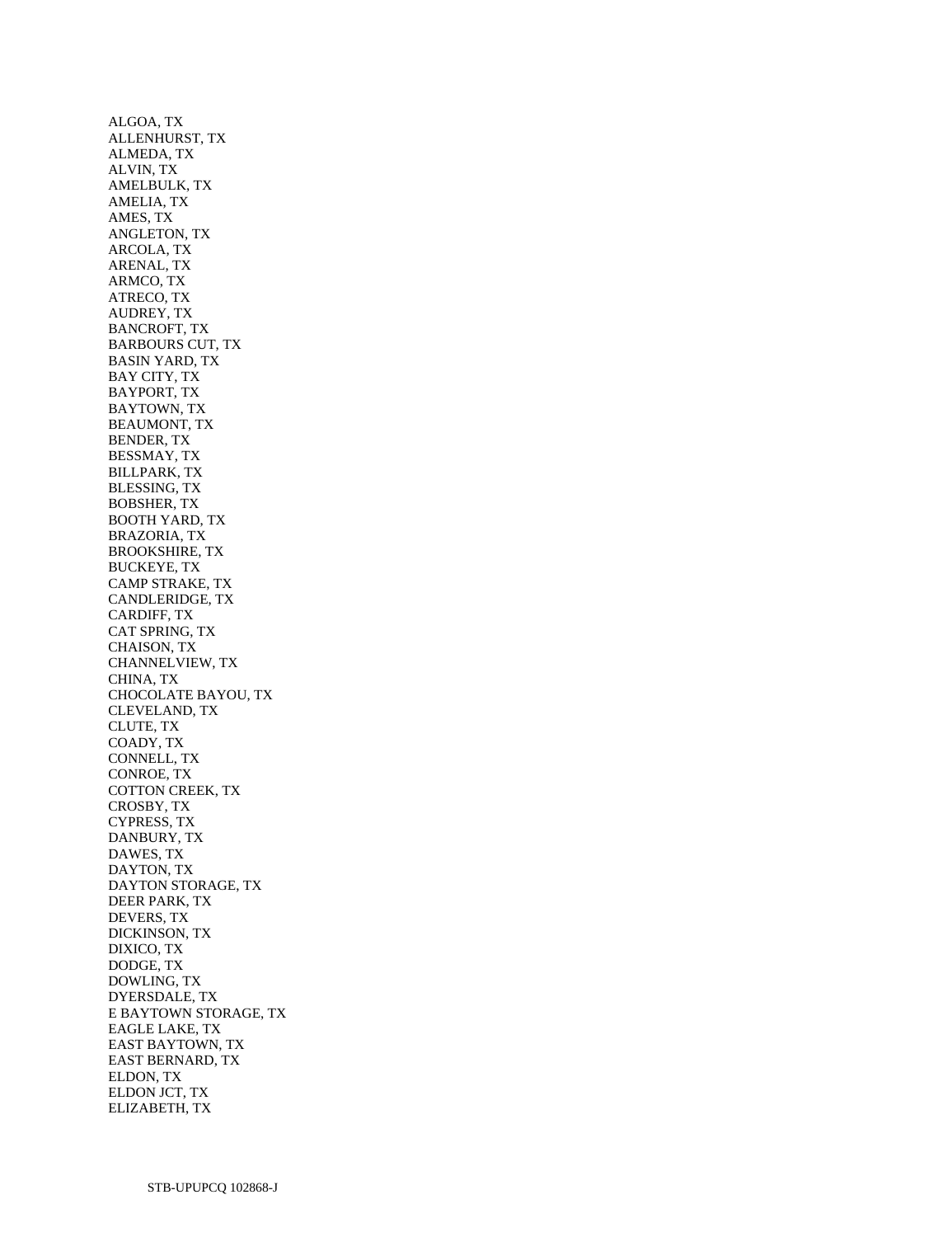ELMATON, TX ENGLEWOOD, TX FAIRBANKS, TX FAUNA, TX FELICIA, TX FERN, TX FONDREN, TX FORMOSA, TX FRANCIS, TX FREEPORT, TX FRESNO, TX GALENA PARK, TX GALVESTON, TX GENOA, TX GISH, TX GOODRICH, TX GRAYBURG, TX GROVES, TX GUFFEY, TX HARDIN, TX HARDY, TX HASTINGS, TX HEACKER, TX HEMPSTEAD, TX HIGHLANDS, TX HOCKLEY, TX HOSKINS JCT, TX HOUSTON, TX HUFFMAN, TX **ADDITION**  HUFSMITH, TX HULL, TX HUMBLE, TX IGLOO SPUR, TX JETERO, TX JOYCE, TX KATY, TX KENEFICK, TX KILOWATT, TX KORF, TX LA MARQUE, TX LA PORTE, TX LA WARD, TX LAPACIFIC, TX LEAGUE CITY, TX LIBERTY, TX LISSIE, TX LIVERPOOL, TX LIVINGSTON, TX LOCKWOOD, TX LOIS, TX MAGNOLIA, TX MANTU, TX MARKET ST YARD, TX MARTHA, TX MCDONOUGH, TX MCHATTIE, TX MEDIO, TX MELENDY, TX MIMS, TX MISSOURI CITY, TX MONT BELVIEU, TX MYKAWA, TX NADEAU, TX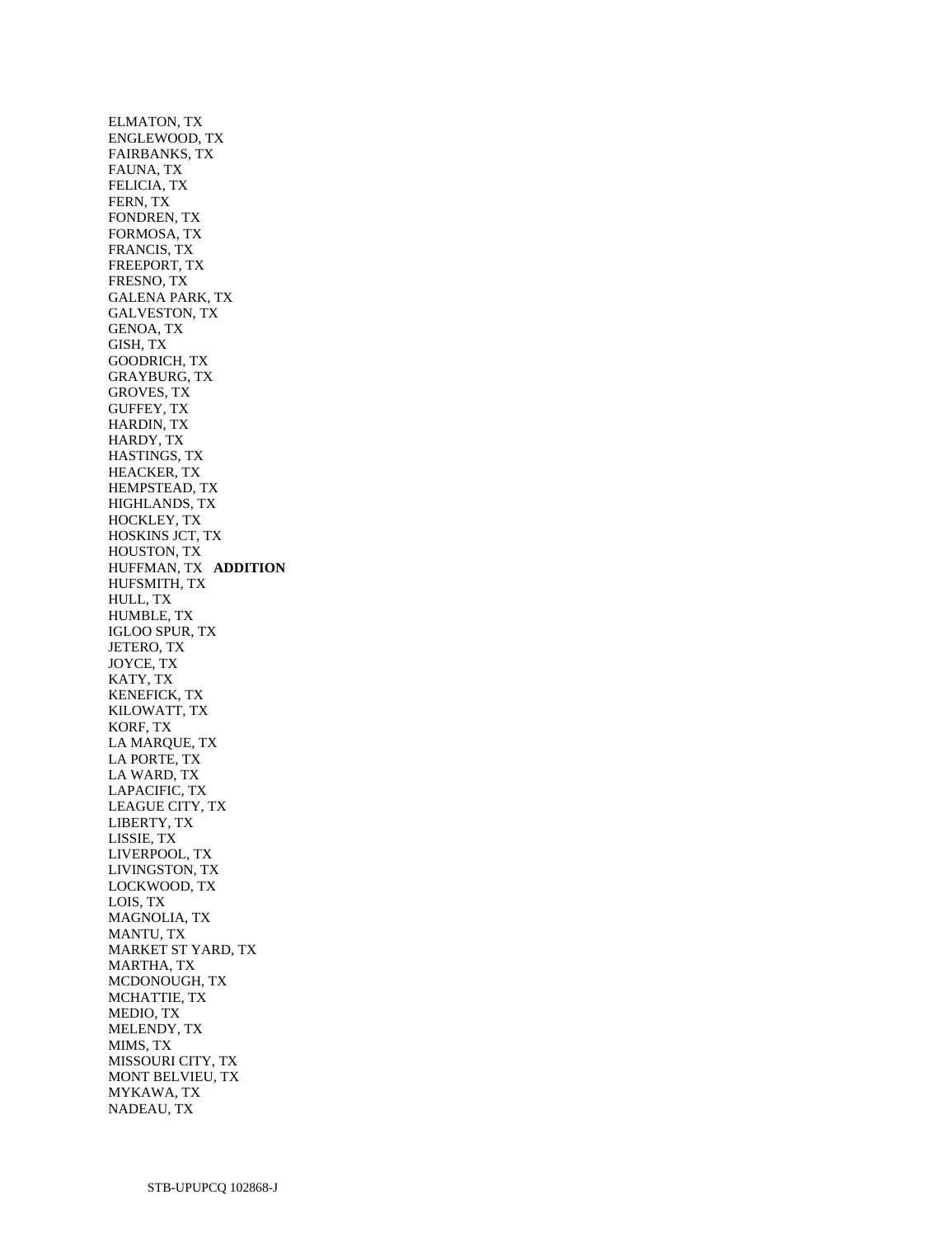NEDERLAND, TX NEW WAVERLY, TX NOME, TX OLCOTT, TX OLD OCEAN, TX ORANGE, TX PASADENA, TX PEARLAND, TX PEDECO, TX PEVETO, TX PHELPS, TX PIERCE JCT, TX PINEHURST, TX PORT ACRES, TX PORT ARTHUR, TX PORT NECHES, TX **ADDITION**  PRAIRIE VIEW, TX RAMSEY, TX RAYWOOD, TX RESCAR, TX RICHMOND, TX ROSENBERG, TX RULIFF, TX SALT MINE SPUR, TX SAN JACINTO, TX SAN LEON, TX SANDUNE, TX SCHINDLER, TX SEABROOK, TX SEALY, TX SHELDON, TX SINCO, TX SKULL CREEK, TX SMITHERS LAKE, TX SMITHS BLUFF, TX SOUTH BAY CITY, TX SPENCE, TX SPINDLETOP, TX SPLENDORA, TX SPRING, TX STAFFORD, TX STALLINGS, TX STEELTOWN, TX STELLA, TX STRANG, TX SUGAR LAND, TX SWEENY, TX TAMINA, TX TEXAS CITY, TX TEXAS CITY JCT, TX TOWNLEY, TX VIDOR, TX VIRGINIA POINT, TX VITERBO, TX WALLER, TX WEBSTER, TX WEST JUNCTION, TX WEST PORT ARTHUR, TX WESTFIELD, TX WILLIAMS, TX WILLIS, TX WORKMAN, TX ZUMMO, TX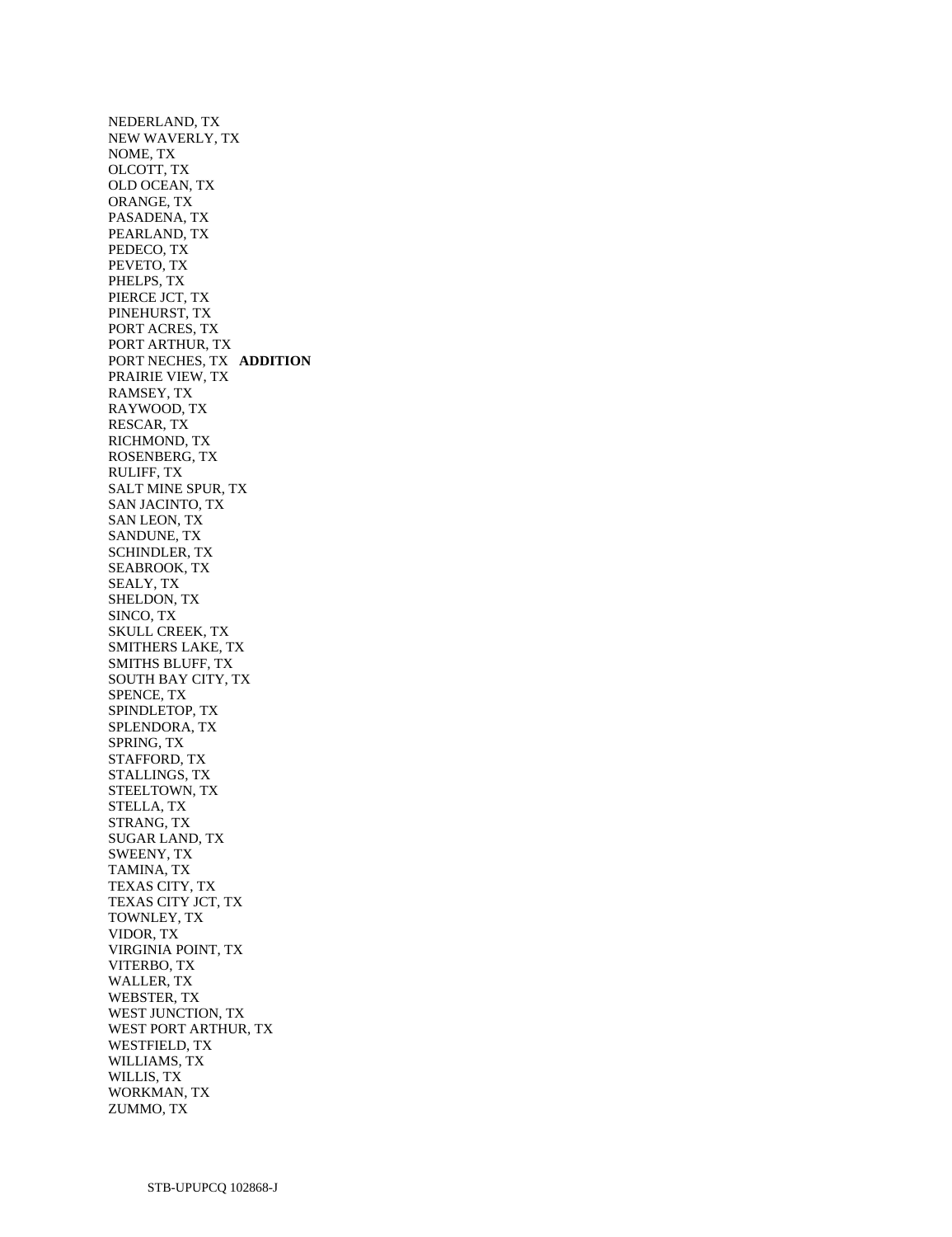LA - SOUTH AGS consist of: ADDIS, LA ALEXANDRIA, LA ALLEMANIA, LA AMA, LA ANCHORAGE, LA ARMANT, LA AVONDALE, LA AVOYELLES PAR COOP, LA BARMEN, LA BASILE, LA BATCHELOR, LA BATON ROUGE, LA BERWICK, LA BOEUF, LA BOUDREAUX, LA BOUTTE, LA BRIMSTONE, LA BRINGHURST, LA BROOKLAWN, LA BUHLER, LA CADE, LA CAMP BEAUREGARD, LA CHAMBERS, LA CHENEYVILLE, LA CHOCTAW, LA COLUMBI, LA COTTON WAREHOUSE, LA CULLEN, LA DE QUINCY, LA DONALDSONVILLE, LA DUFRESNE, LA EDGARD, LA ELDER, LA ELTON, LA ERWINVILLE, LA ESSEN, LA FENTON, LA FONTENOT, LA FORDOCHE, LA FRANKLIN, LA FRELLSEN, LA FULTON, LA GLENMORA, LA GLYNN, LA GOOD HOPE, LA GORDON, LA GREEN ISLAND, LA GROSSE TETE, LA GUY, LA HAHNVILLE, LA HARBOR, LA HAZELWOOD, LA HELME, LA IOWA, LA IOWA JCT, LA IRENE, LA JENNINGS, LA JOHNSON, LA KELLER, LA KILLONA, LA KINDER, LA KLEINPETER, LA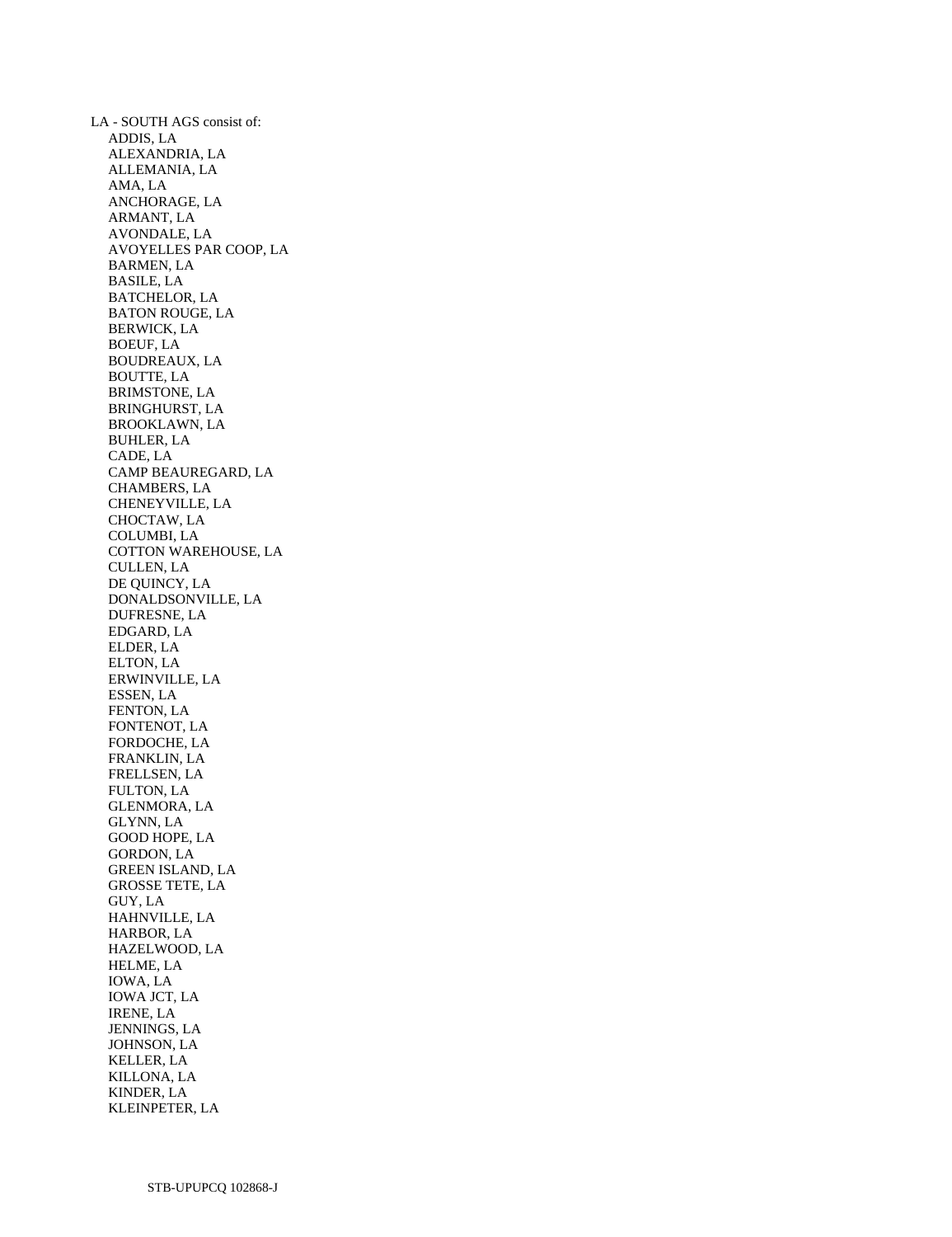KROTZ SPRINGS, LA LACASSINE, LA LACOUR, LA LAWTELL, LA LE COMPTE, LA LE MOYEN, LA LEGONIER, LA LETTSWORTH, LA LIVONIA, LA LOBDELL, LA LOCKMOOR, LA LULA, LA LULING, LA MALLARD JCT, LA MARINGOUIN, LA MARRERO, LA MARYLAND, LA MARYLAND, LA MCCALL, LA MCELROY, LA MCKNEELEY, LA MCNARY, LA MEEKER, LA MELVILLE, LA MERMENTAU, LA MFC SPUR, LA MIDLAND, LA MORGAN CITY, LA MORGANZA, LA MORRISON, LA MORROW, LA MOSSVILLE, LA NEW ORLEANS, LA NEW ROADS, LA NORTH BATON ROUGE, LA NORTH MARYLAND, LA OAKDALE, LA OBERLIN, LA OLIVIER, LA PALMETTO, LA PARADIS, LA PAWNEE, LA PECAN SPUR, LA PINEVILLE, LA PLAQUEMINE, LA PORT ALLEN, LA PORT BARRE, LA PORT HUDSON, LA POWER HOUSE SPUR, LA RAMOS, LA REEVES, LA RESERVE, LA ROANOKE, LA ROSA, LA ROSE BLUFF, LA SCOTLAND, LA SELLERS, LA SHREWSBURY, LA SMITHFIELD, LA SPRINGHILL, LA ST JAMES, LA STARKS, LA SULPHUR, LA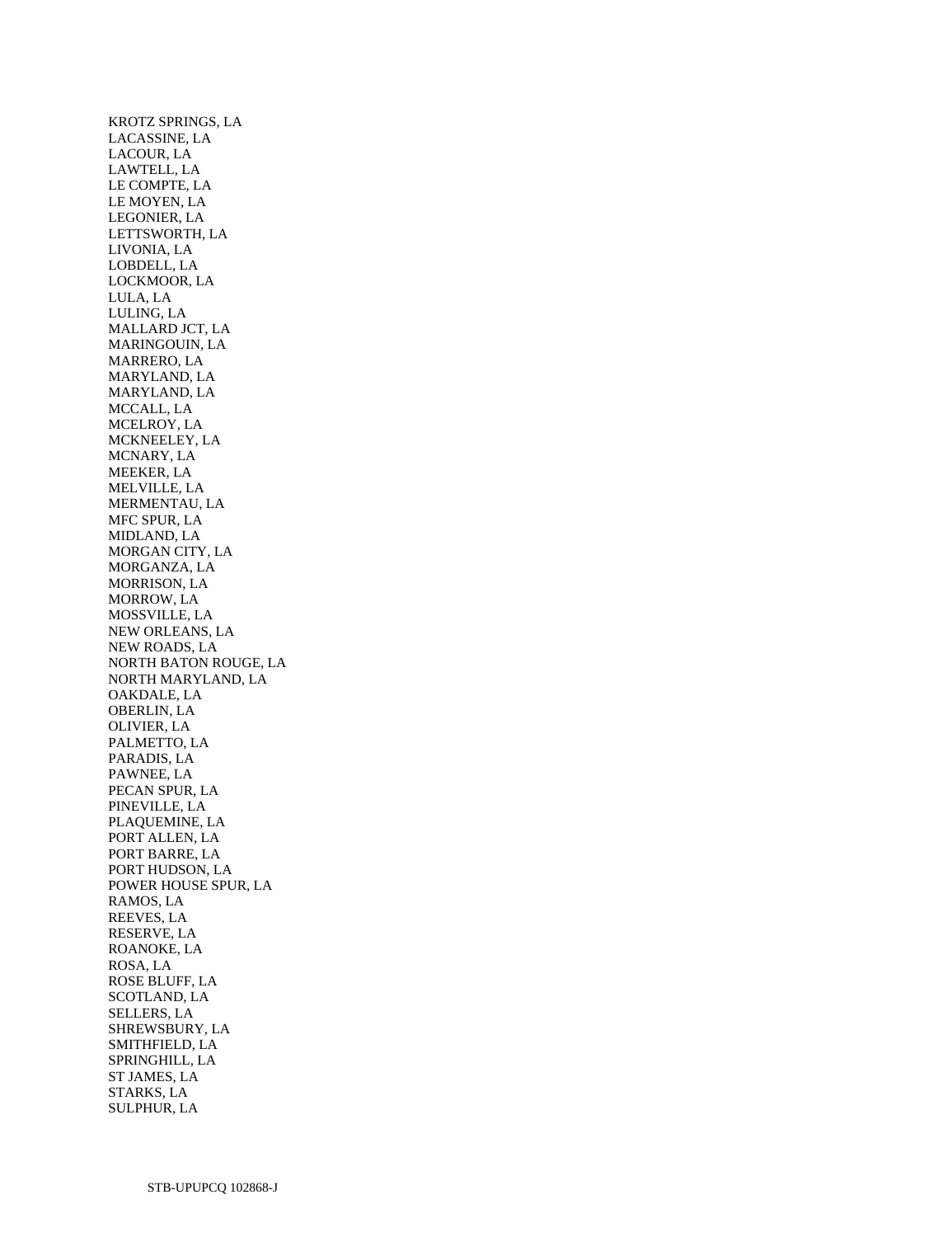TAFT, LA THIBODAU JCT, LA TIOGA, LA UNATEX, LA URSA, LA VACHERIE, LA VALLIER, LA WATERFORD SPUR, LA WEST LAKE, LA WEST LAKE CHARLES, LA WESTWEGO, LA WHITE CASTLE, LA WOODLAWN, LA WOODWORTH, LA ZACARTER, LA ZEE, LA OR - PORTLAND AGS consist of: ALBINA, OR ASTORIA, OR AUMSVILLE, OR AURORA, OR BARNES YARD, OR BATTERSON, OR BONNEVILLE, OR BRIDAL VEIL, OR BROOKS, OR BUXTON, OR CANBY, OR CLACKAMAS, OR COALCA, OR COCHRAN, OR DODSON, OR EAST MILWAUKIE, OR EAST PORTLAND, OR FIR, OR GARBALDI, OR GARIBALDI, OR GEER, OR GERVAIS, OR HEMLOCK, OR HITO, OR HUBBARD, OR KENTON, OR LAKE YARD, OR LIBERAL, OR MILWAUKIE, OR MOHLER, OR MT ANGEL, OR NORTH PORTLAND, OR OREGON CITY, OR OSWEGO, OR PORTLAND, OR PRATUM, OR PULP, OR RENARD, OR RIVER GATE, OR ROCKWOOD, OR SHAW, OR SILVERTON, OR ST JOHNS, OR STAYTON, OR TILLAMOOK, OR TROUTDALE, OR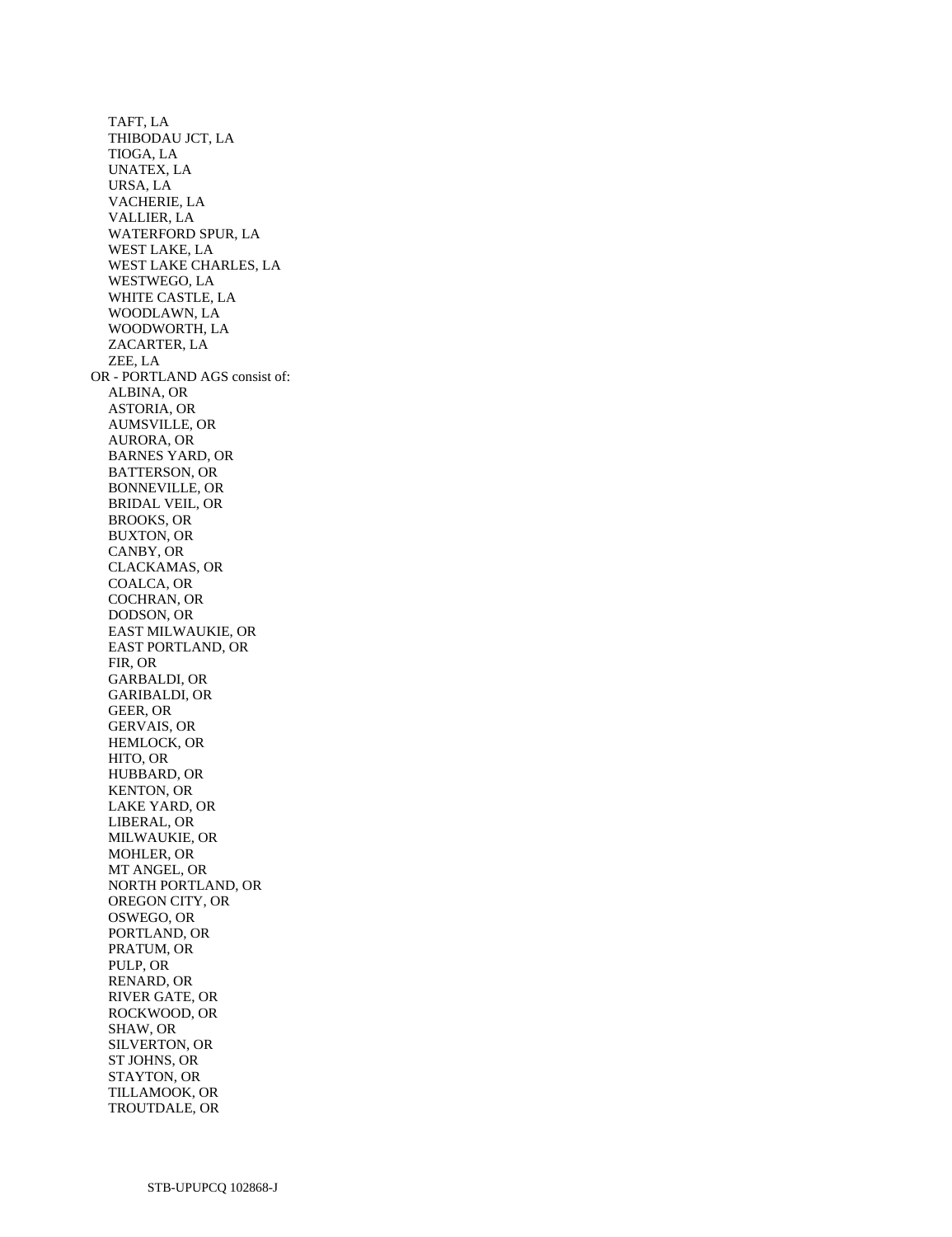WARRENTON, OR WEST LINN, OR WHEELER, OR WOODBURN, OR AMPERE, WA BARBERTON, WA BATTLE GROUND, WA BRUSH PRAIRIE, WA CAMAS, WA CASTLE ROCK, WA CATHLAMET, WA CHELATCHIE, WA COLUMBIA JCT, WA HEISON, WA HOMAN, WA KALAMA, WA KELSO, WA LONGVIEW, WA OSTRANDER, WA RIDGEFIELD, WA ROCKY POINT, WA RYE JCT, WA VANCOUVER, WA VANCOUVER JCT, WA WASHOUGAL, WA WOODLAND, WA YACOLT, WA WA - SEATTLE AGS consist of: ABERDEEN, WA ABERDEEN JCT, WA ALDERTON, WA ALLISON, WA ANDOVER, WA ARGO, WA AUBURN, WA BALLARD, WA BALLARD JCT, WA BANGOR, WA BAY SHORE, WA BELFAIR, WA BELLINGHAM, WA BELMORE, WA BLACK RIVER, WA BLAJCT, WA BLAKESLEE JCT, WA BREMERTON, WA BRIARWOOD, WA BUCODA, WA BURLINGTON, WA CAMP MURRAY, WA CAPITOL, WA CENPARK, WA CENTRALIA, WA CHEHALIS, WA CLAY CITY, WA CONCORA, WA DIVIDE, WA DUPONT, WA EAST OLYMPIA, WA EAST PUYALLUP, WA EATONVILLE JCT, WA EDMOND, WA EDMONDS, WA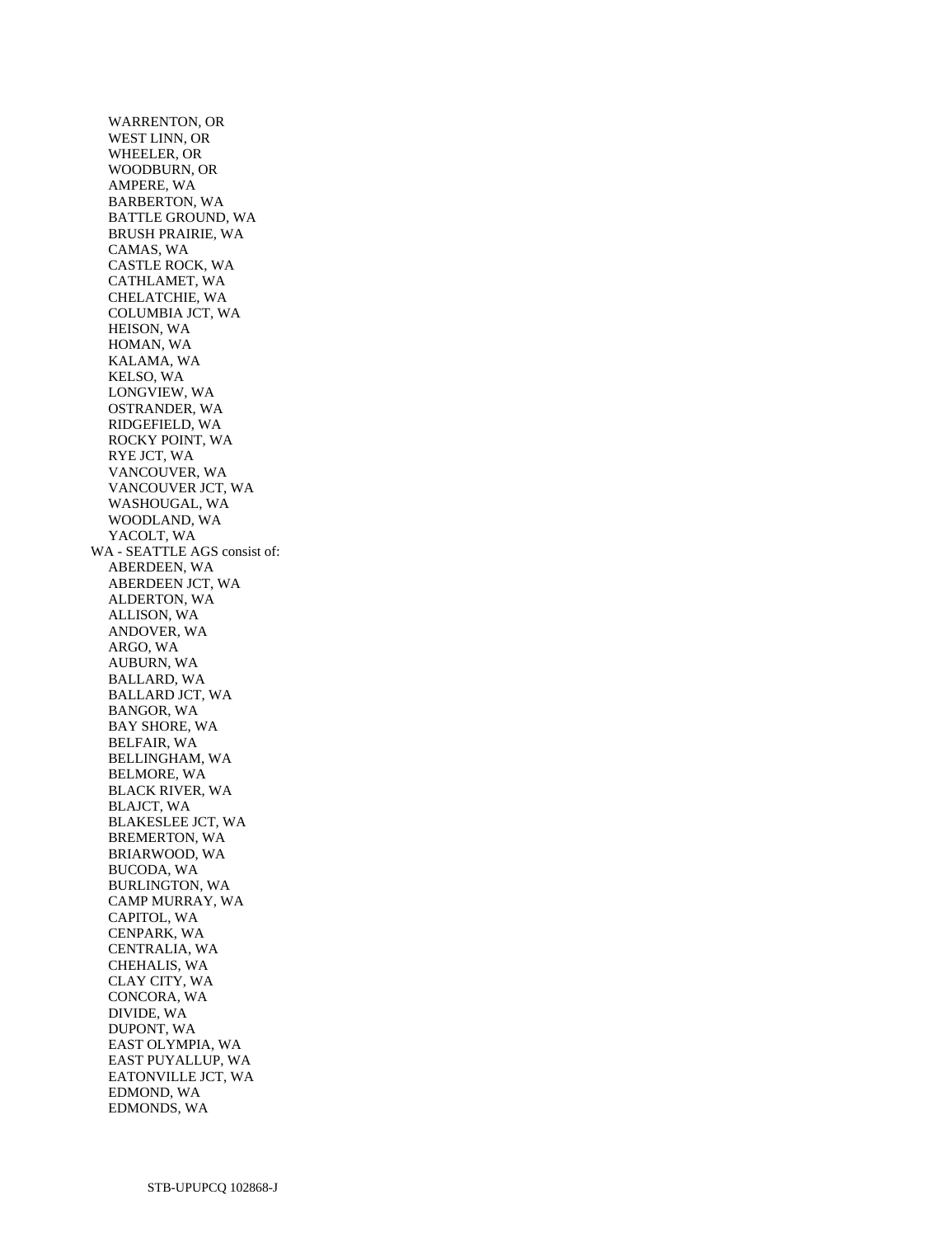ELBE, WA ELMA, WA ESSEX, WA EVERETT, WA EVERETT, WA FERNDALE, WA FIFE, WA FREDERICKSON, WA FT LEWIS, WA GATE, WA GLOBAL GATEWAY NO, WA GRAHAM, WA GRAND MOUND, WA GREENDALE, WA HARBOR ISLAND, WA HILLSDALE, WA HOQUIAM, WA INTERBAY, WA JUNCTION CITY, WA KAPOWSIN, WA KENT, WA KETRON, WA KYRO, WA LAKESIDE, WA LAKEVIEW, WA LOVELAND, WA LYNCH CREEK, WA LYNDEN, WA MALTBY, WA MARMAC, WA MAYTOWN, WA MCCLEARY, WA MCKENNA, WA MCMILLIN, WA MEEKER, WA MIDLAND, WA MINERAL, WA MONROE, WA MONTESANO, WA MORTON, WA MOUNT VERNON, WA MT VERNON, WA NAD JCT, WA NAPAVINE, WA NEW RELIANCE, WA NISQUALLY, WA NORTH PUYALLUP, WA OAKVILLE, WA OFFLAKE, WA OFFUTT LAKE, WA OHOP, WA OLYMPIA, WA PARK JCT, WA PIONEER, WA PORT TOWNSEND, WA PUYALLUP, WA RAINIER, WA RAISH, WA RESERVATION, WA ROCHESTER, WA ROY, WA SEATTLE, WA SEATTLE PIER, WA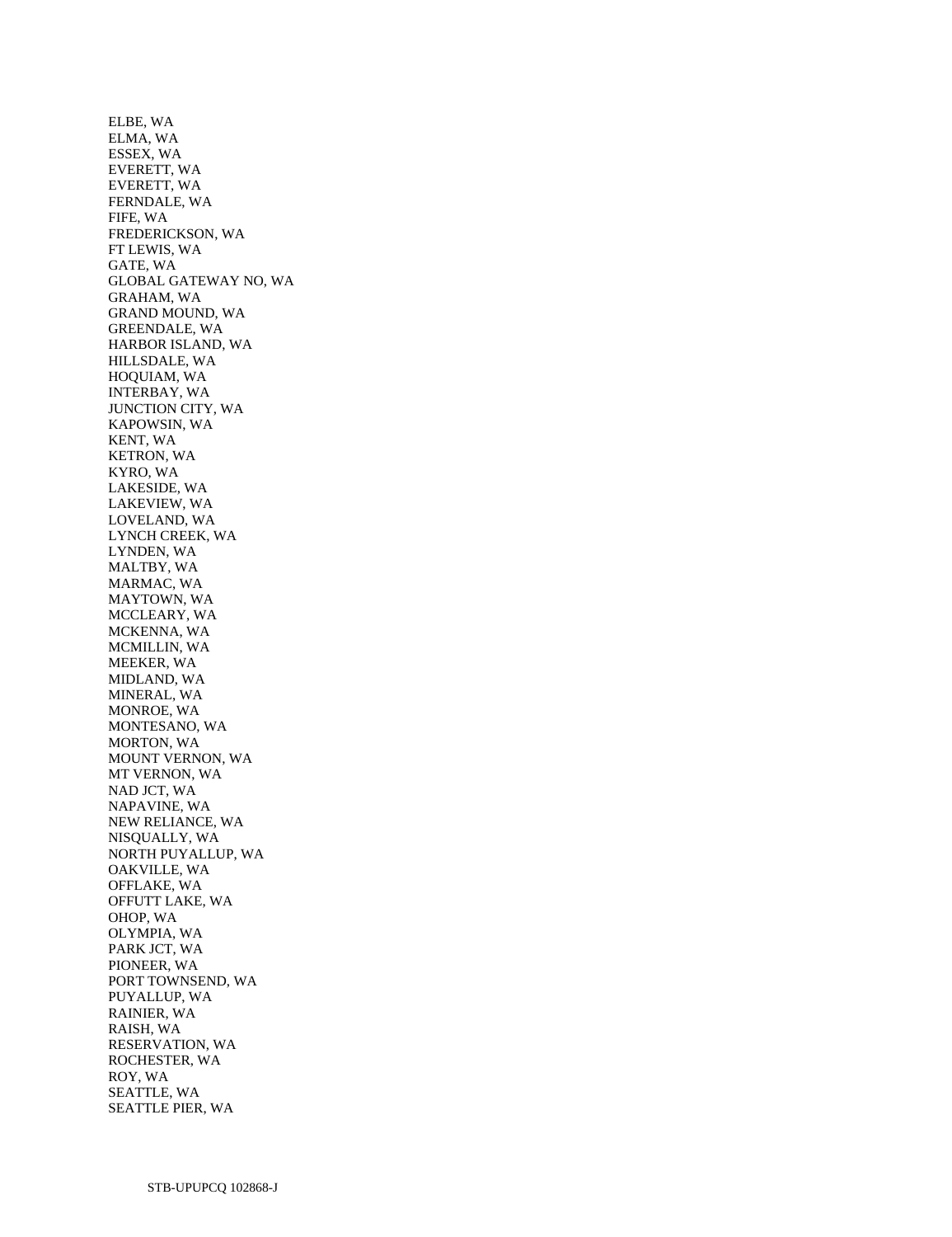SHELTON, WA SILVERDALE, WA SKOOKUMCH, WA SKOOKUMCHUCK, WA SOUTH BELFAIR, WA SOUTH TACOMA, WA ST CLAIR, WA STEILACOOM, WA STIMSON, WA SUMNER, WA TACOMA, WA TACOMA EXP, WA TACOMA EXPORT, WA TACOMA JCT, WA TACOMA PCT, WA TAYLOR WAY, WA TENINO, WA THRIFT, WA TITLOW, WA TUKWILA, WA TUMWATER, WA VADER, WA WABASH, WA WESCO, WA WEST BLAIR, WA WEST HILLSDALE, WA WEST TACOMA, WA WESTERN JCT, WA WHITES, WA WINLOCK, WA WJCT, WA WOODINVILLE, WA YELM, WA RIVER GROUP consist of: EAST ST LOUIS, IL ST LOUIS, MO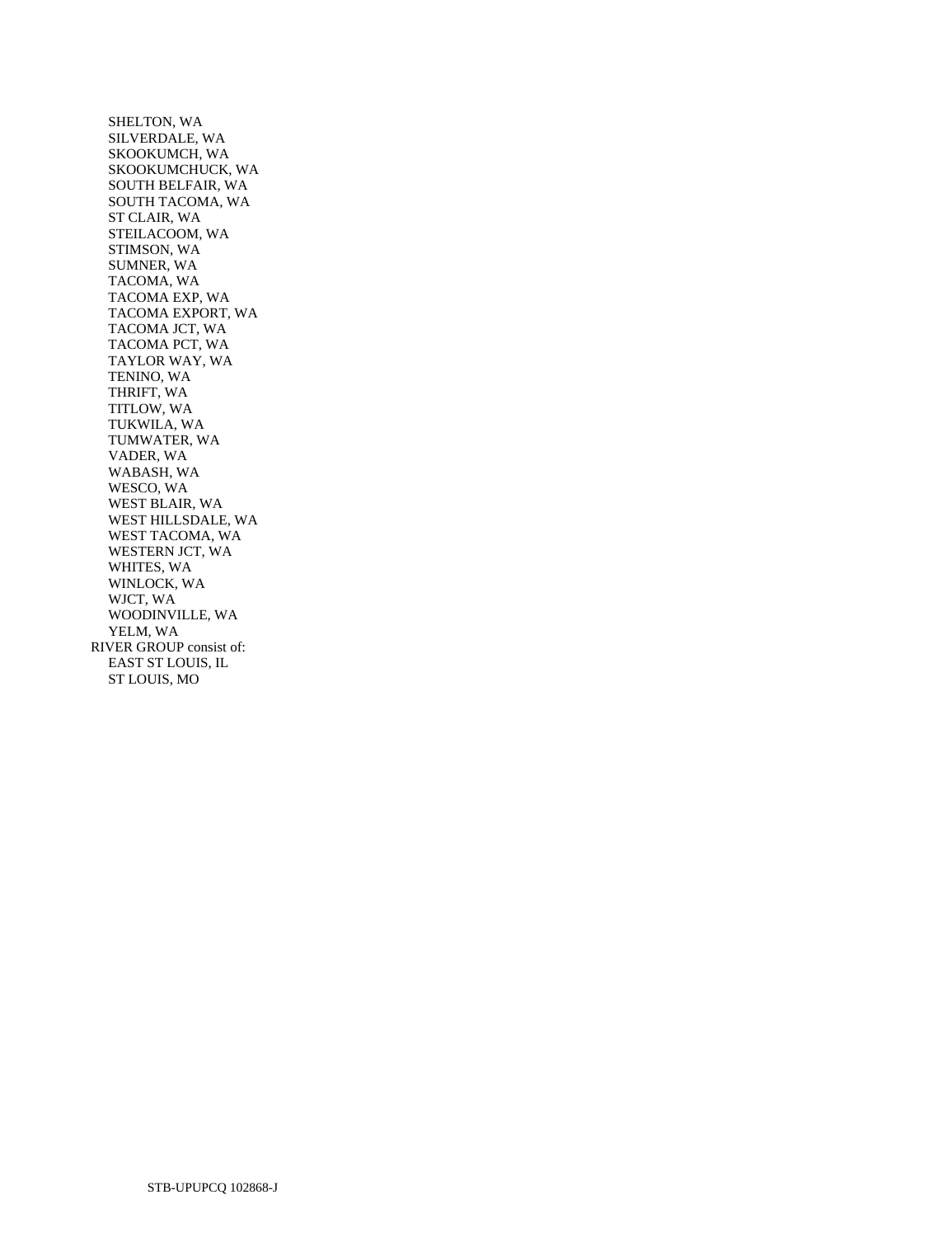

STB-UPUPCQ 103397-G

# **UNION PACIFIC RAILROAD COMPANY**

# **AMENDED CONTRACT SUMMARY**

**Issued:**  March 25, 2022

**Effective:** October 1, 2021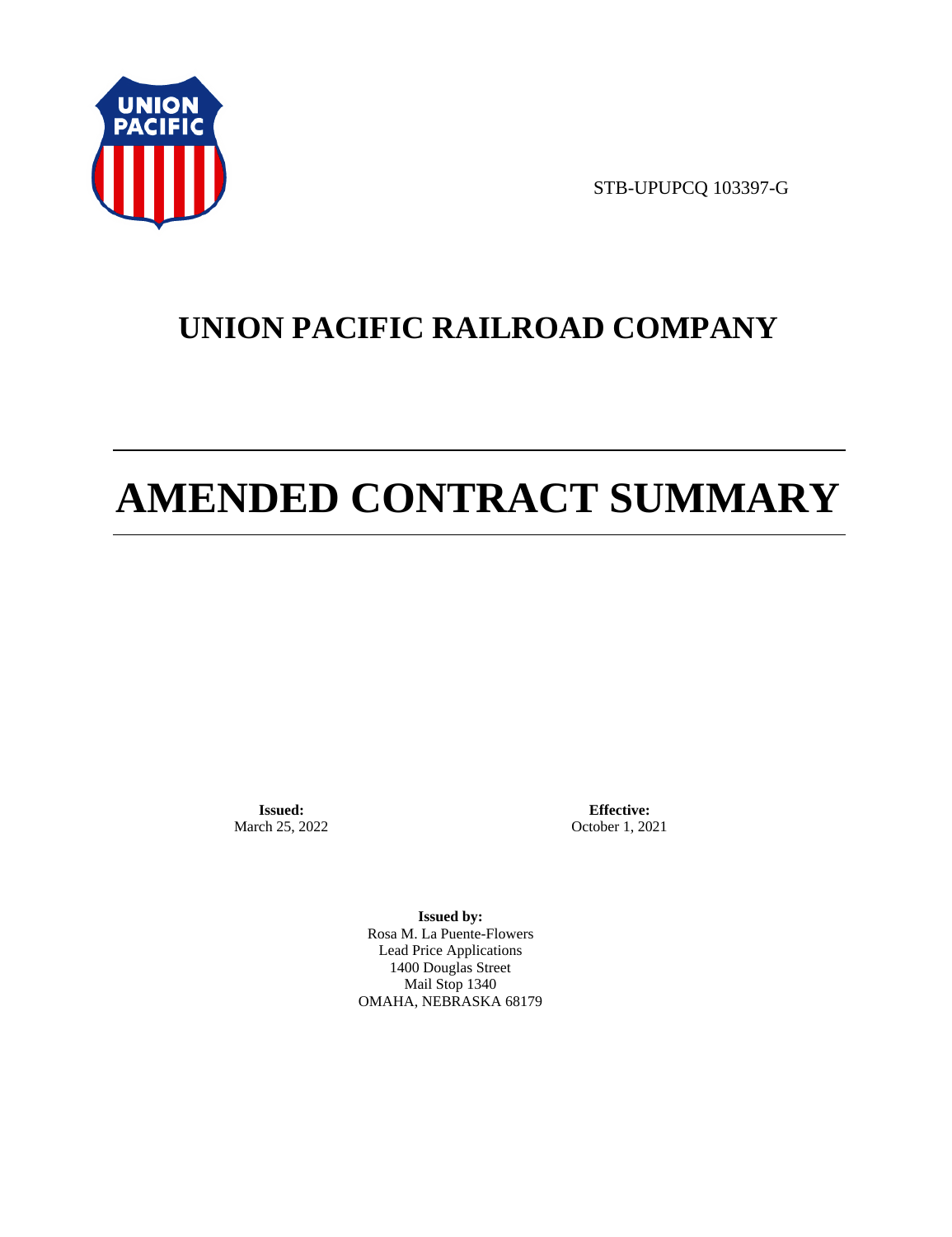UNION PACIFIC RAILROAD COMPANY 1400 Douglas St. Omaha, NE 68179

#### **COMMODITY:**

 Corn Exc.Popcorn See 01152 Wheat Exc.Buckwheat See 01139 Sorghum Grains **ADDITION** 

# **SHIPPER:**

GREAT LAKES GRAIN & TRANSPORTATION LLC

#### **ORIGIN(S):**

 MANLY, IA MANKATO, MN

# **DESTINATION(S):**

 WILLIAMS, CA LOST RIVER, OR MALONE, OR **ADDITION**  MERRILL, OR HATCH, CA PETALUMA, CA CALWA, CA

#### **PORT(S):**

Not Applicable

# **DURATION:**

 Effective Date: October 1, 2021 Amendment Effective Date: October 1, 2021 **ADDITION**  Expiration Date: September 30, 2022 **EXTENSION** 

#### **RAIL CAR DATA:**

No cars dedicated to service under this Contract. Cars are provided on a common carrier basis only.

# **RATES & CHARGES:**

Not applicable

#### **VOLUME:**

Single Car Shipments

# **SPECIAL FEATURES:**

Special Switching Provision

# **SPECIAL NOTICE:**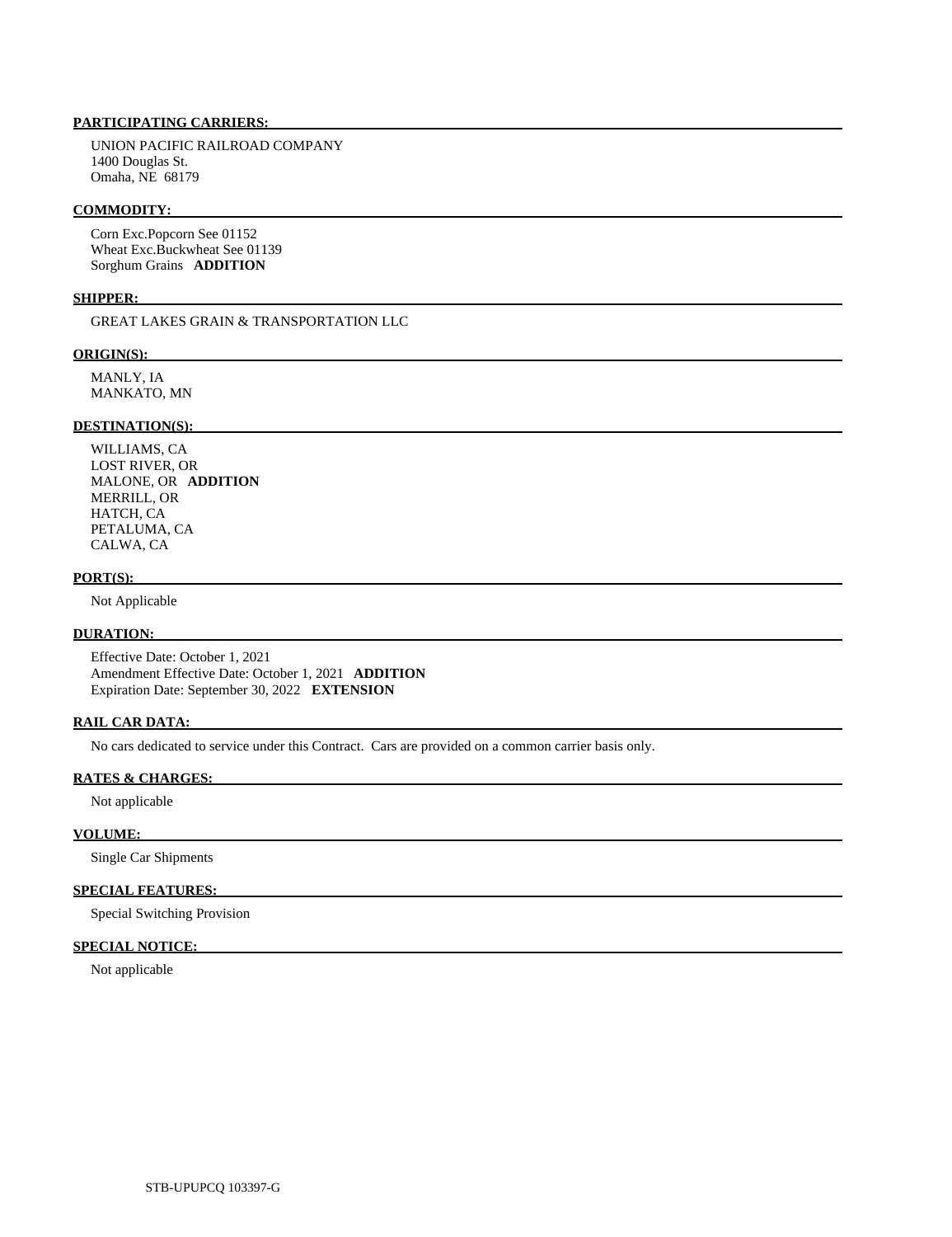

STB-UPUPCQ 103400-B

# **UNION PACIFIC RAILROAD COMPANY**

# **AMENDED CONTRACT SUMMARY**

**Issued:**  March 25, 2022

**Effective:** October 1, 2021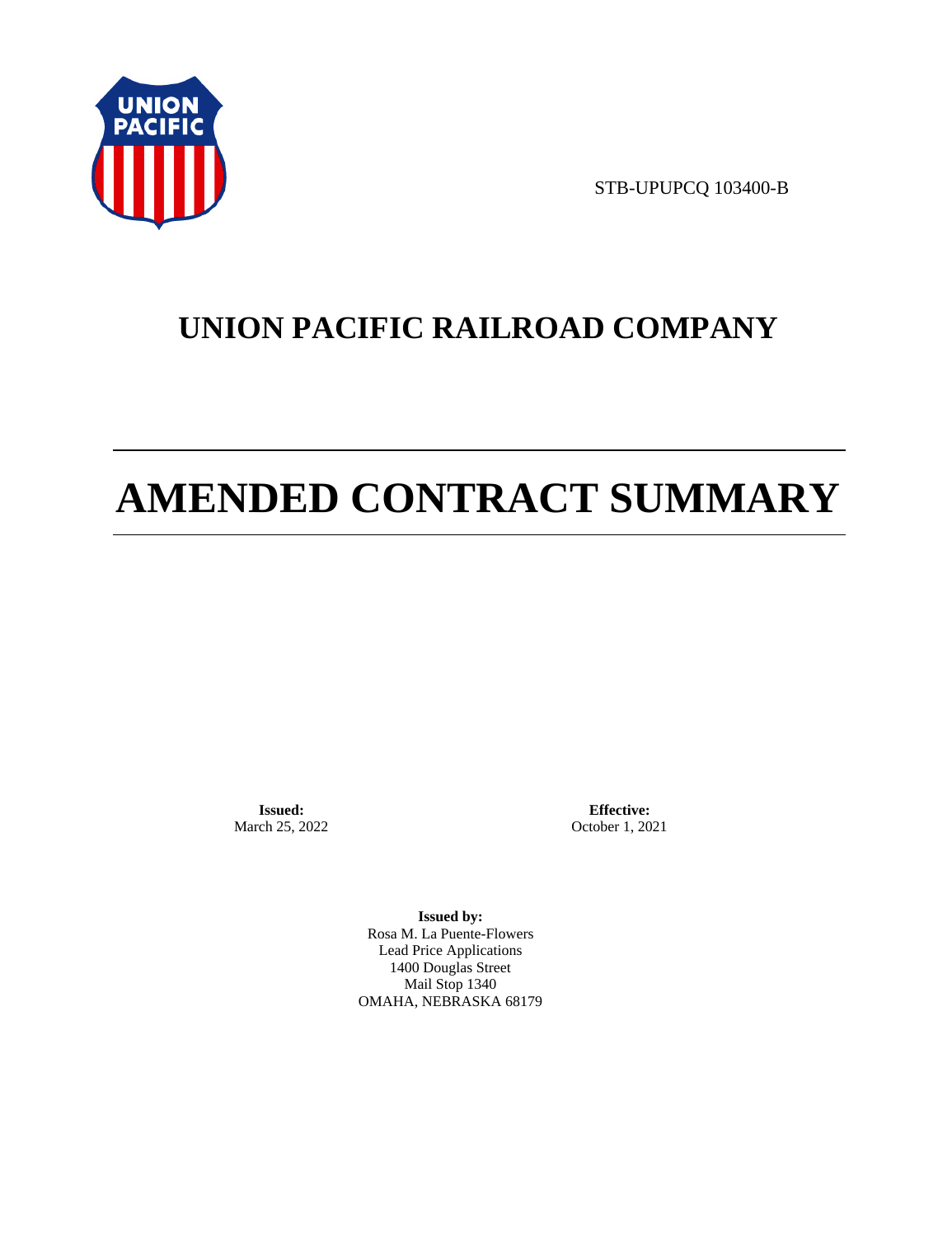UNION PACIFIC RAILROAD COMPANY 1400 Douglas St. Omaha, NE 68179

#### **COMMODITY:**

Corn Exc.Popcorn See 01152

#### **SHIPPER:**

# THE SCOULAR COMPANY

#### **ORIGIN(S):**

 NE - CARLETON AGS (See Exhibit Definition) IA - NEVADA AGS (See Exhibit Definition) MO - KANSAS CITY AGS (See Exhibit Definition) IA - INTERIOR IOWA HEAVY AGS (See Exhibit Definition)

#### **DESTINATION(S):**

 AURORA, MO BERGMAN, AR

#### **PORT(S):**

Not Applicable

# **DURATION:**

 Effective Date: October 1, 2021 Amendment Effective Date: October 1, 2021 **ADDITION**  Expiration Date: September 30, 2022 **EXTENSION** 

#### **RAIL CAR DATA:**

No cars dedicated to service under this Contract. Cars are provided on a common carrier basis only.

# **RATES & CHARGES:**

Not applicable

#### **VOLUME:**

 Minimum shipment of 107 carloads. Multiple Car Shipments Single Car Shipments **DELETION** 

# **SPECIAL FEATURES:**

Special Switching Provision

# **SPECIAL NOTICE:**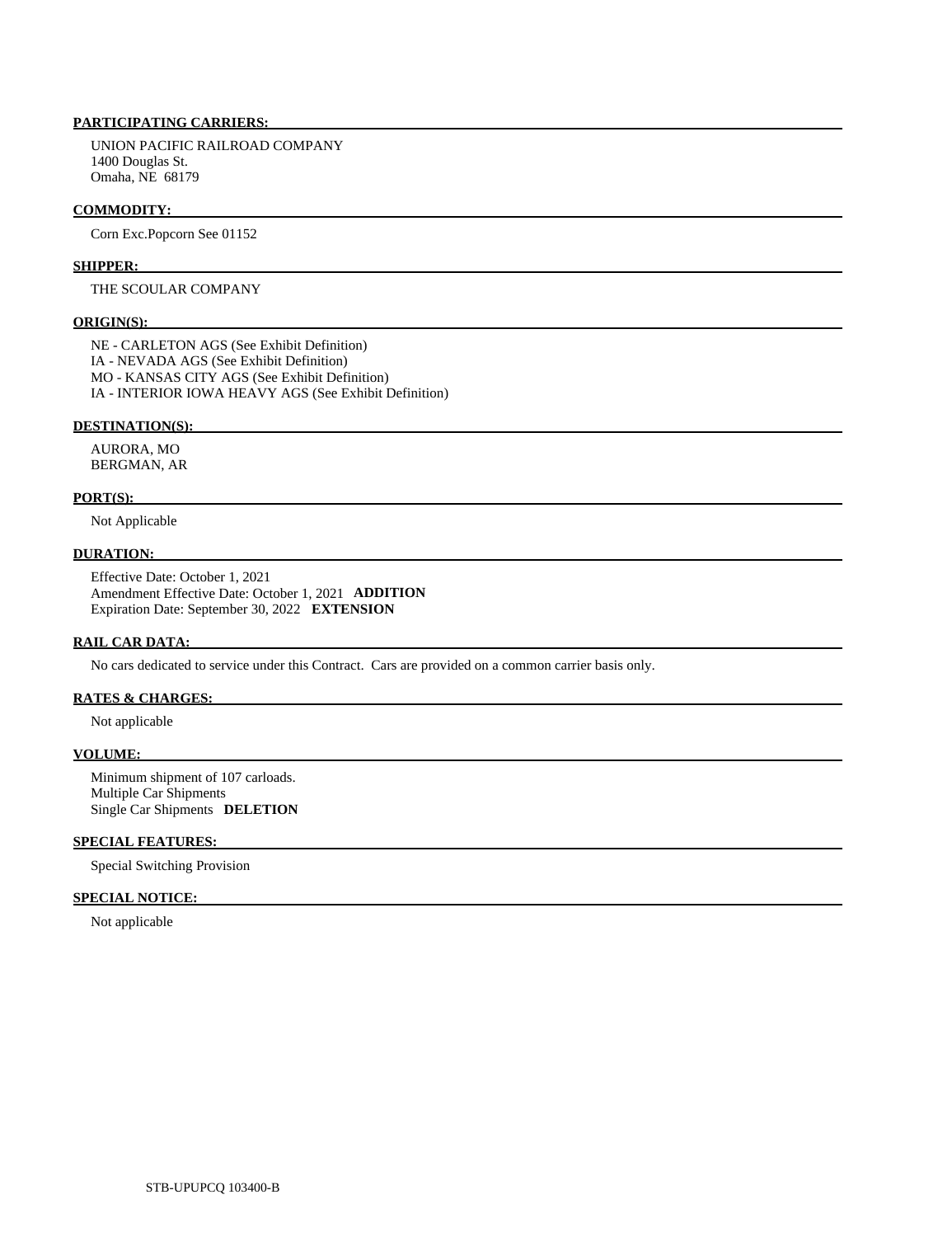#### **EXHIBIT DEFINITIONS:**

 NE - CARLETON AGS consist of: HOLLENBERG, KS **ADDITION**  ALEXANDRIA, NE **ADDITION**  ANAN, NE **ADDITION**  BELVIDERE, NE **ADDITION**  CARLETON, NE **ADDITION**  CLATONIA, NE **ADDITION**  DAVENPORT, NE **ADDITION**  EDGAR, NE **ADDITION**  ENDICOTT, NE **ADDITION**  FAIRBURY, NE **ADDITION**  FAIRFIELD, NE **ADDITION**  HALLAM, NE **ADDITION**  JANSEN, NE **ADDITION**  PLYMOUTH, NE **ADDITION**  SEDAN, NE **ADDITION**  IA - NEVADA AGS consist of: ALDEN, IA AMES, IA ARCADIA, IA ARION, IA AVON, IA BEAVER, IA BEECH, IA BETHEL, IA BOONE, IA BRADFORD, IA BUCKEYE, IA CALIFORNIA JCT, IA CAMBRIDGE, IA CAMERON, IA CARROLL, IA CHAPIN, IA COLO, IA DANA, IA DENISON, IA DES MOINES, IA DOW CITY, IA DUNLAP, IA ELKHART, IA ENTERPRISE, IA FERNALD, IA GARDEN CITY, IA GLIDDEN, IA GRAND JCT, IA GRIMES, IA GRIMES, IA HAMPTON, IA HURLEY, IA IOWA FALLS, IA JEFFERSON, IA JORDAN, IA LOGAN, IA LOVELAND, IA MAPLE RIVER, IA MASON CITY, IA MCCALLSBURG, IA MELCHER, IA MINERVA JCT, IA MISSOURI VALLEY, IA NEPAS, IA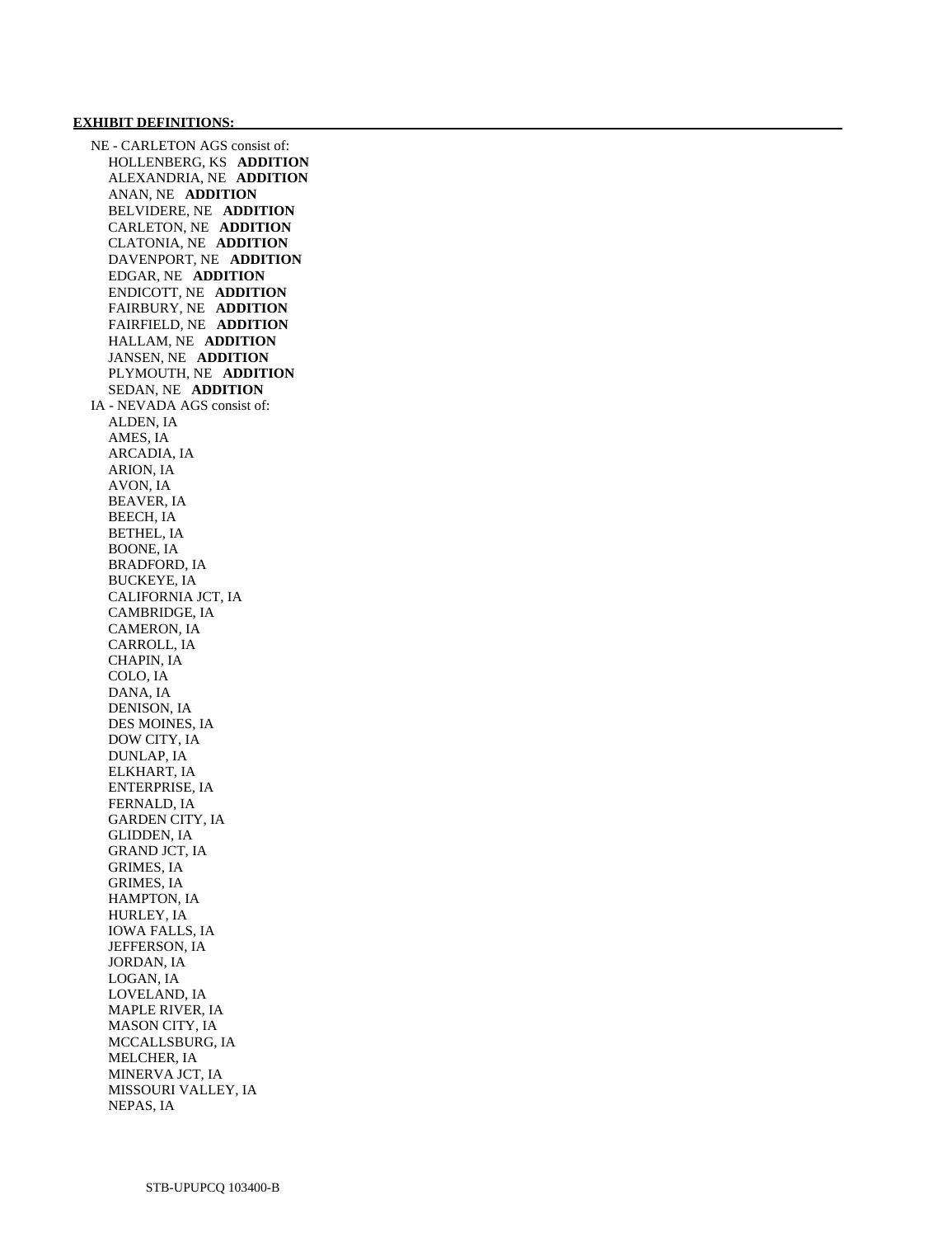NEVADA, IA OGDEN, IA ONTARIO, IA PICKERING, IA RALSTON, IA SCRANTON, IA SHERMAN, IA SHIPLEY, IA STATE CENTER, IA SWANWOOD, IA VAIL, IA WAUKEE, IA WEST DES MOINES, IA WEST DES MOINES, IA WESTSIDE, IA WOODBINE, IA MO - KANSAS CITY AGS consist of: ARMOURDALE, KS ARMSTRONG YARD, KS ATCHISON, KS BONITA, KS BONNER SPRINGS, KS BUCK CREEK, KS BUCYRUS, KS CENTERVILLE, KS COLDSPUR, KS DE SOTO, KS DUNLAY, KS DURAND, KS EDWARDSVILLE, KS EIGHTENST, KS ELSMORE, KS ELWOOD, KS ERIE, KS EVEREST, KS FAIRFAX, KS FOREST LAKE, KS FT LEAVENWORTH, KS GARNETT, KS GLEN PARK, KS GRANTVILLE, KS GREELEY, KS HILLSDALE, KS HOLLIDAY, KS HURON, KS KANSAS CITY, KS KINCAID, KS LANCASTER, KS LAWRENCE, KS LE ROY, KS LEAVENWORTH, KS LENEXA, KS LINWOOD, KS LORING, KS MIDLAND, KS MORAN, KS MORRIS, KS MUNCIE, KS NEARMAN, KS NEW STRAWN SPUR, KS NEWMAN, KS OLATHE, KS OSAWATOMIE, KS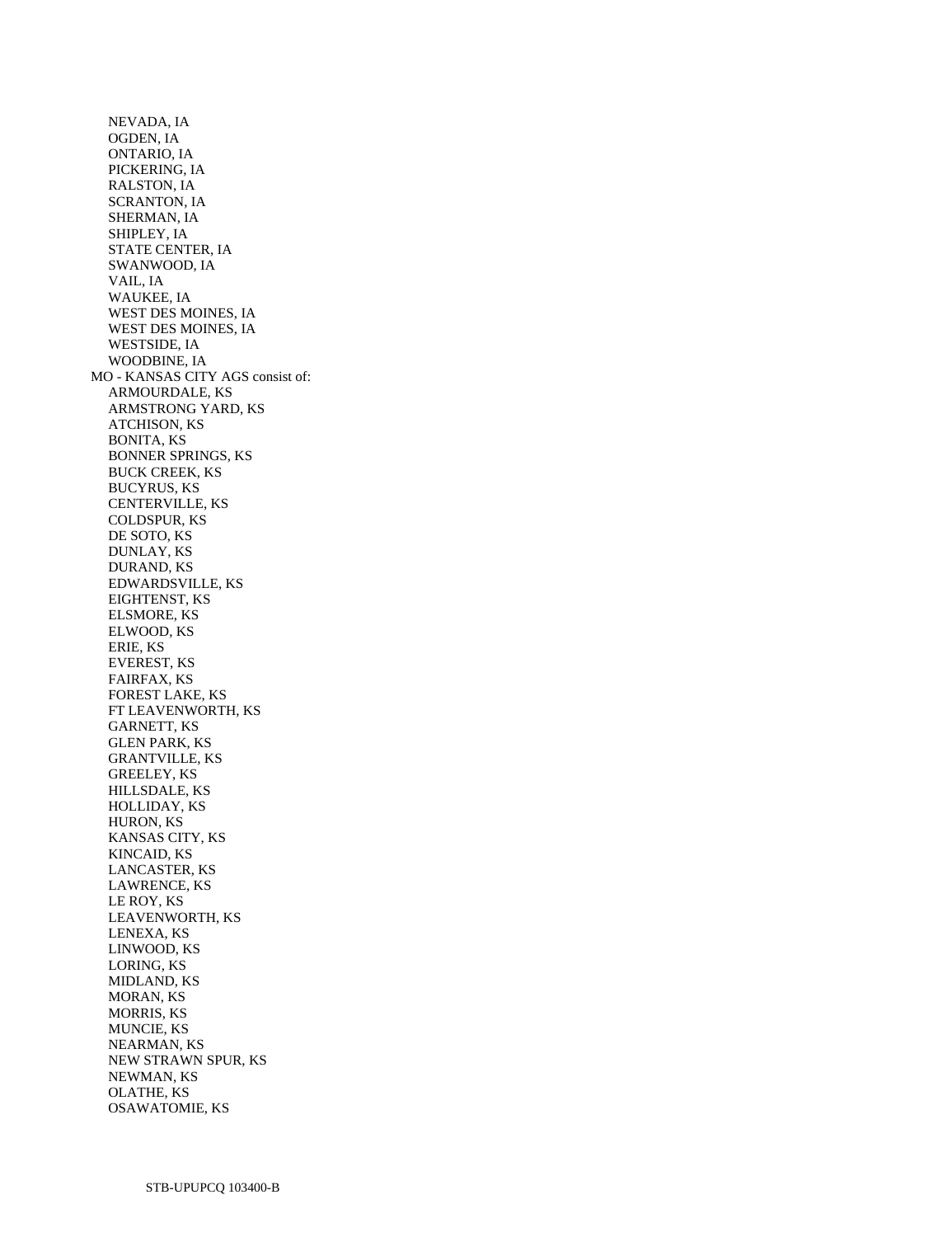PAOLA, KS PARKER, KS PERRY, KS REDEL, KS RINGER, KS SAVONBURG, KS SPRING HILL, KS STARK, KS SUNFLOWER, KS TECUMSEH, KS TOPEKA, KS WAGSTAFF, KS WESTPHALIA, KS WILLIS, KS WOLCOTT, KS AIRLINE JCT, MO ALMA, MO AVON, MO BARRY GANN LUMBER, MO BATES CITY, MO BIRMINGHAM, MO BLUE SPRINGS, MO BLUE VALLEY, MO BUCKNER, MO CENTERVIEW, MO CHAM PAGNE, MO CLEVELAND, MO CORDER, MO COURTNEY, MO DODSON, MO DREXEL, MO ELMIRA, MO ETON, MO EXCELSIOR SPRINGS, MO GRAIN VALLEY, MO GRANDVIEW, MO HENRIETTA, MO HIGGINSVILLE, MO HOLDEN, MO INDEPENDENCE, MO JAUDON, MO KANSAS CITY, MO KEARNEY, MO KENNETH, MO KINGSVILLE, MO KNOBNOSTER, MO LAKE CITY, MO LAWSON, MO LEEDS, MO LEES SUMMIT, MO LEVANCE SPUR, MO LIBERTY, MO LOCK SPRINGS, MO MARTIN CITY, MO MAYVIEW, MO MISSY SPUR, MO MONTSERRAT, MO MOSBY, MO MULBERRY, MO MYRICK, MO NORTH KANSAS CITY, MO OAK GROVE, MO ODESSA, MO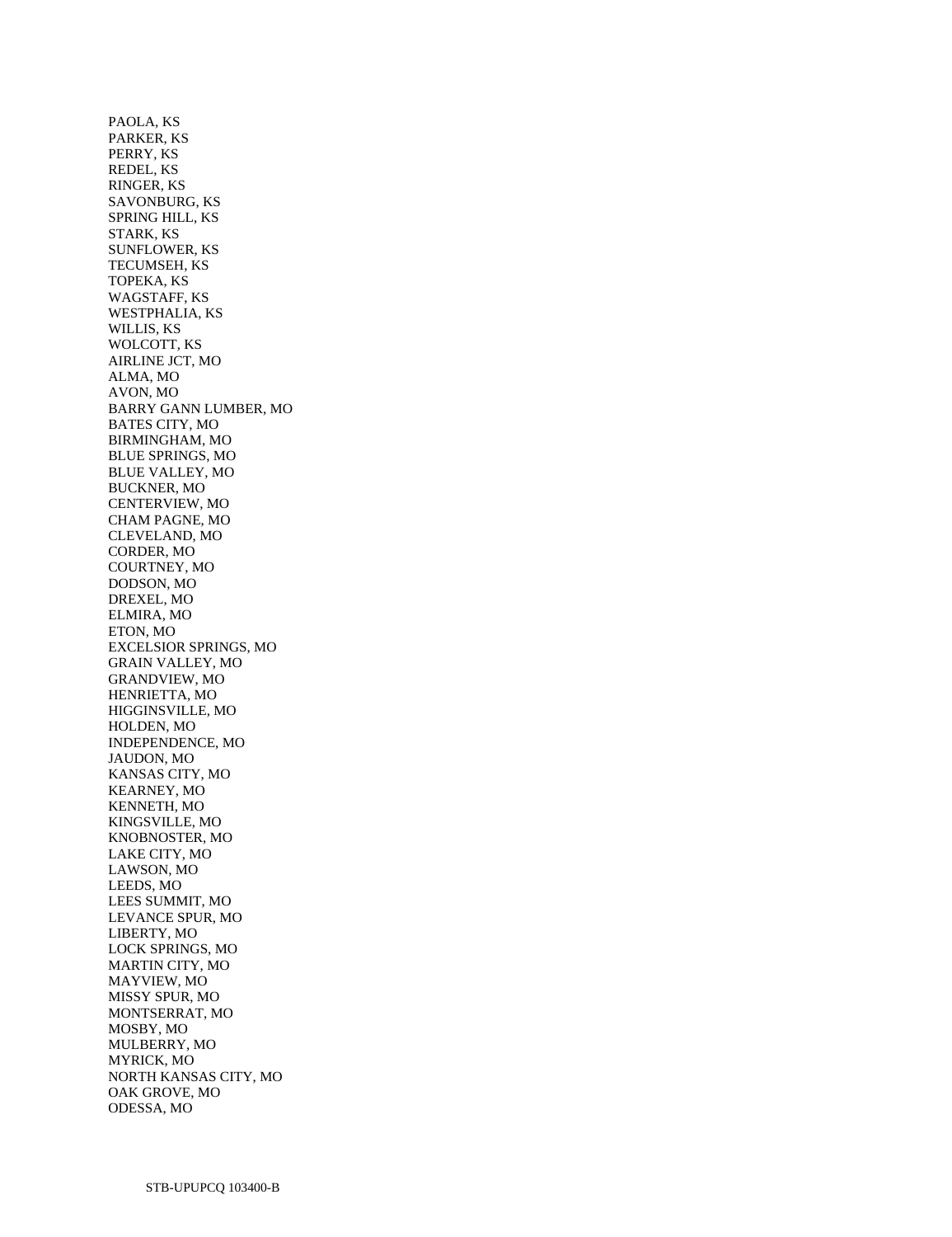POLO, MO PROSPECT, MO RIVERSIDE, MO RUSHVILLE, MO SANDSTONE, MO SHEFFIELD, MO ST JOSEPH, MO STRASBURG, MO SUGAR CREEK, MO WARRENSBURG, MO WARRENSBURG, MO WAVERLY, MO IA - INTERIOR IOWA HEAVY AGS consist of: ALGONA, IA ALLENDORF, IA ARMSTRONG, IA ARTHUR, IA AURELIA, IA BODE, IA BURT, IA CALLENDER, IA CHEROKEE, IA EAGLE GROVE, IA EMMETSBURG, IA FARNHAMVILLE, IA FLORENCE, IA FT DODGE, IA GALBRAITH, IA GOLDFIELD, IA GOWRIE, IA GYPSUM, IA HANLONTOWN, IA HARDY, IA HARRIS, IA HARTLEY, IA INDUSTRY, IA IRVINGTON, IA JEWELL, IA JOICE, IA KAMRAR, IA KANAWHA, IA LAKE MILLS, IA LAKE PARK, IA LENA, IA LIVERMORE, IA LUVERNE, IA MAPLE HILL, IA MARCUS, IA MONTGOMERY, IA MOORLAND, IA OCHEYEDAN, IA OLAF, IA OSGOOD, IA OTTOSEN, IA PATON, IA RAKE, IA RANDALL, IA RENWICK, IA RODMAN, IA ROELYN, IA SANBORN, IA SCARVILLE, IA SPIRIT LAKE, IA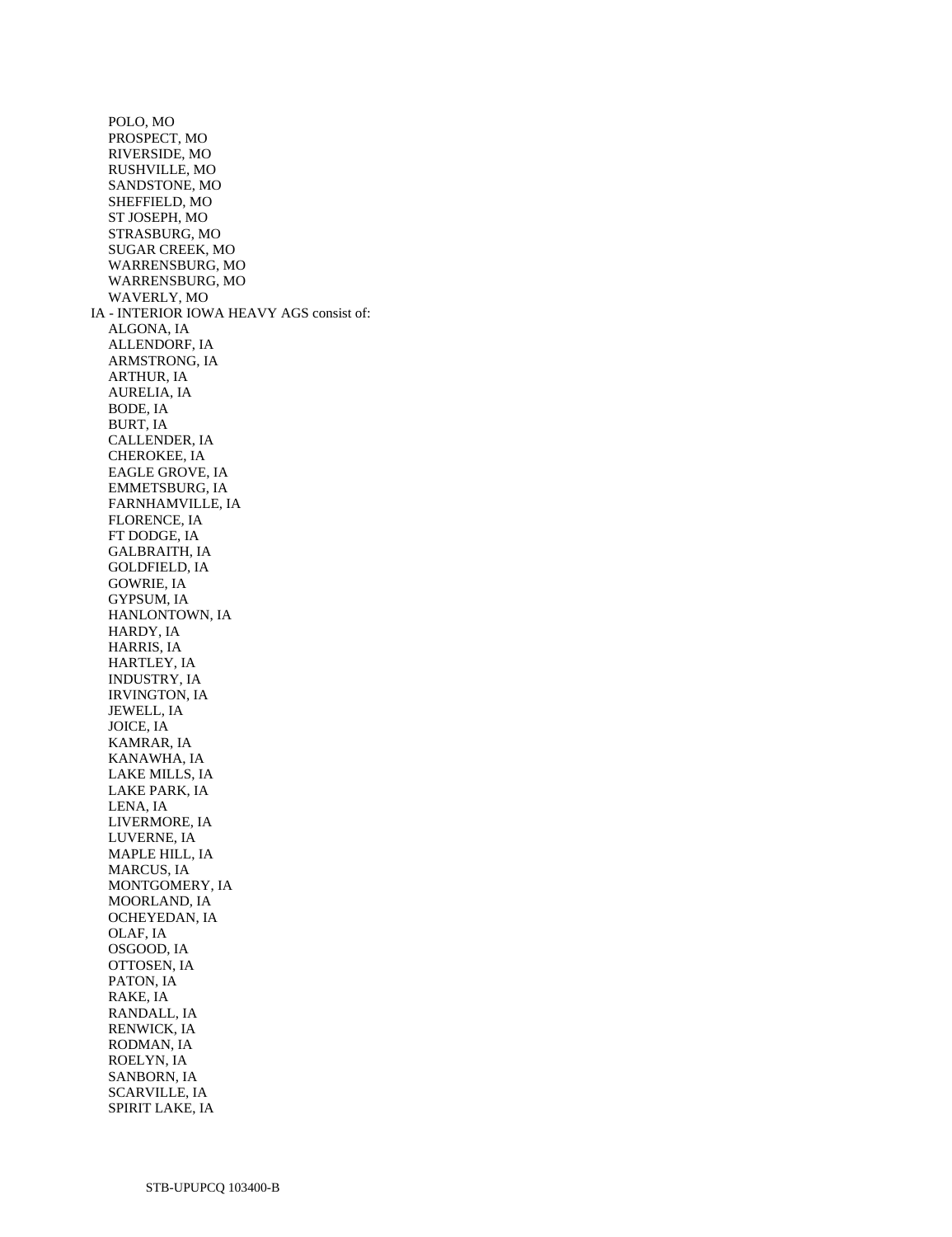STORY CITY, IA SWEA CITY, IA TARA, IA VINCENT, IA WALL LAKE, IA WEBSTER CITY, IA WEST BEND, IA WEST FT DODGE, IA WEST OKOBOJI, IA WILLIAMS, IA BLUE EARTH, MN BRICELYN, MN EASTON, MN FAIRMONT, MN FOX LAKE, MN FROST, MN GUCKEEN, MN IMOGENE, MN KIESTER, MN MARNA, MN WELCOME, MN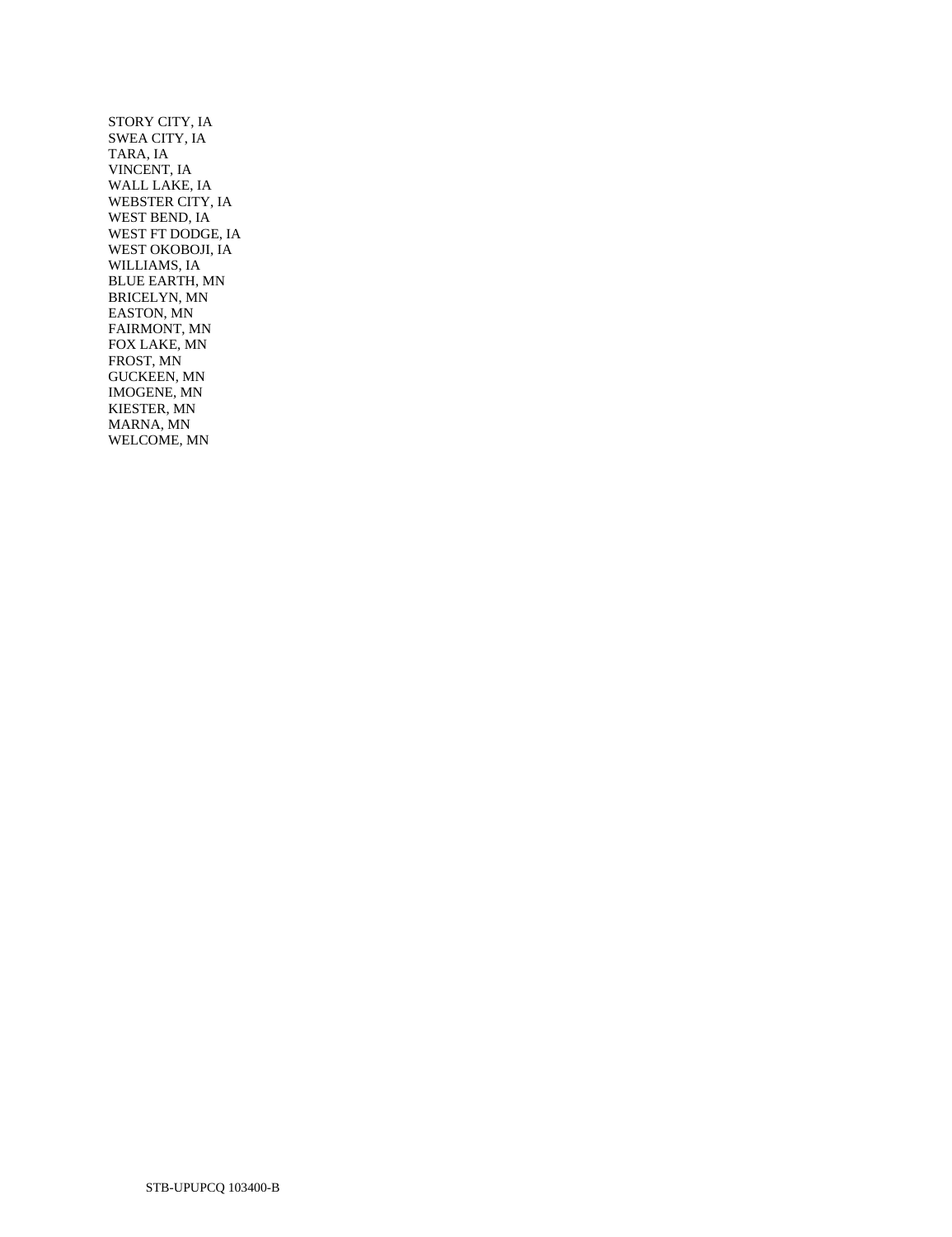

STB-UPUPCQ 103482

# **UNION PACIFIC RAILROAD COMPANY**

# **CONTRACT SUMMARY**

**Issued:**  March 25, 2022

**Effective:** March 15, 2022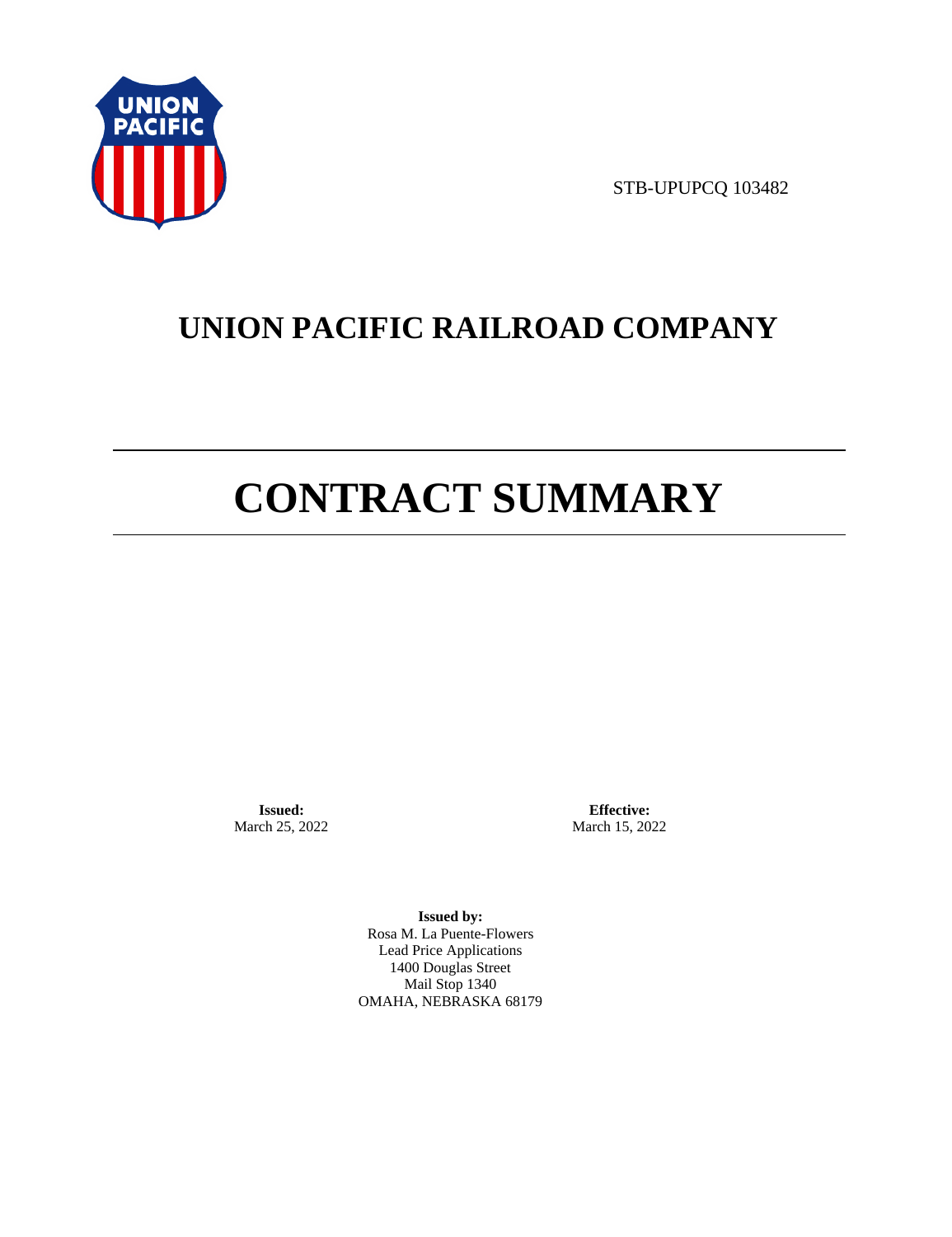UNION PACIFIC RAILROAD COMPANY 1400 Douglas St. Omaha, NE 68179

#### **COMMODITY:**

Corn Exc.Popcorn See 01152

# **SHIPPER:**

COFCO INTERNATIONAL FINANCIAL

# **ORIGIN(S):**

GRAND ISLAND, NE

### **DESTINATION(S):**

NAMPA, ID

# **PORT(S):**

Not Applicable

#### **DURATION:**

 Effective Date: March 15, 2022 Expiration Date: September 30, 2022

# **RAIL CAR DATA:**

No cars dedicated to service under this Contract. Cars are provided on a common carrier basis only.

#### **RATES & CHARGES:**

Not applicable

# **VOLUME:**

Single Car Shipments

# **SPECIAL FEATURES:**

Special Switching Provision

# **SPECIAL NOTICE:**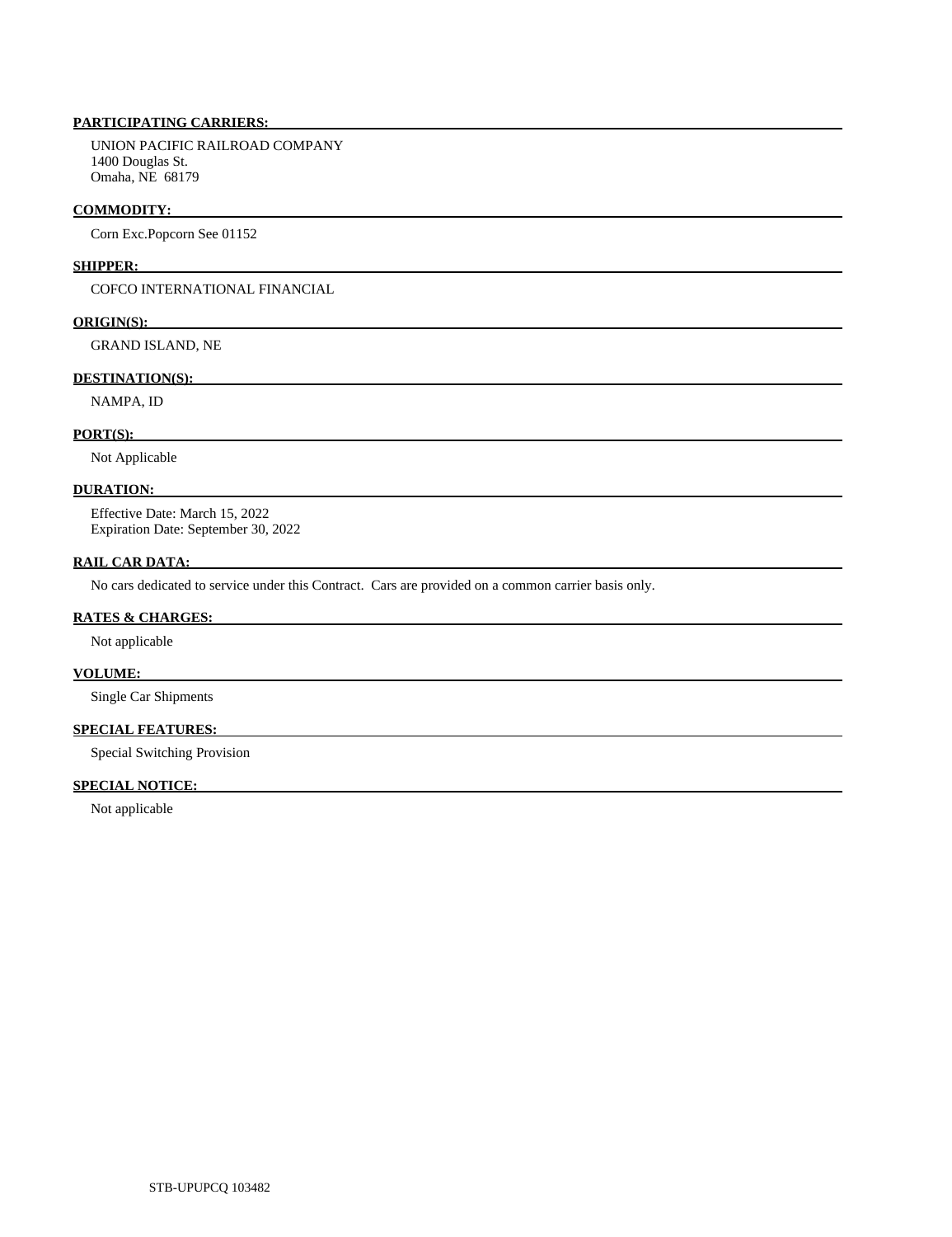

STB-UPUPLQ-96437

# **UNION PACIFIC RAILROAD COMPANY**

# **CONTRACT SUMMARY**

**Issued:**  March 23, 2022

**Effective:** October 1, 2021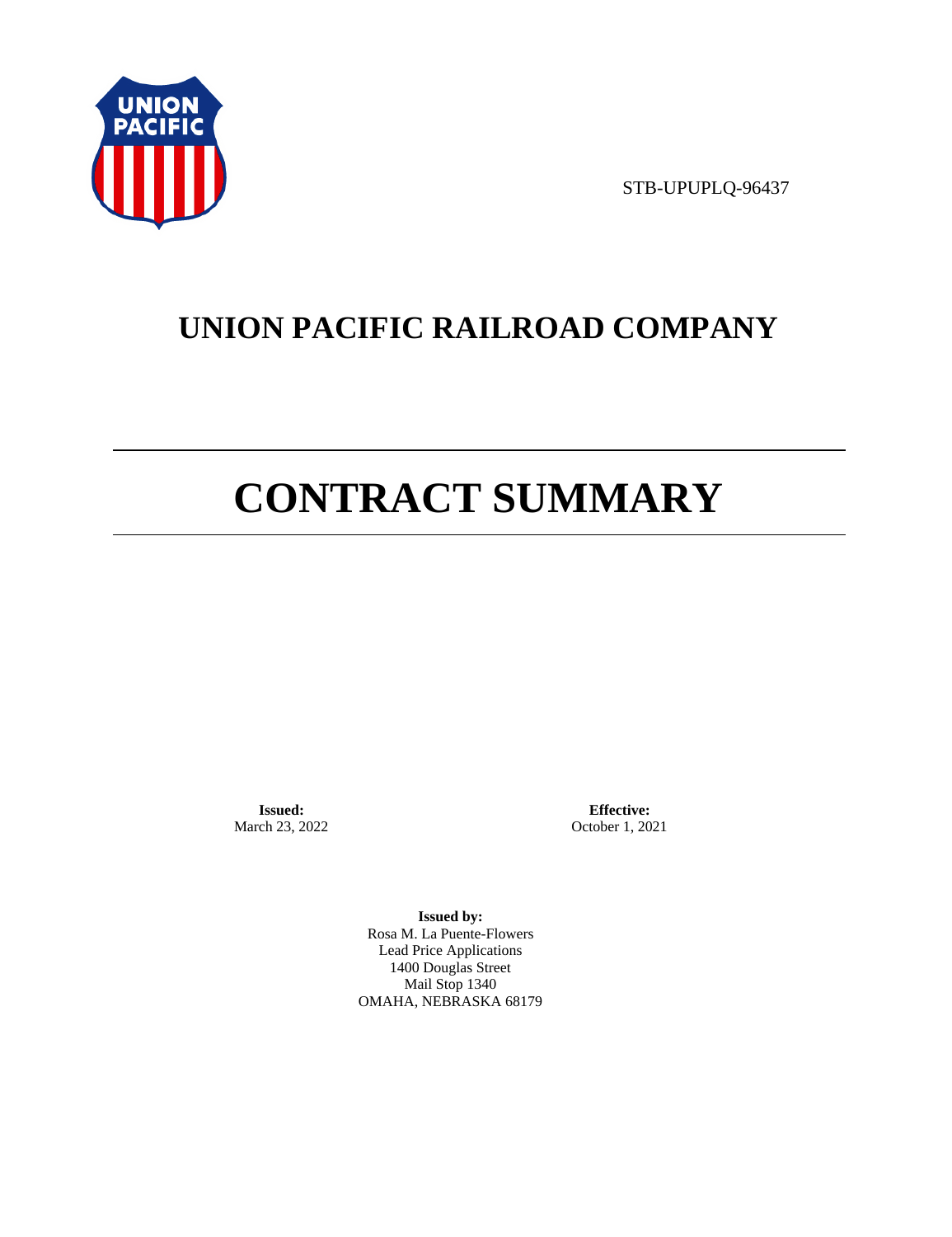GREAT WESTERN RAILWAY COMPANY P O Box 537 Loveland, CO 80537

 UNION PACIFIC RAILROAD COMPANY 1400 Douglas St. Omaha, NE 68179

#### **COMMODITY:**

Bakers Or Brewers Grits, Granulated Or Refined

#### **SHIPPER:**

ANHEUSER-BUSCH COMPANIES LLC

# **ORIGIN(S):**

State of Arkansas. (see Exhibit Definition)

# **DESTINATION(S):**

FT COLLINS, CO

#### **PORT(S):**

Not Applicable

# **DURATION:**

 Effective Date: October 1, 2021 Expiration Date: March 31, 2022

## **RAIL CAR DATA:**

No cars dedicated to service under this Contract. Cars are provided on a common carrier basis only.

# **RATES & CHARGES:**

Subject to increases.

# **VOLUME:**

Single Car Shipments

# **SPECIAL FEATURES:**

Special Switching Provision

# **SPECIAL NOTICE:**